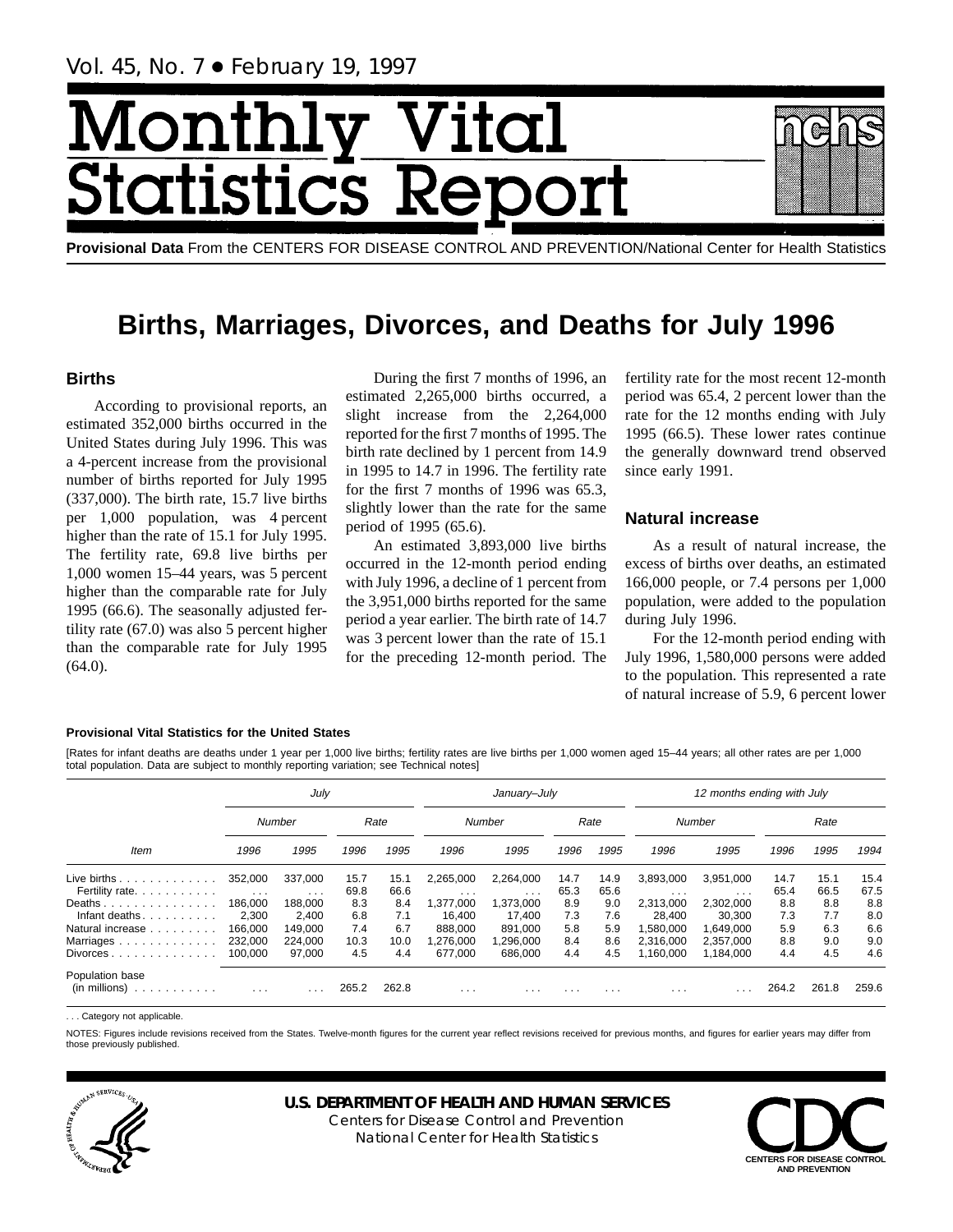than the rate of 6.3 for the preceding 12-month period. The decline in the rate of natural increase was due to a decrease in the birth rate and a constant death rate.

## **Marriages**

Approximately 232,000 couples married in July 1996, 4 percent more than in July 1995 (224,000). The marriage rate per 1,000 population for July 1996 was 10.3, 3 percent more than the rate for 1995 (10.0).

The number and the rate of marriages were 2 percent lower for the first 7 months of 1996 than for the comparable period in 1995. The number of marriages for the period in 1995 was 1,296,000 compared with 1,276,000 in 1996. The marriage rate declined from 8.6 to 8.4.

The number of marriages performed during the 12 months ending with July 1996 (2,316,000) was 2 percent lower than the number for the comparable period a year earlier (2,357,000). The marriage rate for the period ending with July 1996 (8.8) was also 2 percent lower than the rate for the period ending with July 1995 (9.0).

## **Divorces**

An estimated 100,000 divorces were granted in July 1996, 3 percent more than in July a year earlier (97,000). The divorce rate per 1,000 population for July 1996 was 4.5, 2 percent more than the rate for July 1995 (4.4).

The number of divorces granted during the first 7 months of 1996 (677,000) was 1 percent lower than the number granted for the same period in 1995 (686,000). The divorce rate for the 7-month period in 1996 (4.4) was 2 percent lower than the rate for 1995 (4.5).

Approximately 1,160,000 couples divorced during the 12-month period ending with July 1996, a decline of 2 percent from the number for the same period a year earlier (1,184,000). The divorce rate for the current 12-month period (4.4) was also 2 percent lower than the rate for the period ending with July 1995 (4.5).





**Provisional seasonally adjusted fertility rates per 1,000 women aged 15–44 years: United States, 1992–96**



**Provisional marriage rates per 1,000 population by month: United States, 1994–96**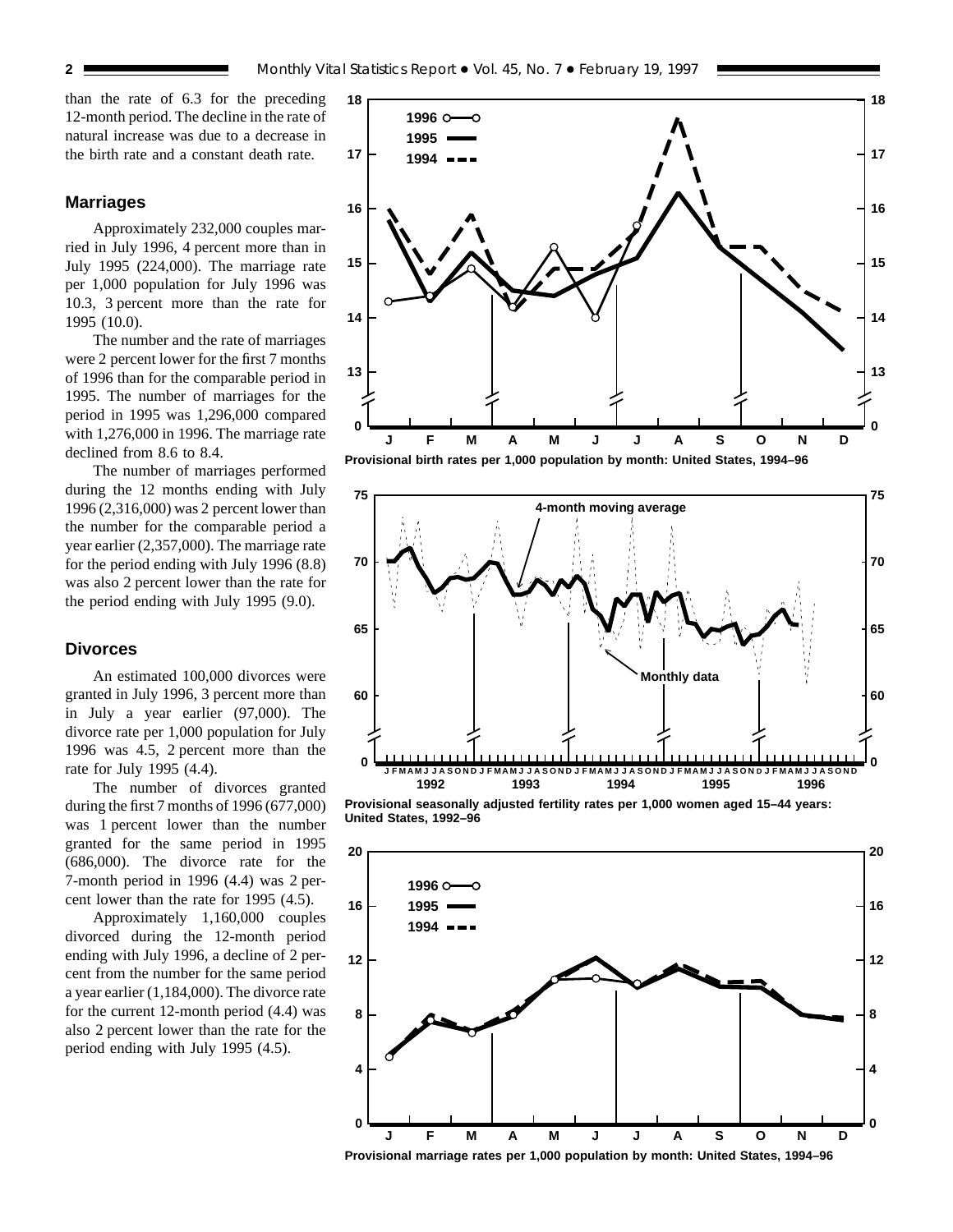## **Deaths**

For July 1996 there were an estimated 186,000 deaths in the United States. The death rate was 8.3 deaths per 1,000 population, 1 percent lower than the rate of 8.4 for July a year earlier. Among the 186,000 deaths for July 1996 were 2,300 deaths at ages under 1 year.

According to provisional statistics, 1,377,000 deaths occurred during the first 7 months of 1996, an increase of less than 1 percent from the number estimated for the first 7 months of 1995 (1,373,000). The death rate, 8.9 per 1,000 population, was 1 percent lower than the rate for January- –July 1995 (9.0). Among the 1,377,000 deaths for the first 7 months of 1996 were 16,400 deaths at ages under 1 year, yielding an infant mortality rate of 7.3 per 1,000 live births. This rate was 4 percent lower than the rate of 7.6 for the first 7 months of 1995.

The death rate for the 12 months ending with July 1996 was 8.8 deaths per 1,000 population, the same as the rate for the comparable 12-month period a year earlier. The infant mortality rate for this 12-month period was 7.3 per 1,000 live births, 5 percent lower than the rate of 7.7 for the 12 months ending with July 1995.

*Current Mortality Sample, 12 months ending with June 1996*—The provisional death rate for the 12 months ending with June 1996 was 876.7 per 100,000 population, a decrease of less than 1 percent from the rate of 878.6 for the 12-month period ending with June 1995. The provisional age-adjusted death rate for the 12-month period ending with June 1996 was 498.4 per 100,000 U.S. standard million population, 2 percent lower than the rate of 507.2 for the 12-month period ending with June 1995. Age-adjusted death rates control for changes and variations in the age composition of the population; therefore, they are better indicators than crude rates for showing changes in mortality risk over time and for showing differences between race-sex groups within the population. Among the race-sex groups, the estimated age-adjusted death rates decreased for white males and black females. By age the death rate for the total population decreased for all age groups except for those between 5–24 years of age and for the group 85 years and over.

Among the major causes of death, the estimated death rate decreased between









**Provisional birth rates per 1,000 population for successive 12-month periods ending with month indicated: United States, 1992–96**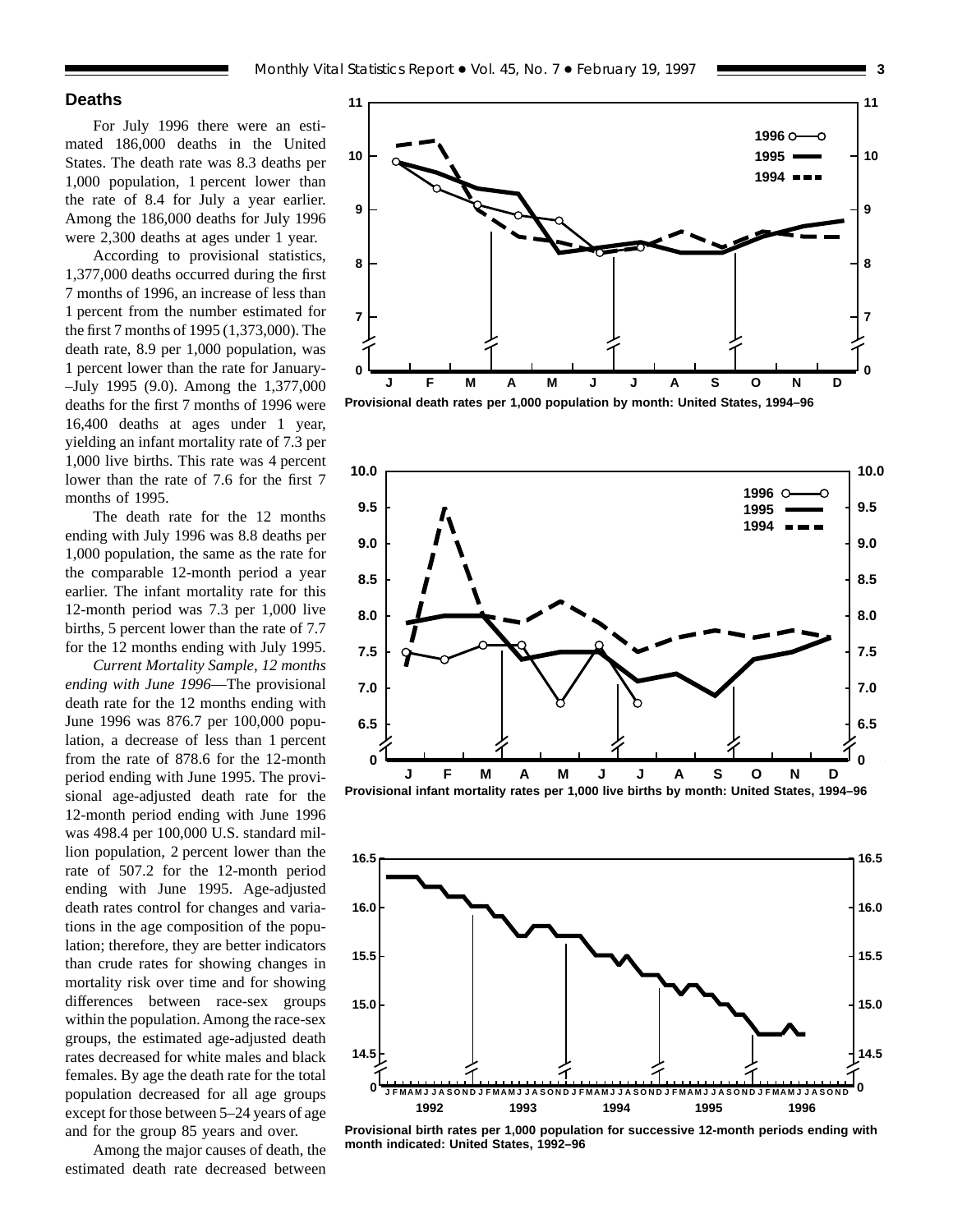the two successive 12-month periods for Human immunodeficiency virus infection, Malignant neoplasms of genital organs, Suicide, Chronic liver disease and cirrhosis, and Homicide and legal intervention. The death rate continued to increase between the two successive 12-month periods for Alzheimer's disease. The increase for Alzheimer's disease may reflect changes in diagnostic practices rather than real increases in mortality from this cause.

The death rate for injury by firearms for the 12 months ending with June 1996 was 13.3 per 100,000 population, 7 percent lower than the rate of 14.3 for the comparable 12-month period a year earlier.

The infant mortality rate for the 12 months ending with June 1996 was 737.4 per 100,000 live births, 5 percent lower than the rate of 772.8 for the same 12-month period a year earlier. For infants under 28 days of age, the 12-month rate ending with June 1996 was 477.6 compared with a rate of 493.2 for the 12-month period a year earlier. The infant mortality rate for infants aged 28 days to 11 months was 259.7, compared with a rate of 278.8 for the 12-month period a year earlier. The changes in the mortality rates for infants under 28 days of age and for those aged 28 days to 11 months were not statistically significant. Among causes of infant death, the infant mortality rate decreased between the two successive 12-month periods for Sudden infant death syndrome.



**Provisional marriage rates per 1,000 population for successive 12-month periods ending with month indicated: United States, 1992–96**



**Provisional divorce rates per 1,000 population for successive 12-month periods ending with month indicated: United States, 1992–96**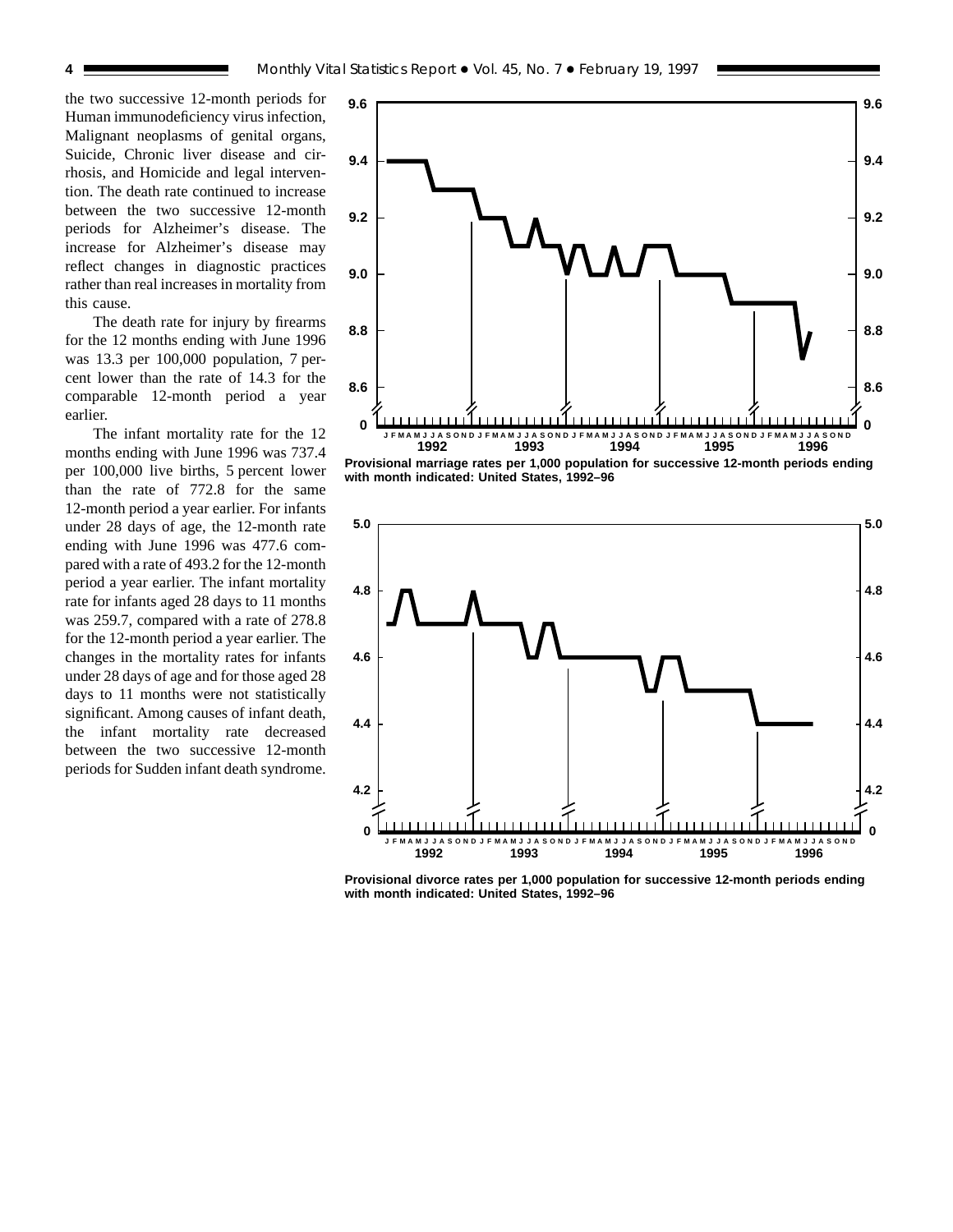

**Provisional death rates per 1,000 population for successive 12-month periods ending with month indicated: United States, 1992–96**



**Provisional infant mortality rates per 1,000 live births for successive 12-month periods ending with month indicated: United States, 1992–96**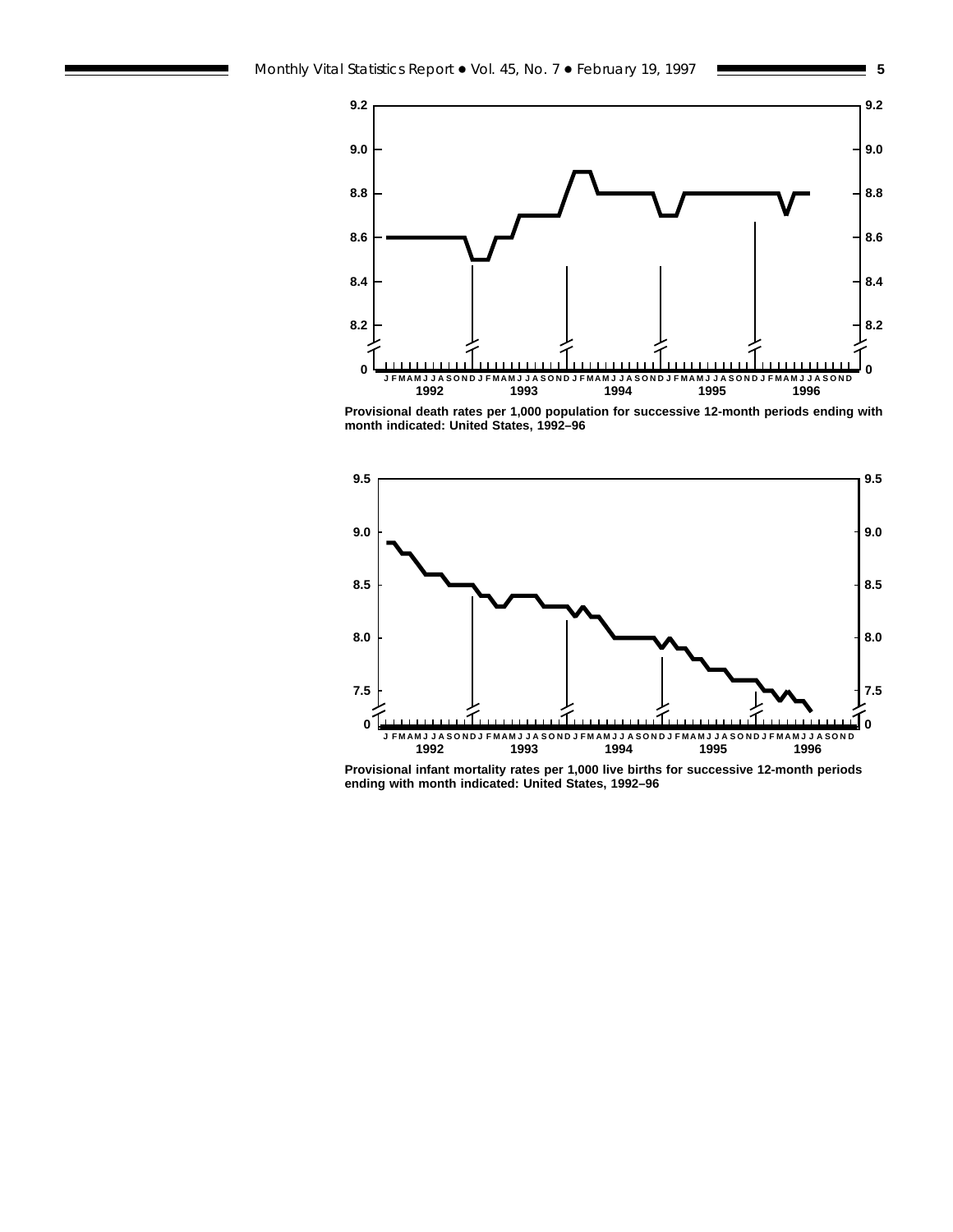#### **Table 1. Provisional number of live births, marriages, divorces, deaths, and infant deaths and rates, by month: United States, January 1995–July 1996**

[Data are provisional and are subject to monthly reporting variation; see [Technical notes\]](#page-16-0)

|                                                                                                   |         |                                 | Live births                              |                        |         | Marriages                       |         | <b>Divorces</b>                 |         | Deaths                          |        | Infant deaths                    |
|---------------------------------------------------------------------------------------------------|---------|---------------------------------|------------------------------------------|------------------------|---------|---------------------------------|---------|---------------------------------|---------|---------------------------------|--------|----------------------------------|
|                                                                                                   |         |                                 | Rate per 1,000 women<br>aged 15-44 years |                        |         |                                 |         |                                 |         |                                 |        |                                  |
| Period                                                                                            | Number  | Rate per<br>1,000<br>population | Unadjusted                               | Seasonally<br>adjusted | Number  | Rate per<br>1,000<br>population | Number  | Rate per<br>1,000<br>population | Number  | Rate per<br>1,000<br>population | Number | Rate per<br>1,000<br>live births |
| 1995:                                                                                             |         |                                 |                                          |                        |         |                                 |         |                                 |         |                                 |        |                                  |
| January                                                                                           | 350,000 | 15.8                            | 69.4                                     | 72.8                   | 111.000 | 5.1                             | 96,000  | 4.3                             | 220,000 | 9.9                             | 2.700  | 7.9                              |
| February                                                                                          | 287,000 | 14.3                            | 63.1                                     | 64.3                   | 146,000 | 7.5                             | 89,000  | 4.4                             | 194,000 | 9.7                             | 2,400  | 8.0                              |
| March                                                                                             | 338,000 | 15.2                            | 67.1                                     | 68.0                   | 148.000 | 6.8                             | 98,000  | 4.4                             | 208.000 | 9.4                             | 2,700  | 8.0                              |
| April                                                                                             | 313,000 | 14.5                            | 64.1                                     | 65.8                   | 165,000 | 7.9                             | 98,000  | 4.6                             | 200,000 | 9.3                             | 2,300  | 7.4                              |
| May<br>.                                                                                          | 321.000 | 14.4                            | 63.5                                     | 64.0                   | 238,000 | 10.7                            | 103.000 | 4.6                             | 184.000 | 8.2                             | 2,500  | 7.5                              |
| June                                                                                              | 318,000 | 14.8                            | 65.2                                     | 63.8                   | 263,000 | 12.2                            | 104,000 | 4.8                             | 180.000 | 8.3                             | 2,400  | 7.5                              |
| July<br>$\begin{array}{cccccccccccccc} . & . & . & . & . & . & . & . & . & . & . & . \end{array}$ | 337.000 | 15.1                            | 66.6                                     | 64.0                   | 224,000 | 10.0                            | 97,000  | 4.4                             | 188.000 | 8.4                             | 2,400  | 7.1                              |
| August                                                                                            | 364.000 | 16.3                            | 72.1                                     | 68.0                   | 254,000 | 11.4                            | 99,000  | 4.4                             | 184,000 | 8.2                             | 2,400  | 7.2                              |
| September                                                                                         | 331.000 | 15.3                            | 67.6                                     | 63.7                   | 219.000 | 10.1                            | 99.000  | 4.6                             | 178.000 | 8.2                             | 2.200  | 6.9                              |
| October $\ldots$                                                                                  | 328.000 | 14.7                            | 64.9                                     | 65.2                   | 224.000 | 10.0                            | 98.000  | 4.4                             | 190.000 | 8.5                             | 2,500  | 7.4                              |
| November                                                                                          | 306.000 | 14.1                            | 62.6                                     | 64.6                   | 174,000 | 8.0                             | 95.000  | 4.4                             | 188.000 | 8.7                             | 2,300  | 7.5                              |
| December                                                                                          | 300,000 | 13.4                            | 59.3                                     | 61.6                   | 169,000 | 7.6                             | 92,000  | 4.1                             | 197,000 | 8.8                             | 2,400  | 7.7                              |
| 1996:                                                                                             |         |                                 |                                          |                        |         |                                 |         |                                 |         |                                 |        |                                  |
| January $\ldots$ , $\ldots$                                                                       | 320,000 | 14.3                            | 63.5                                     | 66.6                   | 106,000 | 4.9                             | 96,000  | 4.3                             | 221,000 | 9.9                             | 2,400  | 7.5                              |
| February                                                                                          | 302,000 | 14.4                            | 64.1                                     | 65.4                   | 153,000 | 7.6                             | 85,000  | 4.1                             | 197.000 | 9.4                             | 2,300  | 7.4                              |
| March                                                                                             | 334.000 | 14.9                            | 66.3                                     | 67.2                   | 145.000 | 6.7                             | 93,000  | 4.2                             | 204.000 | 9.1                             | 2,500  | 7.6                              |
| April                                                                                             | 309,000 | 14.2                            | 63.3                                     | 64.9                   | 169,000 | 8.0                             | 95,000  | 4.4                             | 193,000 | 8.9                             | 2,400  | 7.6                              |
| May<br>.                                                                                          | 344.000 | 15.3                            | 68.1                                     | 68.6                   | 238,000 | 10.6                            | 103,000 | 4.6                             | 197,000 | 8.8                             | 2,300  | 6.8                              |
| June<br>.                                                                                         | 303,000 | 14.0                            | 62.1                                     | 60.8                   | 233,000 | 10.7                            | 104,000 | 4.8                             | 179,000 | 8.2                             | 2,300  | 7.6                              |
| July<br>$\mathcal{A}$ . The set of the set of the set of the $\mathcal{A}$                        | 352,000 | 15.7                            | 69.8                                     | 67.0                   | 232,000 | 10.3                            | 100,000 | 4.5                             | 186,000 | 8.3                             | 2,300  | 6.8                              |

<sup>1</sup>The method of seasonal adjustment, developed by the U.S. Bureau of the Census, is described in *The X-11 Variant of the Census Method II Seasonal Adjustment Program,* Technical Paper<br>No. 15 (1967 revision).

NOTE: Figures include all revisions received from the States and, therefore, may differ from those previously published.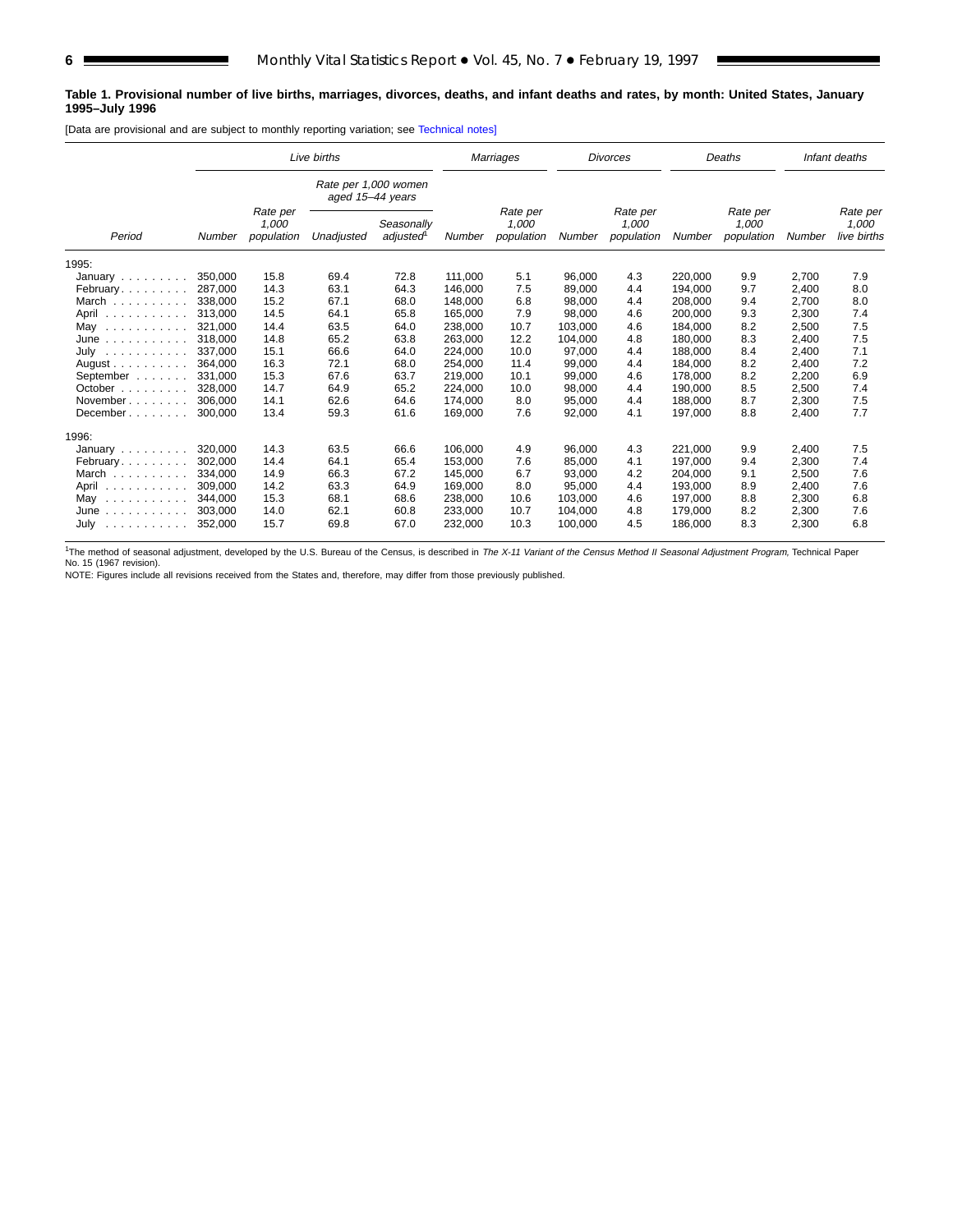<span id="page-6-0"></span>[Data are estimates by State of residence; see [Technical notes\]](#page-16-0)

|                                                     | Live births<br>July |                      |                      |                      |                      |        |                      | Deaths               |                      |                      |
|-----------------------------------------------------|---------------------|----------------------|----------------------|----------------------|----------------------|--------|----------------------|----------------------|----------------------|----------------------|
|                                                     |                     |                      |                      | January-July         |                      |        | July                 |                      | January-July         |                      |
| Area                                                | 1996                | 1995                 | 1996                 | 1995                 | 1994                 | 1996   | 1995                 | 1996                 | 1995                 | 1994                 |
|                                                     | 15,035              | 13,567               | 112,871              | 104,351              | 102,072              | 9,687  | 9,622                | 67,508               | 70,482               | 68,060               |
|                                                     | 1,329               | 1,263                | 8,070                | 8,097                | 8,290                | 1,135  | 1,004                | 6,562                | 6,726                | 6,516                |
| New Hampshire                                       | 1,450               | 1,356                | 8,184                | 8,453                | 8,560                | 691    | 726                  | 5,267                | 5,475                | 5,171                |
|                                                     | 620                 | 519                  | 3,995                | 3,926                | 3,965                | 367    | 352                  | 3,007                | 3,091                | 2,742                |
| Massachusetts                                       | 7,820               | 6,139                | 63,919               | 48,361               | 48,914               | 4,550  | 4,054                | 31,549               | 32,772               | 31,513               |
|                                                     | 1,044               | 1,238                | 7,140                | 7,202                | 7,674                | 715    | 796                  | 5,440                | 5,659                | 5,492                |
|                                                     | 2,772               | 3,052                | 21,563               | 28,312               | 24,669               | 2,229  | 2,690                | 15,683               | 16,759               | 16,626               |
|                                                     | 49,795              | 49,920               | 306,351              | 302,853              | 319,908              | 29,871 | 30,168               | 216,511              | 222,685              | 218,824              |
|                                                     | 26,371              | 23,142               | 157,629              | 152,341              | 163,498              | 13,845 | 13,825               | 98,525               | 101,701              | 100,263              |
|                                                     | 9,410               | 13,634               | 60,717               | 60,955               | 64,704               | 5,720  | 5,913                | 42.456               | 44,872               | 42,856               |
|                                                     | 14,014              | 13,144               | 88,005               | 89,557               | 91,706               | 10,306 | 10,430               | 75,530               | 76,112               | 75,705               |
|                                                     | 54,204              | 53,457               | 355,341              | 356,710              | 373,361              | 30,985 | 32,108               | 228,547              | 231,041              | 234,219              |
|                                                     | 12,845              | 11,991               | 84,472               | 86,358               | 94,879               | 8,540  | 8,616                | 62,357               | 61,602               | 63,609               |
|                                                     | 5,793               | 7,536                | 42,385               | 44,327               | 46,701               | 3,406  | 4,383                | 28,072               | 30,325               | 31,639               |
|                                                     | 17,174              | 16,860               | 106,290              | 107,992              | 109,248              | 8,465  | 8,822                | 61,819               | 63,535               | 63,335               |
|                                                     | 12,074              | 11,685               | 82,834               | 78,837               | 81,765               | 6,947  | 6,561                | 49,495               | 49,056               | 48,964               |
|                                                     | 6,318               | 5,385                | 39,360               | 39,196               | 40,768               | 3,627  | 3,726                | 26,804               | 26,523               | 26,672               |
|                                                     | 20,773              | 23,393               | 144,583              | 148,269              | 147,627              | 13,624 | 14,256               | 102,937              | 100,822              | 101,336              |
|                                                     | 5,387               | 5,683                | 36,767               | 36,787               | 38,137               | 2,947  | 2,940                | 21,585               | 21,709               | 21,431               |
|                                                     | 3,753               | 3,272                | 19,597               | 19,349               | 20,396               | 2,259  | 2,245                | 18,785               | 15,492               | 15,401               |
| Missouri                                            | 5,439               | 6,992                | 43,157               | 43.666               | 44,516               | 4,312  | 4,961                | 32,228               | 33,128               | 34,286               |
|                                                     | 714                 | 691                  | 4,816                | 5,098                | 5,018                | 432    | 465                  | 3,379                | 3,554                | 3,459                |
|                                                     | 1,052               | 885                  | 5,692                | 6,345                | 6,193                | 605    | 533                  | 3,707                | 4,068                | 4,007                |
| Nebraska                                            | 1,956               | 2,003                | 13,528               | 13,487               | 13,093               | 1,144  | 1,256                | 8,912                | 8,921                | 8,606                |
|                                                     | 2,472               | 3,867                | 21,026               | 23,537               | 20,274               | 1,925  | 1,856                | 14,341               | 13,950               | 14,146               |
|                                                     | 56,355              | 56,918               | 373,090              | 381,607              | 378,379              | 34,453 | 34.438               | 264,602              | 260,596              | 255,405              |
| Delaware                                            | 974                 | 1,054                | 5,941                | 6,007                | 5,970                | 502    | 469                  | 3,778                | 3,642                | 3,624                |
|                                                     | 6,622               | 5,920                | 40,375               | 42,429               | 39,296               | 3,611  | 3,223                | 24,751               | 24,106               | 22,773               |
| District of Columbia                                | 702                 | 770                  | 4,740                | 5,290                | 5,765                | 480    | 542                  | 3,558                | 3,843                | 4,020                |
|                                                     | 7,427               | 8,165                | 49,483               | 54,309               | 54,488               | 4,249  | 4,196                | 30,783               | 31,439               | 32,261               |
|                                                     | 1,759               | 1,851                | 11,209               | 12,816               | 13,187               | 1,607  | 1,517                | 11,272               | 11,878               | 12,241               |
| North Carolina                                      | 8,732               | 9,778                | 59,624               | 60,558               | 57,862               | 5,054  | 5,273                | 39,781               | 38,516               | 38,767               |
|                                                     | 3,942               | 3,957                | 28,982               | 28,568               | 30,249               | 2,358  | 2,397                | 20,104               | 19,000               | 18,247               |
| Georgia                                             | 10,225              | 7,641                | 66,716               | 65,154               | 62,236               | 4,674  | 4,413                | 36,025               | 34,827               | 33,798               |
|                                                     | 15,972              | 17,782               | 106,020              | 106,476              | 109,326              | 11,918 | 12,408               | 94,550               | 93,345               | 89,674               |
|                                                     | 20,717              | 18,372               | 129,478              | 127,802              | 131,783              | 12,473 | 12,665               | 93,922               | 94,377               | 93,493               |
|                                                     | 4,885               | 4,394                | 30,398               | 29,091               | 29,883               | 3,108  | 2,978                | 22,603               | 23,404               | 22,759               |
|                                                     | 6,240               | 5,658                | 40,441               | 41,050               | 42,636               | 3,731  | 3,763                | 29,463               | 29,823               | 28,824               |
|                                                     | 5,563               | 5,876                | 35,600               | 35,730               | 35,528               | 3,442  | 3,677                | 25,810               | 25,272               | 25,825               |
|                                                     | 4,029               | 2,444                | 23,039               | 21,931               | 23,736               | 2,192  | 2,247                | 16,046               | 15,878               | 16,085               |
|                                                     | 44,670              | 38,677               | 277,028              | 281,524              | 269.970              | 21,641 | 19,177               | 147,717              | 141,576              | 145,490              |
|                                                     | 3,416               | 3,329                | 20,250               | 19,447               | 19,879               | 2,213  | 2,283                | 15,251               | 14,956               | 16.276               |
|                                                     | 5,705               | 5,868                | 37,908               | 38,812               | 39,429               | 3,410  | 3,305                | 25,028               | 23,667               | 25,382               |
|                                                     | 3,102               | 4,035                | 25,283               | 26,680               | 26,775               | 2,738  | 2,715                | 19,886               | 19,381               | 19,405               |
|                                                     | 32,447              | 25,445               | 193,587              | 196,585              | 183,887              | 13,280 | 10,874               | 87,552               | 83,572               | 84,427               |
|                                                     | 24,701              | 20,584               | 149,804              | 144,085              | 144,709              | 11,079 | 10,066               | 74,019               | 68,893               | 67,225               |
| Montana                                             | 978                 | 957                  | 6,343                | 6,491                | 6,376                | 624    | 610                  | 4,508                | 4,465                | 4,326                |
|                                                     | 1,860               | 1,580                | 11,129               | 10,196               | 10,334               | 801    | 694                  | 5,043                | 4,944                | 4,893                |
| Wyoming $\ldots \ldots \ldots \ldots \ldots \ldots$ | 666                 | 543                  | 3,678                | 3,811                | 3,756                | 331    | 314                  | 2,057                | 2,183                | 2,051                |
|                                                     | 4,253               | 4,193                | 28,440               | 30,072               | 31,860               | 1,917  | 1,919                | 15,106               | 14,862               | 14,343               |
| New Mexico                                          | 2,893               | 2,443                | 15,795               | 15,629               | 16,352               | 968    | 1,144                | 7,735                | 7,464                | 7,227                |
|                                                     | 7,095               | 5,771                | 48,080               | 43,851               | 40,026               | 4,340  | 3,574                | 25,030               | 21,326               | 21,364               |
|                                                     | 4,768               | 3,717                | 23,520               | 22,733               | 22,637               | 1,001  | 841                  | 6,622                | 6,286                | 6,118                |
|                                                     | 2,188               | 1,380                | 12,819               | 11,302               | 13,368               | 1,097  | 970                  | 7,918                | 7,363                | 6,903                |
|                                                     | 50,718              | 60,449               | 396,709              | 410,751              | 418,524              | 21,964 | 25,076               | 181,101              | 180,049              | 173,031              |
|                                                     | 2,667               | 6,694                | 41,767               | 44,225               | 44,449               | 4,040  | 3,595                | 23.956               | 22,898               | 22,592               |
|                                                     | 3,848               | 3,597                | 26,667               | 26,100               | 25,186               | 1,982  | 2,477                | 16,401               | 16,862               | 16,658               |
|                                                     | 41,940              | 47,560               | 311,865              | 323,710              | 329,709              | 15,071 | 18,134               | 134,631              | 134,502              | 128,116              |
|                                                     | 726                 | 828                  | 5,697                | 6,149                | 7,941                | 233    | 242                  | 1,421                | 1,308                | 1,373                |
|                                                     | 1,537               | 1,770                | 10,713               | 10,567               | 11,239               | 638    | 628                  | 4,692                | 4,479                | 4,292                |
|                                                     | 4,781               | $\sim$ $\sim$ $\sim$ | $\sim$ $\sim$ $\sim$ | $\sim$ $\sim$ $\sim$ | $\sim$ $\sim$ $\sim$ | 1,951  | $\sim$ $\sim$ $\sim$ | $\sim$ $\sim$ $\sim$ | $\sim$ $\sim$ $\sim$ | $\sim$ $\sim$ $\sim$ |
|                                                     |                     |                      |                      |                      |                      |        |                      |                      |                      |                      |

- - - Data not available.

<sup>1</sup>Figures include adjustments for varying lengths of reporting periods; see [Technical notes.](#page-16-0)

2Data for Puerto Rico are not included in U.S. total figures.

NOTES: Figures include all revisions received from the States. Cumulative figures for the current year reflect revisions received for previous months, and figures for earlier years may differ from those previously published.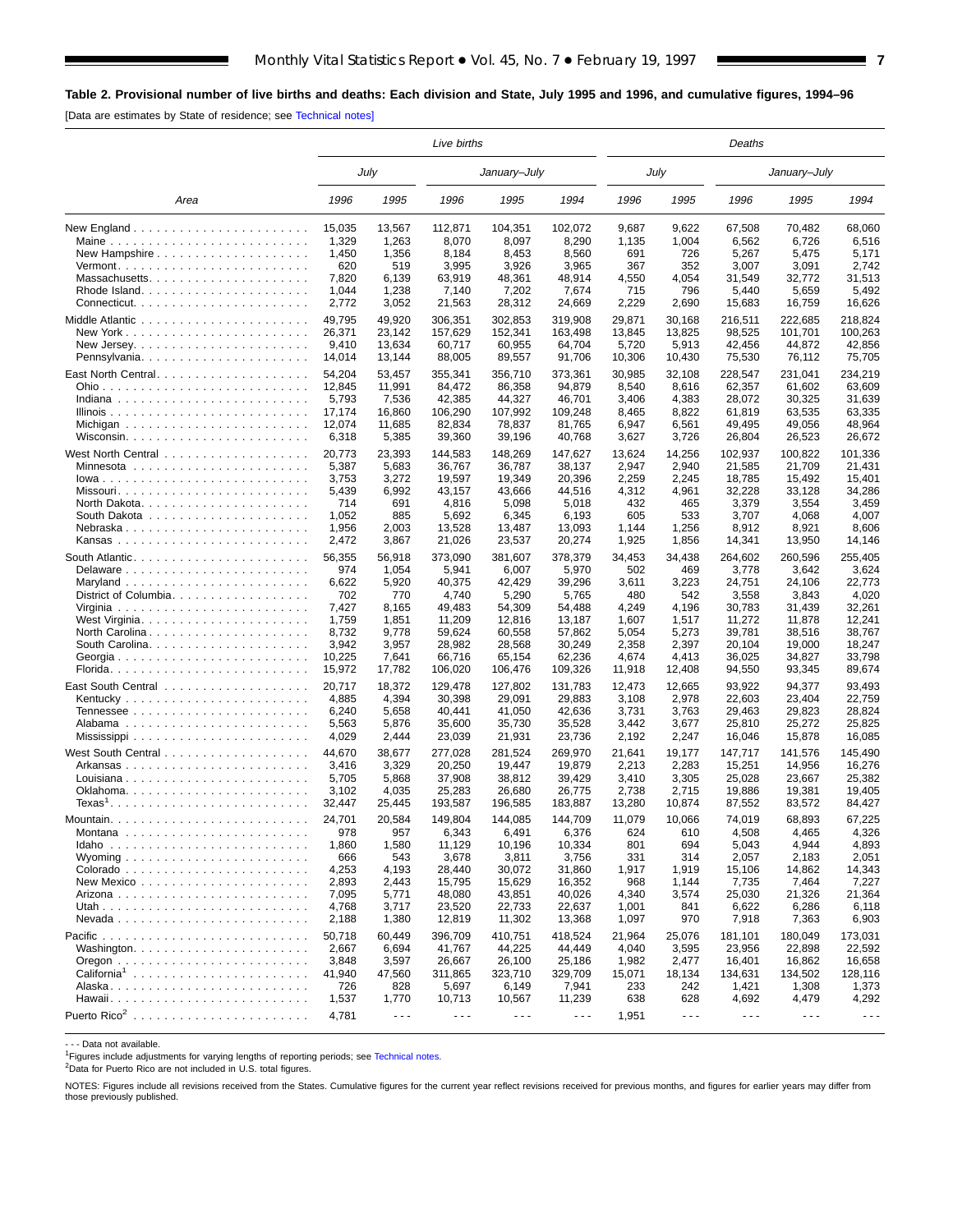#### **Table 3. Provisional number of marriages and divorces: Each division and State, July 1995 and 1996, and cumulative figures, 1994–96**

[By State of occurrence. Number of events reported; see [Technical notes.](#page-16-0) Divorces include reported annulments]

| July<br>January-July<br>January-July<br>July<br>1996<br>1995<br>1996<br>1995<br>1994<br>1996<br>1995<br>1996<br>1995<br>1994<br>Area<br>18,254<br>141,152<br>10,480<br>48,518<br>53,745<br>3,617<br>3,368<br>20,824<br>23,129<br>21,968<br>1,382<br>5,213<br>4,949<br>630<br>552<br>2,490<br>2,899<br>2,933<br>$\sim$ $\sim$ $\sim$<br>$\sim$ $\sim$ $\sim$<br>1,315<br>4,501<br>4,219<br>320<br>397<br>2,782<br>2,870<br>2,923<br>New Hampshire<br>1,134<br>4,969<br>814<br>629<br>2,680<br>2,620<br>2,555<br>265<br>141<br>1,593<br>1,745<br>1,574<br>4,239<br>22,042<br>6,079<br>7,829<br>7,114<br>3,154<br>19,494<br>26,417<br>1,211<br>1,136<br>Massachusetts<br>733<br>837<br>3,955<br>3,559<br>3,549<br>305<br>2,175<br>1,903<br>195<br>1,810<br>2,238<br>2,259<br>10,522<br>10,865<br>11,306<br>996<br>837<br>6,070<br>5,611<br>5,521<br>112,685<br>162,762<br>142,369<br>137,603<br>71,624<br>68,807<br>27,286<br>10.140<br>7,877<br>67,686<br>14,813<br>75,850<br>72,514<br>3,034<br>34,679<br>31,887<br>$\sim$ $\sim$ $\sim$<br>$\sim$ $\sim$ $\sim$<br>5,420<br>29,859<br>4,683<br>25,874<br>14,394<br>5,687<br>27,050<br>27,090<br>1,804<br>1,610<br>15,254<br>14,757<br>37,999<br>2,916<br>22,526<br>Pennsylvania<br>8,002<br>6,786<br>36,888<br>39,469<br>3,233<br>21,691<br>23,070<br>111,704<br>110.147<br><sup>1</sup> 80.795<br>185,277<br>185,704<br>32,886<br>32,671<br>176,599<br>178,633<br>159,422<br>8,837<br>8,945<br>42,919<br>47,963<br>47,899<br>3,954<br>4,052<br>25,110<br>28,986<br>28,514<br>2,819<br>5,851<br>15,296<br>28,035<br>27,164<br>$\sim$ $\sim$ $\sim$<br>$\sim$ $\sim$ $\sim$<br>$\sim$ $\sim$ $\sim$<br>$\sim$ $\sim$ $\sim$<br>$\sim$ $\sim$ $\sim$<br>9,913<br>5,953<br>47,561<br>44,775<br>3,551<br>1,913<br>23,413<br>22,786<br>24,257<br>48,870<br>22,984<br>6,991<br>7,646<br>34,830<br>36,684<br>36,119<br>2,560<br>2,735<br>22,231<br>23,136<br>9,949<br>4,326<br>4,276<br>18,816<br>19,142<br>18,581<br>1,639<br>1,447<br>10,041<br>10,369<br>114,257<br>15,583<br>176,003<br>79,065<br>75,990<br>15,809<br>6,863<br>143,646<br>44,014<br>44,099<br>3,729<br>3,784<br>17,103<br>17,017<br>16,570<br>1,425<br>1,202<br>8,798<br>8,942<br>9,246<br>805<br>2,582<br>2,713<br>11,706<br>11,881<br>11,625<br>695<br>7,128<br>6,217<br>6,500<br>25,888<br>2,233<br>15.612<br>16,106<br>4,175<br>4,419<br>26,880<br>23,765<br>2,247<br>16,113<br>683<br>642<br>2,664<br>2,542<br>2,652<br>186<br>159<br>1,368<br>1,264<br>1,265<br>North Dakota. $\ldots \ldots \ldots \ldots \ldots \ldots$<br>841<br>4,001<br>4,018<br>211<br>1,687<br>$\sim$ $\sim$ $\sim$<br>$\sim$ $\sim$ $\sim$<br>$\sim$ $\sim$ $\sim$<br>- - -<br>1,633<br>7,376<br>7,213<br>7,234<br>597<br>3,620<br>3,825<br>1,444<br>1,508<br>575<br>3,737<br>Nebraska<br>5,470<br>1,644<br>10,274<br>10,523<br>10,126<br>681<br>1,656<br>7,120<br>6,108<br>1,676<br>120,722<br>1127,298<br>42,933<br>41,312<br>255,708<br>252.774<br>137,170<br>254,248<br>19,550<br>132,879<br>410<br>494<br>2,815<br>2,856<br>261<br>292<br>1,968<br>2,228<br>2,026<br>2,686<br>3,735<br>4,621<br>22,167<br>22,630<br>23,304<br>1,349<br>1,614<br>8,982<br>8,850<br>9,601<br>1,065<br>156<br>245<br>1,040<br>833<br>$\sim$ $\sim$ $\sim$<br>147<br>$\sim$ $\sim$ $\sim$<br>852<br>1,371<br>District of Columbia<br>6,320<br>6,370<br>35,350<br>38,147<br>2,694<br>2,543<br>16,158<br>16,093<br>38,863<br>16,721<br>1,022<br>1,436<br>2,136<br>6,134<br>5,456<br>691<br>4,267<br>5,442<br>5,273<br>6,150<br>21,044<br>7,208<br>5,707<br>35,047<br>35,670<br>27,558<br>2,815<br>3,570<br>20,689<br>22,355<br>North Carolina<br>4,236<br>4,513<br>26,660<br>31,225<br>1,224<br>8,236<br>9,011<br>25,835<br>1,117<br>8,808<br>35,490<br>2,882<br>21,976<br>5,907<br>5,815<br>35,487<br>35,458<br>2,132<br>19,739<br>21,582<br>Georgia<br>13,525<br>11,411<br>90,357<br>87,056<br>87,391<br>9,663<br>6,256<br>46,687<br>47,241<br>50,147<br>21,235<br>21,284<br>9,446<br>56,900<br>108,323<br>111,839<br>104,687<br>8,491<br>60,663<br>56,864<br>1,949<br>13,382<br>5,460<br>4,852<br>24,523<br>27,371<br>27,860<br>2,182<br>12,785<br>13,259<br>19,630<br>8,031<br>9,112<br>43,682<br>49,149<br>40,219<br>2,923<br>2,821<br>20,780<br>20,058<br>15,566<br>5,251<br>4,957<br>27,274<br>23,050<br>23,205<br>2,190<br>2,700<br>15,464<br>15,685<br>2,493<br>2,363<br>12,844<br>12,269<br>13,403<br>2,151<br>1,021<br>11,634<br>7,862<br>8,322<br>11,027<br>112,607<br>180,246<br>181,657<br>184,526<br>29,476<br>31,265<br>180,298<br>173,092<br>181,984<br>20,255<br>10,413<br>Arkansas<br>4,013<br>4,391<br>19,760<br>22,113<br>1,183<br>1,972<br>8,079<br>8,755<br>2,971<br>5,204<br>21,174<br>23,692<br>24.007<br>$  -$<br>$  -$<br>- - -<br>- - -<br>2,510<br>2,766<br>16,236<br>17,016<br>17,536<br>1,441<br>1,668<br>11,637<br>12,646<br>12.492<br>$Texas3$<br>19,982<br>18,904<br>115,922<br>121,021<br>116,642<br>8,403<br>8,967<br>60,530<br>60,256<br>61,621<br>14,687<br>143,054<br>140,620<br>28,551<br>27,552<br>146,190<br>159,496<br>154,249<br>16,512<br>134.956<br>1,034<br>1,026<br>3,692<br>3,734<br>3,733<br>337<br>362<br>2,529<br>2,357<br>2,414<br>8,413<br>8,395<br>565<br>4,156<br>1,644<br>1,657<br>7,939<br>616<br>3,886<br>4,287<br>632<br>803<br>2,832<br>2,561<br>208<br>1,899<br>1,761<br>Wyoming $\ldots \ldots \ldots \ldots \ldots \ldots$<br>2,660<br>221<br>1,833<br>19,595<br>3,872<br>4,160<br>19,825<br>$\sim$ $\sim$ $\sim$<br>$\sim$ $\sim$ $\sim$<br>13,428<br>$- - -$<br>$ -$<br>$\sim$ $\sim$ $\sim$<br>New Mexico <sup>4,5</sup><br>8,765<br>7,319<br>831<br>1,644<br>1,482<br>9,755<br>1,172<br>6,580<br>6,734<br>5,806<br>2,986<br>23,583<br>3,525<br>24,001<br>21,592<br>1,946<br>2,548<br>14,762<br>13,569<br>15,566<br>12,226<br>2,892<br>2,105<br>10,935<br>652<br>5,096<br>5,227<br>5,476<br>12,417<br>736<br>12,794<br>13,847<br>72,298<br>80,348<br>79,889<br>$\sim$ $\sim$ $\sim$<br>1,005<br>$- - -$<br>7,385<br>7,307<br>14,136<br>128,830<br>132,494<br>34,082<br>167,630<br><sup>1</sup> 4,965<br>131.214<br>25,869<br>174,424<br>146,377<br>2,821<br>17,919<br>6,267<br>4,609<br>23,508<br>23,234<br>22,772<br>2,592<br>16,203<br>17,429<br>2,465<br>3,077<br>12,281<br>14,788<br>14,011<br>851<br>1,205<br>8,202<br>8,850<br>9,844<br>22,957<br>94,546<br>117,230<br>15,710<br>124,240<br>$\sim$ $\sim$ $\sim$<br>$- - -$<br>$\frac{1}{2} \frac{1}{2} \frac{1}{2} \frac{1}{2} \frac{1}{2} \frac{1}{2} \frac{1}{2} \frac{1}{2} \frac{1}{2} \frac{1}{2} \frac{1}{2} \frac{1}{2} \frac{1}{2} \frac{1}{2} \frac{1}{2} \frac{1}{2} \frac{1}{2} \frac{1}{2} \frac{1}{2} \frac{1}{2} \frac{1}{2} \frac{1}{2} \frac{1}{2} \frac{1}{2} \frac{1}{2} \frac{1}{2} \frac{1}{2} \frac{1}{2} \frac{1}{2} \frac{1}{2} \frac{1}{2} \frac{$<br>$- - -$<br>$\sim$ $\sim$ $\sim$<br>714<br>271<br>405<br>1,594<br>1,803<br>1,918<br>663<br>2,990<br>3,042<br>3,154<br>1,679<br>1,810<br>11,405<br>10,767<br>10,463<br>422<br>534<br>2,831<br>3,132<br>2,813<br>2,964<br>$\sim$ $\sim$ $\sim$<br>$\sim$ $\sim$ $\sim$<br>$\sim$ $\sim$ $\sim$<br>$\sim$ $\sim$ $\sim$<br>$\sim$ $\sim$ $\sim$<br>$\sim$ $\sim$ $\sim$<br>$\sim$ $\sim$ $\sim$<br>$\sim$ $\sim$ $\sim$<br>$\sim$ $\sim$ $\sim$ | Marriages |  |  |  |  |  | <b>Divorces</b> |  |
|-------------------------------------------------------------------------------------------------------------------------------------------------------------------------------------------------------------------------------------------------------------------------------------------------------------------------------------------------------------------------------------------------------------------------------------------------------------------------------------------------------------------------------------------------------------------------------------------------------------------------------------------------------------------------------------------------------------------------------------------------------------------------------------------------------------------------------------------------------------------------------------------------------------------------------------------------------------------------------------------------------------------------------------------------------------------------------------------------------------------------------------------------------------------------------------------------------------------------------------------------------------------------------------------------------------------------------------------------------------------------------------------------------------------------------------------------------------------------------------------------------------------------------------------------------------------------------------------------------------------------------------------------------------------------------------------------------------------------------------------------------------------------------------------------------------------------------------------------------------------------------------------------------------------------------------------------------------------------------------------------------------------------------------------------------------------------------------------------------------------------------------------------------------------------------------------------------------------------------------------------------------------------------------------------------------------------------------------------------------------------------------------------------------------------------------------------------------------------------------------------------------------------------------------------------------------------------------------------------------------------------------------------------------------------------------------------------------------------------------------------------------------------------------------------------------------------------------------------------------------------------------------------------------------------------------------------------------------------------------------------------------------------------------------------------------------------------------------------------------------------------------------------------------------------------------------------------------------------------------------------------------------------------------------------------------------------------------------------------------------------------------------------------------------------------------------------------------------------------------------------------------------------------------------------------------------------------------------------------------------------------------------------------------------------------------------------------------------------------------------------------------------------------------------------------------------------------------------------------------------------------------------------------------------------------------------------------------------------------------------------------------------------------------------------------------------------------------------------------------------------------------------------------------------------------------------------------------------------------------------------------------------------------------------------------------------------------------------------------------------------------------------------------------------------------------------------------------------------------------------------------------------------------------------------------------------------------------------------------------------------------------------------------------------------------------------------------------------------------------------------------------------------------------------------------------------------------------------------------------------------------------------------------------------------------------------------------------------------------------------------------------------------------------------------------------------------------------------------------------------------------------------------------------------------------------------------------------------------------------------------------------------------------------------------------------------------------------------------------------------------------------------------------------------------------------------------------------------------------------------------------------------------------------------------------------------------------------------------------------------------------------------------------------------------------------------------------------------------------------------------------------------------------------------------------------------------------------------------------------------------------------------------------------------------------------------------------------------------------------------------------------------------------------------------------------------------------------------------------------------------------------------------------------------------------------------------------------------------------------------------------------------------------------------------------------------------------------------------------------------------------------------------------------------------------------------------------------------------------------------------------------------------------------------------------------------------------------------------------------------------------------------------------------------------------------------------------------------------------------------------------------------------------------------------------------------------------------------------------------------------------------------------------------------------------------------------------------------------------------------------------------------------------------------------------------------------------------------------------------------------------------------------------------------------------------------------------------------------------|-----------|--|--|--|--|--|-----------------|--|
|                                                                                                                                                                                                                                                                                                                                                                                                                                                                                                                                                                                                                                                                                                                                                                                                                                                                                                                                                                                                                                                                                                                                                                                                                                                                                                                                                                                                                                                                                                                                                                                                                                                                                                                                                                                                                                                                                                                                                                                                                                                                                                                                                                                                                                                                                                                                                                                                                                                                                                                                                                                                                                                                                                                                                                                                                                                                                                                                                                                                                                                                                                                                                                                                                                                                                                                                                                                                                                                                                                                                                                                                                                                                                                                                                                                                                                                                                                                                                                                                                                                                                                                                                                                                                                                                                                                                                                                                                                                                                                                                                                                                                                                                                                                                                                                                                                                                                                                                                                                                                                                                                                                                                                                                                                                                                                                                                                                                                                                                                                                                                                                                                                                                                                                                                                                                                                                                                                                                                                                                                                                                                                                                                                                                                                                                                                                                                                                                                                                                                                                                                                                                                                                                                                                                                                                                                                                                                                                                                                                                                                                                                                                                                                                                                               |           |  |  |  |  |  |                 |  |
|                                                                                                                                                                                                                                                                                                                                                                                                                                                                                                                                                                                                                                                                                                                                                                                                                                                                                                                                                                                                                                                                                                                                                                                                                                                                                                                                                                                                                                                                                                                                                                                                                                                                                                                                                                                                                                                                                                                                                                                                                                                                                                                                                                                                                                                                                                                                                                                                                                                                                                                                                                                                                                                                                                                                                                                                                                                                                                                                                                                                                                                                                                                                                                                                                                                                                                                                                                                                                                                                                                                                                                                                                                                                                                                                                                                                                                                                                                                                                                                                                                                                                                                                                                                                                                                                                                                                                                                                                                                                                                                                                                                                                                                                                                                                                                                                                                                                                                                                                                                                                                                                                                                                                                                                                                                                                                                                                                                                                                                                                                                                                                                                                                                                                                                                                                                                                                                                                                                                                                                                                                                                                                                                                                                                                                                                                                                                                                                                                                                                                                                                                                                                                                                                                                                                                                                                                                                                                                                                                                                                                                                                                                                                                                                                                               |           |  |  |  |  |  |                 |  |
|                                                                                                                                                                                                                                                                                                                                                                                                                                                                                                                                                                                                                                                                                                                                                                                                                                                                                                                                                                                                                                                                                                                                                                                                                                                                                                                                                                                                                                                                                                                                                                                                                                                                                                                                                                                                                                                                                                                                                                                                                                                                                                                                                                                                                                                                                                                                                                                                                                                                                                                                                                                                                                                                                                                                                                                                                                                                                                                                                                                                                                                                                                                                                                                                                                                                                                                                                                                                                                                                                                                                                                                                                                                                                                                                                                                                                                                                                                                                                                                                                                                                                                                                                                                                                                                                                                                                                                                                                                                                                                                                                                                                                                                                                                                                                                                                                                                                                                                                                                                                                                                                                                                                                                                                                                                                                                                                                                                                                                                                                                                                                                                                                                                                                                                                                                                                                                                                                                                                                                                                                                                                                                                                                                                                                                                                                                                                                                                                                                                                                                                                                                                                                                                                                                                                                                                                                                                                                                                                                                                                                                                                                                                                                                                                                               |           |  |  |  |  |  |                 |  |
|                                                                                                                                                                                                                                                                                                                                                                                                                                                                                                                                                                                                                                                                                                                                                                                                                                                                                                                                                                                                                                                                                                                                                                                                                                                                                                                                                                                                                                                                                                                                                                                                                                                                                                                                                                                                                                                                                                                                                                                                                                                                                                                                                                                                                                                                                                                                                                                                                                                                                                                                                                                                                                                                                                                                                                                                                                                                                                                                                                                                                                                                                                                                                                                                                                                                                                                                                                                                                                                                                                                                                                                                                                                                                                                                                                                                                                                                                                                                                                                                                                                                                                                                                                                                                                                                                                                                                                                                                                                                                                                                                                                                                                                                                                                                                                                                                                                                                                                                                                                                                                                                                                                                                                                                                                                                                                                                                                                                                                                                                                                                                                                                                                                                                                                                                                                                                                                                                                                                                                                                                                                                                                                                                                                                                                                                                                                                                                                                                                                                                                                                                                                                                                                                                                                                                                                                                                                                                                                                                                                                                                                                                                                                                                                                                               |           |  |  |  |  |  |                 |  |
|                                                                                                                                                                                                                                                                                                                                                                                                                                                                                                                                                                                                                                                                                                                                                                                                                                                                                                                                                                                                                                                                                                                                                                                                                                                                                                                                                                                                                                                                                                                                                                                                                                                                                                                                                                                                                                                                                                                                                                                                                                                                                                                                                                                                                                                                                                                                                                                                                                                                                                                                                                                                                                                                                                                                                                                                                                                                                                                                                                                                                                                                                                                                                                                                                                                                                                                                                                                                                                                                                                                                                                                                                                                                                                                                                                                                                                                                                                                                                                                                                                                                                                                                                                                                                                                                                                                                                                                                                                                                                                                                                                                                                                                                                                                                                                                                                                                                                                                                                                                                                                                                                                                                                                                                                                                                                                                                                                                                                                                                                                                                                                                                                                                                                                                                                                                                                                                                                                                                                                                                                                                                                                                                                                                                                                                                                                                                                                                                                                                                                                                                                                                                                                                                                                                                                                                                                                                                                                                                                                                                                                                                                                                                                                                                                               |           |  |  |  |  |  |                 |  |
|                                                                                                                                                                                                                                                                                                                                                                                                                                                                                                                                                                                                                                                                                                                                                                                                                                                                                                                                                                                                                                                                                                                                                                                                                                                                                                                                                                                                                                                                                                                                                                                                                                                                                                                                                                                                                                                                                                                                                                                                                                                                                                                                                                                                                                                                                                                                                                                                                                                                                                                                                                                                                                                                                                                                                                                                                                                                                                                                                                                                                                                                                                                                                                                                                                                                                                                                                                                                                                                                                                                                                                                                                                                                                                                                                                                                                                                                                                                                                                                                                                                                                                                                                                                                                                                                                                                                                                                                                                                                                                                                                                                                                                                                                                                                                                                                                                                                                                                                                                                                                                                                                                                                                                                                                                                                                                                                                                                                                                                                                                                                                                                                                                                                                                                                                                                                                                                                                                                                                                                                                                                                                                                                                                                                                                                                                                                                                                                                                                                                                                                                                                                                                                                                                                                                                                                                                                                                                                                                                                                                                                                                                                                                                                                                                               |           |  |  |  |  |  |                 |  |
|                                                                                                                                                                                                                                                                                                                                                                                                                                                                                                                                                                                                                                                                                                                                                                                                                                                                                                                                                                                                                                                                                                                                                                                                                                                                                                                                                                                                                                                                                                                                                                                                                                                                                                                                                                                                                                                                                                                                                                                                                                                                                                                                                                                                                                                                                                                                                                                                                                                                                                                                                                                                                                                                                                                                                                                                                                                                                                                                                                                                                                                                                                                                                                                                                                                                                                                                                                                                                                                                                                                                                                                                                                                                                                                                                                                                                                                                                                                                                                                                                                                                                                                                                                                                                                                                                                                                                                                                                                                                                                                                                                                                                                                                                                                                                                                                                                                                                                                                                                                                                                                                                                                                                                                                                                                                                                                                                                                                                                                                                                                                                                                                                                                                                                                                                                                                                                                                                                                                                                                                                                                                                                                                                                                                                                                                                                                                                                                                                                                                                                                                                                                                                                                                                                                                                                                                                                                                                                                                                                                                                                                                                                                                                                                                                               |           |  |  |  |  |  |                 |  |
|                                                                                                                                                                                                                                                                                                                                                                                                                                                                                                                                                                                                                                                                                                                                                                                                                                                                                                                                                                                                                                                                                                                                                                                                                                                                                                                                                                                                                                                                                                                                                                                                                                                                                                                                                                                                                                                                                                                                                                                                                                                                                                                                                                                                                                                                                                                                                                                                                                                                                                                                                                                                                                                                                                                                                                                                                                                                                                                                                                                                                                                                                                                                                                                                                                                                                                                                                                                                                                                                                                                                                                                                                                                                                                                                                                                                                                                                                                                                                                                                                                                                                                                                                                                                                                                                                                                                                                                                                                                                                                                                                                                                                                                                                                                                                                                                                                                                                                                                                                                                                                                                                                                                                                                                                                                                                                                                                                                                                                                                                                                                                                                                                                                                                                                                                                                                                                                                                                                                                                                                                                                                                                                                                                                                                                                                                                                                                                                                                                                                                                                                                                                                                                                                                                                                                                                                                                                                                                                                                                                                                                                                                                                                                                                                                               |           |  |  |  |  |  |                 |  |
|                                                                                                                                                                                                                                                                                                                                                                                                                                                                                                                                                                                                                                                                                                                                                                                                                                                                                                                                                                                                                                                                                                                                                                                                                                                                                                                                                                                                                                                                                                                                                                                                                                                                                                                                                                                                                                                                                                                                                                                                                                                                                                                                                                                                                                                                                                                                                                                                                                                                                                                                                                                                                                                                                                                                                                                                                                                                                                                                                                                                                                                                                                                                                                                                                                                                                                                                                                                                                                                                                                                                                                                                                                                                                                                                                                                                                                                                                                                                                                                                                                                                                                                                                                                                                                                                                                                                                                                                                                                                                                                                                                                                                                                                                                                                                                                                                                                                                                                                                                                                                                                                                                                                                                                                                                                                                                                                                                                                                                                                                                                                                                                                                                                                                                                                                                                                                                                                                                                                                                                                                                                                                                                                                                                                                                                                                                                                                                                                                                                                                                                                                                                                                                                                                                                                                                                                                                                                                                                                                                                                                                                                                                                                                                                                                               |           |  |  |  |  |  |                 |  |
|                                                                                                                                                                                                                                                                                                                                                                                                                                                                                                                                                                                                                                                                                                                                                                                                                                                                                                                                                                                                                                                                                                                                                                                                                                                                                                                                                                                                                                                                                                                                                                                                                                                                                                                                                                                                                                                                                                                                                                                                                                                                                                                                                                                                                                                                                                                                                                                                                                                                                                                                                                                                                                                                                                                                                                                                                                                                                                                                                                                                                                                                                                                                                                                                                                                                                                                                                                                                                                                                                                                                                                                                                                                                                                                                                                                                                                                                                                                                                                                                                                                                                                                                                                                                                                                                                                                                                                                                                                                                                                                                                                                                                                                                                                                                                                                                                                                                                                                                                                                                                                                                                                                                                                                                                                                                                                                                                                                                                                                                                                                                                                                                                                                                                                                                                                                                                                                                                                                                                                                                                                                                                                                                                                                                                                                                                                                                                                                                                                                                                                                                                                                                                                                                                                                                                                                                                                                                                                                                                                                                                                                                                                                                                                                                                               |           |  |  |  |  |  |                 |  |
|                                                                                                                                                                                                                                                                                                                                                                                                                                                                                                                                                                                                                                                                                                                                                                                                                                                                                                                                                                                                                                                                                                                                                                                                                                                                                                                                                                                                                                                                                                                                                                                                                                                                                                                                                                                                                                                                                                                                                                                                                                                                                                                                                                                                                                                                                                                                                                                                                                                                                                                                                                                                                                                                                                                                                                                                                                                                                                                                                                                                                                                                                                                                                                                                                                                                                                                                                                                                                                                                                                                                                                                                                                                                                                                                                                                                                                                                                                                                                                                                                                                                                                                                                                                                                                                                                                                                                                                                                                                                                                                                                                                                                                                                                                                                                                                                                                                                                                                                                                                                                                                                                                                                                                                                                                                                                                                                                                                                                                                                                                                                                                                                                                                                                                                                                                                                                                                                                                                                                                                                                                                                                                                                                                                                                                                                                                                                                                                                                                                                                                                                                                                                                                                                                                                                                                                                                                                                                                                                                                                                                                                                                                                                                                                                                               |           |  |  |  |  |  |                 |  |
|                                                                                                                                                                                                                                                                                                                                                                                                                                                                                                                                                                                                                                                                                                                                                                                                                                                                                                                                                                                                                                                                                                                                                                                                                                                                                                                                                                                                                                                                                                                                                                                                                                                                                                                                                                                                                                                                                                                                                                                                                                                                                                                                                                                                                                                                                                                                                                                                                                                                                                                                                                                                                                                                                                                                                                                                                                                                                                                                                                                                                                                                                                                                                                                                                                                                                                                                                                                                                                                                                                                                                                                                                                                                                                                                                                                                                                                                                                                                                                                                                                                                                                                                                                                                                                                                                                                                                                                                                                                                                                                                                                                                                                                                                                                                                                                                                                                                                                                                                                                                                                                                                                                                                                                                                                                                                                                                                                                                                                                                                                                                                                                                                                                                                                                                                                                                                                                                                                                                                                                                                                                                                                                                                                                                                                                                                                                                                                                                                                                                                                                                                                                                                                                                                                                                                                                                                                                                                                                                                                                                                                                                                                                                                                                                                               |           |  |  |  |  |  |                 |  |
|                                                                                                                                                                                                                                                                                                                                                                                                                                                                                                                                                                                                                                                                                                                                                                                                                                                                                                                                                                                                                                                                                                                                                                                                                                                                                                                                                                                                                                                                                                                                                                                                                                                                                                                                                                                                                                                                                                                                                                                                                                                                                                                                                                                                                                                                                                                                                                                                                                                                                                                                                                                                                                                                                                                                                                                                                                                                                                                                                                                                                                                                                                                                                                                                                                                                                                                                                                                                                                                                                                                                                                                                                                                                                                                                                                                                                                                                                                                                                                                                                                                                                                                                                                                                                                                                                                                                                                                                                                                                                                                                                                                                                                                                                                                                                                                                                                                                                                                                                                                                                                                                                                                                                                                                                                                                                                                                                                                                                                                                                                                                                                                                                                                                                                                                                                                                                                                                                                                                                                                                                                                                                                                                                                                                                                                                                                                                                                                                                                                                                                                                                                                                                                                                                                                                                                                                                                                                                                                                                                                                                                                                                                                                                                                                                               |           |  |  |  |  |  |                 |  |
|                                                                                                                                                                                                                                                                                                                                                                                                                                                                                                                                                                                                                                                                                                                                                                                                                                                                                                                                                                                                                                                                                                                                                                                                                                                                                                                                                                                                                                                                                                                                                                                                                                                                                                                                                                                                                                                                                                                                                                                                                                                                                                                                                                                                                                                                                                                                                                                                                                                                                                                                                                                                                                                                                                                                                                                                                                                                                                                                                                                                                                                                                                                                                                                                                                                                                                                                                                                                                                                                                                                                                                                                                                                                                                                                                                                                                                                                                                                                                                                                                                                                                                                                                                                                                                                                                                                                                                                                                                                                                                                                                                                                                                                                                                                                                                                                                                                                                                                                                                                                                                                                                                                                                                                                                                                                                                                                                                                                                                                                                                                                                                                                                                                                                                                                                                                                                                                                                                                                                                                                                                                                                                                                                                                                                                                                                                                                                                                                                                                                                                                                                                                                                                                                                                                                                                                                                                                                                                                                                                                                                                                                                                                                                                                                                               |           |  |  |  |  |  |                 |  |
|                                                                                                                                                                                                                                                                                                                                                                                                                                                                                                                                                                                                                                                                                                                                                                                                                                                                                                                                                                                                                                                                                                                                                                                                                                                                                                                                                                                                                                                                                                                                                                                                                                                                                                                                                                                                                                                                                                                                                                                                                                                                                                                                                                                                                                                                                                                                                                                                                                                                                                                                                                                                                                                                                                                                                                                                                                                                                                                                                                                                                                                                                                                                                                                                                                                                                                                                                                                                                                                                                                                                                                                                                                                                                                                                                                                                                                                                                                                                                                                                                                                                                                                                                                                                                                                                                                                                                                                                                                                                                                                                                                                                                                                                                                                                                                                                                                                                                                                                                                                                                                                                                                                                                                                                                                                                                                                                                                                                                                                                                                                                                                                                                                                                                                                                                                                                                                                                                                                                                                                                                                                                                                                                                                                                                                                                                                                                                                                                                                                                                                                                                                                                                                                                                                                                                                                                                                                                                                                                                                                                                                                                                                                                                                                                                               |           |  |  |  |  |  |                 |  |
|                                                                                                                                                                                                                                                                                                                                                                                                                                                                                                                                                                                                                                                                                                                                                                                                                                                                                                                                                                                                                                                                                                                                                                                                                                                                                                                                                                                                                                                                                                                                                                                                                                                                                                                                                                                                                                                                                                                                                                                                                                                                                                                                                                                                                                                                                                                                                                                                                                                                                                                                                                                                                                                                                                                                                                                                                                                                                                                                                                                                                                                                                                                                                                                                                                                                                                                                                                                                                                                                                                                                                                                                                                                                                                                                                                                                                                                                                                                                                                                                                                                                                                                                                                                                                                                                                                                                                                                                                                                                                                                                                                                                                                                                                                                                                                                                                                                                                                                                                                                                                                                                                                                                                                                                                                                                                                                                                                                                                                                                                                                                                                                                                                                                                                                                                                                                                                                                                                                                                                                                                                                                                                                                                                                                                                                                                                                                                                                                                                                                                                                                                                                                                                                                                                                                                                                                                                                                                                                                                                                                                                                                                                                                                                                                                               |           |  |  |  |  |  |                 |  |
|                                                                                                                                                                                                                                                                                                                                                                                                                                                                                                                                                                                                                                                                                                                                                                                                                                                                                                                                                                                                                                                                                                                                                                                                                                                                                                                                                                                                                                                                                                                                                                                                                                                                                                                                                                                                                                                                                                                                                                                                                                                                                                                                                                                                                                                                                                                                                                                                                                                                                                                                                                                                                                                                                                                                                                                                                                                                                                                                                                                                                                                                                                                                                                                                                                                                                                                                                                                                                                                                                                                                                                                                                                                                                                                                                                                                                                                                                                                                                                                                                                                                                                                                                                                                                                                                                                                                                                                                                                                                                                                                                                                                                                                                                                                                                                                                                                                                                                                                                                                                                                                                                                                                                                                                                                                                                                                                                                                                                                                                                                                                                                                                                                                                                                                                                                                                                                                                                                                                                                                                                                                                                                                                                                                                                                                                                                                                                                                                                                                                                                                                                                                                                                                                                                                                                                                                                                                                                                                                                                                                                                                                                                                                                                                                                               |           |  |  |  |  |  |                 |  |
|                                                                                                                                                                                                                                                                                                                                                                                                                                                                                                                                                                                                                                                                                                                                                                                                                                                                                                                                                                                                                                                                                                                                                                                                                                                                                                                                                                                                                                                                                                                                                                                                                                                                                                                                                                                                                                                                                                                                                                                                                                                                                                                                                                                                                                                                                                                                                                                                                                                                                                                                                                                                                                                                                                                                                                                                                                                                                                                                                                                                                                                                                                                                                                                                                                                                                                                                                                                                                                                                                                                                                                                                                                                                                                                                                                                                                                                                                                                                                                                                                                                                                                                                                                                                                                                                                                                                                                                                                                                                                                                                                                                                                                                                                                                                                                                                                                                                                                                                                                                                                                                                                                                                                                                                                                                                                                                                                                                                                                                                                                                                                                                                                                                                                                                                                                                                                                                                                                                                                                                                                                                                                                                                                                                                                                                                                                                                                                                                                                                                                                                                                                                                                                                                                                                                                                                                                                                                                                                                                                                                                                                                                                                                                                                                                               |           |  |  |  |  |  |                 |  |
|                                                                                                                                                                                                                                                                                                                                                                                                                                                                                                                                                                                                                                                                                                                                                                                                                                                                                                                                                                                                                                                                                                                                                                                                                                                                                                                                                                                                                                                                                                                                                                                                                                                                                                                                                                                                                                                                                                                                                                                                                                                                                                                                                                                                                                                                                                                                                                                                                                                                                                                                                                                                                                                                                                                                                                                                                                                                                                                                                                                                                                                                                                                                                                                                                                                                                                                                                                                                                                                                                                                                                                                                                                                                                                                                                                                                                                                                                                                                                                                                                                                                                                                                                                                                                                                                                                                                                                                                                                                                                                                                                                                                                                                                                                                                                                                                                                                                                                                                                                                                                                                                                                                                                                                                                                                                                                                                                                                                                                                                                                                                                                                                                                                                                                                                                                                                                                                                                                                                                                                                                                                                                                                                                                                                                                                                                                                                                                                                                                                                                                                                                                                                                                                                                                                                                                                                                                                                                                                                                                                                                                                                                                                                                                                                                               |           |  |  |  |  |  |                 |  |
|                                                                                                                                                                                                                                                                                                                                                                                                                                                                                                                                                                                                                                                                                                                                                                                                                                                                                                                                                                                                                                                                                                                                                                                                                                                                                                                                                                                                                                                                                                                                                                                                                                                                                                                                                                                                                                                                                                                                                                                                                                                                                                                                                                                                                                                                                                                                                                                                                                                                                                                                                                                                                                                                                                                                                                                                                                                                                                                                                                                                                                                                                                                                                                                                                                                                                                                                                                                                                                                                                                                                                                                                                                                                                                                                                                                                                                                                                                                                                                                                                                                                                                                                                                                                                                                                                                                                                                                                                                                                                                                                                                                                                                                                                                                                                                                                                                                                                                                                                                                                                                                                                                                                                                                                                                                                                                                                                                                                                                                                                                                                                                                                                                                                                                                                                                                                                                                                                                                                                                                                                                                                                                                                                                                                                                                                                                                                                                                                                                                                                                                                                                                                                                                                                                                                                                                                                                                                                                                                                                                                                                                                                                                                                                                                                               |           |  |  |  |  |  |                 |  |
|                                                                                                                                                                                                                                                                                                                                                                                                                                                                                                                                                                                                                                                                                                                                                                                                                                                                                                                                                                                                                                                                                                                                                                                                                                                                                                                                                                                                                                                                                                                                                                                                                                                                                                                                                                                                                                                                                                                                                                                                                                                                                                                                                                                                                                                                                                                                                                                                                                                                                                                                                                                                                                                                                                                                                                                                                                                                                                                                                                                                                                                                                                                                                                                                                                                                                                                                                                                                                                                                                                                                                                                                                                                                                                                                                                                                                                                                                                                                                                                                                                                                                                                                                                                                                                                                                                                                                                                                                                                                                                                                                                                                                                                                                                                                                                                                                                                                                                                                                                                                                                                                                                                                                                                                                                                                                                                                                                                                                                                                                                                                                                                                                                                                                                                                                                                                                                                                                                                                                                                                                                                                                                                                                                                                                                                                                                                                                                                                                                                                                                                                                                                                                                                                                                                                                                                                                                                                                                                                                                                                                                                                                                                                                                                                                               |           |  |  |  |  |  |                 |  |
|                                                                                                                                                                                                                                                                                                                                                                                                                                                                                                                                                                                                                                                                                                                                                                                                                                                                                                                                                                                                                                                                                                                                                                                                                                                                                                                                                                                                                                                                                                                                                                                                                                                                                                                                                                                                                                                                                                                                                                                                                                                                                                                                                                                                                                                                                                                                                                                                                                                                                                                                                                                                                                                                                                                                                                                                                                                                                                                                                                                                                                                                                                                                                                                                                                                                                                                                                                                                                                                                                                                                                                                                                                                                                                                                                                                                                                                                                                                                                                                                                                                                                                                                                                                                                                                                                                                                                                                                                                                                                                                                                                                                                                                                                                                                                                                                                                                                                                                                                                                                                                                                                                                                                                                                                                                                                                                                                                                                                                                                                                                                                                                                                                                                                                                                                                                                                                                                                                                                                                                                                                                                                                                                                                                                                                                                                                                                                                                                                                                                                                                                                                                                                                                                                                                                                                                                                                                                                                                                                                                                                                                                                                                                                                                                                               |           |  |  |  |  |  |                 |  |
|                                                                                                                                                                                                                                                                                                                                                                                                                                                                                                                                                                                                                                                                                                                                                                                                                                                                                                                                                                                                                                                                                                                                                                                                                                                                                                                                                                                                                                                                                                                                                                                                                                                                                                                                                                                                                                                                                                                                                                                                                                                                                                                                                                                                                                                                                                                                                                                                                                                                                                                                                                                                                                                                                                                                                                                                                                                                                                                                                                                                                                                                                                                                                                                                                                                                                                                                                                                                                                                                                                                                                                                                                                                                                                                                                                                                                                                                                                                                                                                                                                                                                                                                                                                                                                                                                                                                                                                                                                                                                                                                                                                                                                                                                                                                                                                                                                                                                                                                                                                                                                                                                                                                                                                                                                                                                                                                                                                                                                                                                                                                                                                                                                                                                                                                                                                                                                                                                                                                                                                                                                                                                                                                                                                                                                                                                                                                                                                                                                                                                                                                                                                                                                                                                                                                                                                                                                                                                                                                                                                                                                                                                                                                                                                                                               |           |  |  |  |  |  |                 |  |
|                                                                                                                                                                                                                                                                                                                                                                                                                                                                                                                                                                                                                                                                                                                                                                                                                                                                                                                                                                                                                                                                                                                                                                                                                                                                                                                                                                                                                                                                                                                                                                                                                                                                                                                                                                                                                                                                                                                                                                                                                                                                                                                                                                                                                                                                                                                                                                                                                                                                                                                                                                                                                                                                                                                                                                                                                                                                                                                                                                                                                                                                                                                                                                                                                                                                                                                                                                                                                                                                                                                                                                                                                                                                                                                                                                                                                                                                                                                                                                                                                                                                                                                                                                                                                                                                                                                                                                                                                                                                                                                                                                                                                                                                                                                                                                                                                                                                                                                                                                                                                                                                                                                                                                                                                                                                                                                                                                                                                                                                                                                                                                                                                                                                                                                                                                                                                                                                                                                                                                                                                                                                                                                                                                                                                                                                                                                                                                                                                                                                                                                                                                                                                                                                                                                                                                                                                                                                                                                                                                                                                                                                                                                                                                                                                               |           |  |  |  |  |  |                 |  |
|                                                                                                                                                                                                                                                                                                                                                                                                                                                                                                                                                                                                                                                                                                                                                                                                                                                                                                                                                                                                                                                                                                                                                                                                                                                                                                                                                                                                                                                                                                                                                                                                                                                                                                                                                                                                                                                                                                                                                                                                                                                                                                                                                                                                                                                                                                                                                                                                                                                                                                                                                                                                                                                                                                                                                                                                                                                                                                                                                                                                                                                                                                                                                                                                                                                                                                                                                                                                                                                                                                                                                                                                                                                                                                                                                                                                                                                                                                                                                                                                                                                                                                                                                                                                                                                                                                                                                                                                                                                                                                                                                                                                                                                                                                                                                                                                                                                                                                                                                                                                                                                                                                                                                                                                                                                                                                                                                                                                                                                                                                                                                                                                                                                                                                                                                                                                                                                                                                                                                                                                                                                                                                                                                                                                                                                                                                                                                                                                                                                                                                                                                                                                                                                                                                                                                                                                                                                                                                                                                                                                                                                                                                                                                                                                                               |           |  |  |  |  |  |                 |  |
|                                                                                                                                                                                                                                                                                                                                                                                                                                                                                                                                                                                                                                                                                                                                                                                                                                                                                                                                                                                                                                                                                                                                                                                                                                                                                                                                                                                                                                                                                                                                                                                                                                                                                                                                                                                                                                                                                                                                                                                                                                                                                                                                                                                                                                                                                                                                                                                                                                                                                                                                                                                                                                                                                                                                                                                                                                                                                                                                                                                                                                                                                                                                                                                                                                                                                                                                                                                                                                                                                                                                                                                                                                                                                                                                                                                                                                                                                                                                                                                                                                                                                                                                                                                                                                                                                                                                                                                                                                                                                                                                                                                                                                                                                                                                                                                                                                                                                                                                                                                                                                                                                                                                                                                                                                                                                                                                                                                                                                                                                                                                                                                                                                                                                                                                                                                                                                                                                                                                                                                                                                                                                                                                                                                                                                                                                                                                                                                                                                                                                                                                                                                                                                                                                                                                                                                                                                                                                                                                                                                                                                                                                                                                                                                                                               |           |  |  |  |  |  |                 |  |
|                                                                                                                                                                                                                                                                                                                                                                                                                                                                                                                                                                                                                                                                                                                                                                                                                                                                                                                                                                                                                                                                                                                                                                                                                                                                                                                                                                                                                                                                                                                                                                                                                                                                                                                                                                                                                                                                                                                                                                                                                                                                                                                                                                                                                                                                                                                                                                                                                                                                                                                                                                                                                                                                                                                                                                                                                                                                                                                                                                                                                                                                                                                                                                                                                                                                                                                                                                                                                                                                                                                                                                                                                                                                                                                                                                                                                                                                                                                                                                                                                                                                                                                                                                                                                                                                                                                                                                                                                                                                                                                                                                                                                                                                                                                                                                                                                                                                                                                                                                                                                                                                                                                                                                                                                                                                                                                                                                                                                                                                                                                                                                                                                                                                                                                                                                                                                                                                                                                                                                                                                                                                                                                                                                                                                                                                                                                                                                                                                                                                                                                                                                                                                                                                                                                                                                                                                                                                                                                                                                                                                                                                                                                                                                                                                               |           |  |  |  |  |  |                 |  |
|                                                                                                                                                                                                                                                                                                                                                                                                                                                                                                                                                                                                                                                                                                                                                                                                                                                                                                                                                                                                                                                                                                                                                                                                                                                                                                                                                                                                                                                                                                                                                                                                                                                                                                                                                                                                                                                                                                                                                                                                                                                                                                                                                                                                                                                                                                                                                                                                                                                                                                                                                                                                                                                                                                                                                                                                                                                                                                                                                                                                                                                                                                                                                                                                                                                                                                                                                                                                                                                                                                                                                                                                                                                                                                                                                                                                                                                                                                                                                                                                                                                                                                                                                                                                                                                                                                                                                                                                                                                                                                                                                                                                                                                                                                                                                                                                                                                                                                                                                                                                                                                                                                                                                                                                                                                                                                                                                                                                                                                                                                                                                                                                                                                                                                                                                                                                                                                                                                                                                                                                                                                                                                                                                                                                                                                                                                                                                                                                                                                                                                                                                                                                                                                                                                                                                                                                                                                                                                                                                                                                                                                                                                                                                                                                                               |           |  |  |  |  |  |                 |  |
|                                                                                                                                                                                                                                                                                                                                                                                                                                                                                                                                                                                                                                                                                                                                                                                                                                                                                                                                                                                                                                                                                                                                                                                                                                                                                                                                                                                                                                                                                                                                                                                                                                                                                                                                                                                                                                                                                                                                                                                                                                                                                                                                                                                                                                                                                                                                                                                                                                                                                                                                                                                                                                                                                                                                                                                                                                                                                                                                                                                                                                                                                                                                                                                                                                                                                                                                                                                                                                                                                                                                                                                                                                                                                                                                                                                                                                                                                                                                                                                                                                                                                                                                                                                                                                                                                                                                                                                                                                                                                                                                                                                                                                                                                                                                                                                                                                                                                                                                                                                                                                                                                                                                                                                                                                                                                                                                                                                                                                                                                                                                                                                                                                                                                                                                                                                                                                                                                                                                                                                                                                                                                                                                                                                                                                                                                                                                                                                                                                                                                                                                                                                                                                                                                                                                                                                                                                                                                                                                                                                                                                                                                                                                                                                                                               |           |  |  |  |  |  |                 |  |
|                                                                                                                                                                                                                                                                                                                                                                                                                                                                                                                                                                                                                                                                                                                                                                                                                                                                                                                                                                                                                                                                                                                                                                                                                                                                                                                                                                                                                                                                                                                                                                                                                                                                                                                                                                                                                                                                                                                                                                                                                                                                                                                                                                                                                                                                                                                                                                                                                                                                                                                                                                                                                                                                                                                                                                                                                                                                                                                                                                                                                                                                                                                                                                                                                                                                                                                                                                                                                                                                                                                                                                                                                                                                                                                                                                                                                                                                                                                                                                                                                                                                                                                                                                                                                                                                                                                                                                                                                                                                                                                                                                                                                                                                                                                                                                                                                                                                                                                                                                                                                                                                                                                                                                                                                                                                                                                                                                                                                                                                                                                                                                                                                                                                                                                                                                                                                                                                                                                                                                                                                                                                                                                                                                                                                                                                                                                                                                                                                                                                                                                                                                                                                                                                                                                                                                                                                                                                                                                                                                                                                                                                                                                                                                                                                               |           |  |  |  |  |  |                 |  |
|                                                                                                                                                                                                                                                                                                                                                                                                                                                                                                                                                                                                                                                                                                                                                                                                                                                                                                                                                                                                                                                                                                                                                                                                                                                                                                                                                                                                                                                                                                                                                                                                                                                                                                                                                                                                                                                                                                                                                                                                                                                                                                                                                                                                                                                                                                                                                                                                                                                                                                                                                                                                                                                                                                                                                                                                                                                                                                                                                                                                                                                                                                                                                                                                                                                                                                                                                                                                                                                                                                                                                                                                                                                                                                                                                                                                                                                                                                                                                                                                                                                                                                                                                                                                                                                                                                                                                                                                                                                                                                                                                                                                                                                                                                                                                                                                                                                                                                                                                                                                                                                                                                                                                                                                                                                                                                                                                                                                                                                                                                                                                                                                                                                                                                                                                                                                                                                                                                                                                                                                                                                                                                                                                                                                                                                                                                                                                                                                                                                                                                                                                                                                                                                                                                                                                                                                                                                                                                                                                                                                                                                                                                                                                                                                                               |           |  |  |  |  |  |                 |  |
|                                                                                                                                                                                                                                                                                                                                                                                                                                                                                                                                                                                                                                                                                                                                                                                                                                                                                                                                                                                                                                                                                                                                                                                                                                                                                                                                                                                                                                                                                                                                                                                                                                                                                                                                                                                                                                                                                                                                                                                                                                                                                                                                                                                                                                                                                                                                                                                                                                                                                                                                                                                                                                                                                                                                                                                                                                                                                                                                                                                                                                                                                                                                                                                                                                                                                                                                                                                                                                                                                                                                                                                                                                                                                                                                                                                                                                                                                                                                                                                                                                                                                                                                                                                                                                                                                                                                                                                                                                                                                                                                                                                                                                                                                                                                                                                                                                                                                                                                                                                                                                                                                                                                                                                                                                                                                                                                                                                                                                                                                                                                                                                                                                                                                                                                                                                                                                                                                                                                                                                                                                                                                                                                                                                                                                                                                                                                                                                                                                                                                                                                                                                                                                                                                                                                                                                                                                                                                                                                                                                                                                                                                                                                                                                                                               |           |  |  |  |  |  |                 |  |
|                                                                                                                                                                                                                                                                                                                                                                                                                                                                                                                                                                                                                                                                                                                                                                                                                                                                                                                                                                                                                                                                                                                                                                                                                                                                                                                                                                                                                                                                                                                                                                                                                                                                                                                                                                                                                                                                                                                                                                                                                                                                                                                                                                                                                                                                                                                                                                                                                                                                                                                                                                                                                                                                                                                                                                                                                                                                                                                                                                                                                                                                                                                                                                                                                                                                                                                                                                                                                                                                                                                                                                                                                                                                                                                                                                                                                                                                                                                                                                                                                                                                                                                                                                                                                                                                                                                                                                                                                                                                                                                                                                                                                                                                                                                                                                                                                                                                                                                                                                                                                                                                                                                                                                                                                                                                                                                                                                                                                                                                                                                                                                                                                                                                                                                                                                                                                                                                                                                                                                                                                                                                                                                                                                                                                                                                                                                                                                                                                                                                                                                                                                                                                                                                                                                                                                                                                                                                                                                                                                                                                                                                                                                                                                                                                               |           |  |  |  |  |  |                 |  |
|                                                                                                                                                                                                                                                                                                                                                                                                                                                                                                                                                                                                                                                                                                                                                                                                                                                                                                                                                                                                                                                                                                                                                                                                                                                                                                                                                                                                                                                                                                                                                                                                                                                                                                                                                                                                                                                                                                                                                                                                                                                                                                                                                                                                                                                                                                                                                                                                                                                                                                                                                                                                                                                                                                                                                                                                                                                                                                                                                                                                                                                                                                                                                                                                                                                                                                                                                                                                                                                                                                                                                                                                                                                                                                                                                                                                                                                                                                                                                                                                                                                                                                                                                                                                                                                                                                                                                                                                                                                                                                                                                                                                                                                                                                                                                                                                                                                                                                                                                                                                                                                                                                                                                                                                                                                                                                                                                                                                                                                                                                                                                                                                                                                                                                                                                                                                                                                                                                                                                                                                                                                                                                                                                                                                                                                                                                                                                                                                                                                                                                                                                                                                                                                                                                                                                                                                                                                                                                                                                                                                                                                                                                                                                                                                                               |           |  |  |  |  |  |                 |  |
|                                                                                                                                                                                                                                                                                                                                                                                                                                                                                                                                                                                                                                                                                                                                                                                                                                                                                                                                                                                                                                                                                                                                                                                                                                                                                                                                                                                                                                                                                                                                                                                                                                                                                                                                                                                                                                                                                                                                                                                                                                                                                                                                                                                                                                                                                                                                                                                                                                                                                                                                                                                                                                                                                                                                                                                                                                                                                                                                                                                                                                                                                                                                                                                                                                                                                                                                                                                                                                                                                                                                                                                                                                                                                                                                                                                                                                                                                                                                                                                                                                                                                                                                                                                                                                                                                                                                                                                                                                                                                                                                                                                                                                                                                                                                                                                                                                                                                                                                                                                                                                                                                                                                                                                                                                                                                                                                                                                                                                                                                                                                                                                                                                                                                                                                                                                                                                                                                                                                                                                                                                                                                                                                                                                                                                                                                                                                                                                                                                                                                                                                                                                                                                                                                                                                                                                                                                                                                                                                                                                                                                                                                                                                                                                                                               |           |  |  |  |  |  |                 |  |
|                                                                                                                                                                                                                                                                                                                                                                                                                                                                                                                                                                                                                                                                                                                                                                                                                                                                                                                                                                                                                                                                                                                                                                                                                                                                                                                                                                                                                                                                                                                                                                                                                                                                                                                                                                                                                                                                                                                                                                                                                                                                                                                                                                                                                                                                                                                                                                                                                                                                                                                                                                                                                                                                                                                                                                                                                                                                                                                                                                                                                                                                                                                                                                                                                                                                                                                                                                                                                                                                                                                                                                                                                                                                                                                                                                                                                                                                                                                                                                                                                                                                                                                                                                                                                                                                                                                                                                                                                                                                                                                                                                                                                                                                                                                                                                                                                                                                                                                                                                                                                                                                                                                                                                                                                                                                                                                                                                                                                                                                                                                                                                                                                                                                                                                                                                                                                                                                                                                                                                                                                                                                                                                                                                                                                                                                                                                                                                                                                                                                                                                                                                                                                                                                                                                                                                                                                                                                                                                                                                                                                                                                                                                                                                                                                               |           |  |  |  |  |  |                 |  |
|                                                                                                                                                                                                                                                                                                                                                                                                                                                                                                                                                                                                                                                                                                                                                                                                                                                                                                                                                                                                                                                                                                                                                                                                                                                                                                                                                                                                                                                                                                                                                                                                                                                                                                                                                                                                                                                                                                                                                                                                                                                                                                                                                                                                                                                                                                                                                                                                                                                                                                                                                                                                                                                                                                                                                                                                                                                                                                                                                                                                                                                                                                                                                                                                                                                                                                                                                                                                                                                                                                                                                                                                                                                                                                                                                                                                                                                                                                                                                                                                                                                                                                                                                                                                                                                                                                                                                                                                                                                                                                                                                                                                                                                                                                                                                                                                                                                                                                                                                                                                                                                                                                                                                                                                                                                                                                                                                                                                                                                                                                                                                                                                                                                                                                                                                                                                                                                                                                                                                                                                                                                                                                                                                                                                                                                                                                                                                                                                                                                                                                                                                                                                                                                                                                                                                                                                                                                                                                                                                                                                                                                                                                                                                                                                                               |           |  |  |  |  |  |                 |  |
|                                                                                                                                                                                                                                                                                                                                                                                                                                                                                                                                                                                                                                                                                                                                                                                                                                                                                                                                                                                                                                                                                                                                                                                                                                                                                                                                                                                                                                                                                                                                                                                                                                                                                                                                                                                                                                                                                                                                                                                                                                                                                                                                                                                                                                                                                                                                                                                                                                                                                                                                                                                                                                                                                                                                                                                                                                                                                                                                                                                                                                                                                                                                                                                                                                                                                                                                                                                                                                                                                                                                                                                                                                                                                                                                                                                                                                                                                                                                                                                                                                                                                                                                                                                                                                                                                                                                                                                                                                                                                                                                                                                                                                                                                                                                                                                                                                                                                                                                                                                                                                                                                                                                                                                                                                                                                                                                                                                                                                                                                                                                                                                                                                                                                                                                                                                                                                                                                                                                                                                                                                                                                                                                                                                                                                                                                                                                                                                                                                                                                                                                                                                                                                                                                                                                                                                                                                                                                                                                                                                                                                                                                                                                                                                                                               |           |  |  |  |  |  |                 |  |
|                                                                                                                                                                                                                                                                                                                                                                                                                                                                                                                                                                                                                                                                                                                                                                                                                                                                                                                                                                                                                                                                                                                                                                                                                                                                                                                                                                                                                                                                                                                                                                                                                                                                                                                                                                                                                                                                                                                                                                                                                                                                                                                                                                                                                                                                                                                                                                                                                                                                                                                                                                                                                                                                                                                                                                                                                                                                                                                                                                                                                                                                                                                                                                                                                                                                                                                                                                                                                                                                                                                                                                                                                                                                                                                                                                                                                                                                                                                                                                                                                                                                                                                                                                                                                                                                                                                                                                                                                                                                                                                                                                                                                                                                                                                                                                                                                                                                                                                                                                                                                                                                                                                                                                                                                                                                                                                                                                                                                                                                                                                                                                                                                                                                                                                                                                                                                                                                                                                                                                                                                                                                                                                                                                                                                                                                                                                                                                                                                                                                                                                                                                                                                                                                                                                                                                                                                                                                                                                                                                                                                                                                                                                                                                                                                               |           |  |  |  |  |  |                 |  |
|                                                                                                                                                                                                                                                                                                                                                                                                                                                                                                                                                                                                                                                                                                                                                                                                                                                                                                                                                                                                                                                                                                                                                                                                                                                                                                                                                                                                                                                                                                                                                                                                                                                                                                                                                                                                                                                                                                                                                                                                                                                                                                                                                                                                                                                                                                                                                                                                                                                                                                                                                                                                                                                                                                                                                                                                                                                                                                                                                                                                                                                                                                                                                                                                                                                                                                                                                                                                                                                                                                                                                                                                                                                                                                                                                                                                                                                                                                                                                                                                                                                                                                                                                                                                                                                                                                                                                                                                                                                                                                                                                                                                                                                                                                                                                                                                                                                                                                                                                                                                                                                                                                                                                                                                                                                                                                                                                                                                                                                                                                                                                                                                                                                                                                                                                                                                                                                                                                                                                                                                                                                                                                                                                                                                                                                                                                                                                                                                                                                                                                                                                                                                                                                                                                                                                                                                                                                                                                                                                                                                                                                                                                                                                                                                                               |           |  |  |  |  |  |                 |  |
|                                                                                                                                                                                                                                                                                                                                                                                                                                                                                                                                                                                                                                                                                                                                                                                                                                                                                                                                                                                                                                                                                                                                                                                                                                                                                                                                                                                                                                                                                                                                                                                                                                                                                                                                                                                                                                                                                                                                                                                                                                                                                                                                                                                                                                                                                                                                                                                                                                                                                                                                                                                                                                                                                                                                                                                                                                                                                                                                                                                                                                                                                                                                                                                                                                                                                                                                                                                                                                                                                                                                                                                                                                                                                                                                                                                                                                                                                                                                                                                                                                                                                                                                                                                                                                                                                                                                                                                                                                                                                                                                                                                                                                                                                                                                                                                                                                                                                                                                                                                                                                                                                                                                                                                                                                                                                                                                                                                                                                                                                                                                                                                                                                                                                                                                                                                                                                                                                                                                                                                                                                                                                                                                                                                                                                                                                                                                                                                                                                                                                                                                                                                                                                                                                                                                                                                                                                                                                                                                                                                                                                                                                                                                                                                                                               |           |  |  |  |  |  |                 |  |
|                                                                                                                                                                                                                                                                                                                                                                                                                                                                                                                                                                                                                                                                                                                                                                                                                                                                                                                                                                                                                                                                                                                                                                                                                                                                                                                                                                                                                                                                                                                                                                                                                                                                                                                                                                                                                                                                                                                                                                                                                                                                                                                                                                                                                                                                                                                                                                                                                                                                                                                                                                                                                                                                                                                                                                                                                                                                                                                                                                                                                                                                                                                                                                                                                                                                                                                                                                                                                                                                                                                                                                                                                                                                                                                                                                                                                                                                                                                                                                                                                                                                                                                                                                                                                                                                                                                                                                                                                                                                                                                                                                                                                                                                                                                                                                                                                                                                                                                                                                                                                                                                                                                                                                                                                                                                                                                                                                                                                                                                                                                                                                                                                                                                                                                                                                                                                                                                                                                                                                                                                                                                                                                                                                                                                                                                                                                                                                                                                                                                                                                                                                                                                                                                                                                                                                                                                                                                                                                                                                                                                                                                                                                                                                                                                               |           |  |  |  |  |  |                 |  |
|                                                                                                                                                                                                                                                                                                                                                                                                                                                                                                                                                                                                                                                                                                                                                                                                                                                                                                                                                                                                                                                                                                                                                                                                                                                                                                                                                                                                                                                                                                                                                                                                                                                                                                                                                                                                                                                                                                                                                                                                                                                                                                                                                                                                                                                                                                                                                                                                                                                                                                                                                                                                                                                                                                                                                                                                                                                                                                                                                                                                                                                                                                                                                                                                                                                                                                                                                                                                                                                                                                                                                                                                                                                                                                                                                                                                                                                                                                                                                                                                                                                                                                                                                                                                                                                                                                                                                                                                                                                                                                                                                                                                                                                                                                                                                                                                                                                                                                                                                                                                                                                                                                                                                                                                                                                                                                                                                                                                                                                                                                                                                                                                                                                                                                                                                                                                                                                                                                                                                                                                                                                                                                                                                                                                                                                                                                                                                                                                                                                                                                                                                                                                                                                                                                                                                                                                                                                                                                                                                                                                                                                                                                                                                                                                                               |           |  |  |  |  |  |                 |  |
|                                                                                                                                                                                                                                                                                                                                                                                                                                                                                                                                                                                                                                                                                                                                                                                                                                                                                                                                                                                                                                                                                                                                                                                                                                                                                                                                                                                                                                                                                                                                                                                                                                                                                                                                                                                                                                                                                                                                                                                                                                                                                                                                                                                                                                                                                                                                                                                                                                                                                                                                                                                                                                                                                                                                                                                                                                                                                                                                                                                                                                                                                                                                                                                                                                                                                                                                                                                                                                                                                                                                                                                                                                                                                                                                                                                                                                                                                                                                                                                                                                                                                                                                                                                                                                                                                                                                                                                                                                                                                                                                                                                                                                                                                                                                                                                                                                                                                                                                                                                                                                                                                                                                                                                                                                                                                                                                                                                                                                                                                                                                                                                                                                                                                                                                                                                                                                                                                                                                                                                                                                                                                                                                                                                                                                                                                                                                                                                                                                                                                                                                                                                                                                                                                                                                                                                                                                                                                                                                                                                                                                                                                                                                                                                                                               |           |  |  |  |  |  |                 |  |
|                                                                                                                                                                                                                                                                                                                                                                                                                                                                                                                                                                                                                                                                                                                                                                                                                                                                                                                                                                                                                                                                                                                                                                                                                                                                                                                                                                                                                                                                                                                                                                                                                                                                                                                                                                                                                                                                                                                                                                                                                                                                                                                                                                                                                                                                                                                                                                                                                                                                                                                                                                                                                                                                                                                                                                                                                                                                                                                                                                                                                                                                                                                                                                                                                                                                                                                                                                                                                                                                                                                                                                                                                                                                                                                                                                                                                                                                                                                                                                                                                                                                                                                                                                                                                                                                                                                                                                                                                                                                                                                                                                                                                                                                                                                                                                                                                                                                                                                                                                                                                                                                                                                                                                                                                                                                                                                                                                                                                                                                                                                                                                                                                                                                                                                                                                                                                                                                                                                                                                                                                                                                                                                                                                                                                                                                                                                                                                                                                                                                                                                                                                                                                                                                                                                                                                                                                                                                                                                                                                                                                                                                                                                                                                                                                               |           |  |  |  |  |  |                 |  |
|                                                                                                                                                                                                                                                                                                                                                                                                                                                                                                                                                                                                                                                                                                                                                                                                                                                                                                                                                                                                                                                                                                                                                                                                                                                                                                                                                                                                                                                                                                                                                                                                                                                                                                                                                                                                                                                                                                                                                                                                                                                                                                                                                                                                                                                                                                                                                                                                                                                                                                                                                                                                                                                                                                                                                                                                                                                                                                                                                                                                                                                                                                                                                                                                                                                                                                                                                                                                                                                                                                                                                                                                                                                                                                                                                                                                                                                                                                                                                                                                                                                                                                                                                                                                                                                                                                                                                                                                                                                                                                                                                                                                                                                                                                                                                                                                                                                                                                                                                                                                                                                                                                                                                                                                                                                                                                                                                                                                                                                                                                                                                                                                                                                                                                                                                                                                                                                                                                                                                                                                                                                                                                                                                                                                                                                                                                                                                                                                                                                                                                                                                                                                                                                                                                                                                                                                                                                                                                                                                                                                                                                                                                                                                                                                                               |           |  |  |  |  |  |                 |  |
|                                                                                                                                                                                                                                                                                                                                                                                                                                                                                                                                                                                                                                                                                                                                                                                                                                                                                                                                                                                                                                                                                                                                                                                                                                                                                                                                                                                                                                                                                                                                                                                                                                                                                                                                                                                                                                                                                                                                                                                                                                                                                                                                                                                                                                                                                                                                                                                                                                                                                                                                                                                                                                                                                                                                                                                                                                                                                                                                                                                                                                                                                                                                                                                                                                                                                                                                                                                                                                                                                                                                                                                                                                                                                                                                                                                                                                                                                                                                                                                                                                                                                                                                                                                                                                                                                                                                                                                                                                                                                                                                                                                                                                                                                                                                                                                                                                                                                                                                                                                                                                                                                                                                                                                                                                                                                                                                                                                                                                                                                                                                                                                                                                                                                                                                                                                                                                                                                                                                                                                                                                                                                                                                                                                                                                                                                                                                                                                                                                                                                                                                                                                                                                                                                                                                                                                                                                                                                                                                                                                                                                                                                                                                                                                                                               |           |  |  |  |  |  |                 |  |
|                                                                                                                                                                                                                                                                                                                                                                                                                                                                                                                                                                                                                                                                                                                                                                                                                                                                                                                                                                                                                                                                                                                                                                                                                                                                                                                                                                                                                                                                                                                                                                                                                                                                                                                                                                                                                                                                                                                                                                                                                                                                                                                                                                                                                                                                                                                                                                                                                                                                                                                                                                                                                                                                                                                                                                                                                                                                                                                                                                                                                                                                                                                                                                                                                                                                                                                                                                                                                                                                                                                                                                                                                                                                                                                                                                                                                                                                                                                                                                                                                                                                                                                                                                                                                                                                                                                                                                                                                                                                                                                                                                                                                                                                                                                                                                                                                                                                                                                                                                                                                                                                                                                                                                                                                                                                                                                                                                                                                                                                                                                                                                                                                                                                                                                                                                                                                                                                                                                                                                                                                                                                                                                                                                                                                                                                                                                                                                                                                                                                                                                                                                                                                                                                                                                                                                                                                                                                                                                                                                                                                                                                                                                                                                                                                               |           |  |  |  |  |  |                 |  |
|                                                                                                                                                                                                                                                                                                                                                                                                                                                                                                                                                                                                                                                                                                                                                                                                                                                                                                                                                                                                                                                                                                                                                                                                                                                                                                                                                                                                                                                                                                                                                                                                                                                                                                                                                                                                                                                                                                                                                                                                                                                                                                                                                                                                                                                                                                                                                                                                                                                                                                                                                                                                                                                                                                                                                                                                                                                                                                                                                                                                                                                                                                                                                                                                                                                                                                                                                                                                                                                                                                                                                                                                                                                                                                                                                                                                                                                                                                                                                                                                                                                                                                                                                                                                                                                                                                                                                                                                                                                                                                                                                                                                                                                                                                                                                                                                                                                                                                                                                                                                                                                                                                                                                                                                                                                                                                                                                                                                                                                                                                                                                                                                                                                                                                                                                                                                                                                                                                                                                                                                                                                                                                                                                                                                                                                                                                                                                                                                                                                                                                                                                                                                                                                                                                                                                                                                                                                                                                                                                                                                                                                                                                                                                                                                                               |           |  |  |  |  |  |                 |  |
|                                                                                                                                                                                                                                                                                                                                                                                                                                                                                                                                                                                                                                                                                                                                                                                                                                                                                                                                                                                                                                                                                                                                                                                                                                                                                                                                                                                                                                                                                                                                                                                                                                                                                                                                                                                                                                                                                                                                                                                                                                                                                                                                                                                                                                                                                                                                                                                                                                                                                                                                                                                                                                                                                                                                                                                                                                                                                                                                                                                                                                                                                                                                                                                                                                                                                                                                                                                                                                                                                                                                                                                                                                                                                                                                                                                                                                                                                                                                                                                                                                                                                                                                                                                                                                                                                                                                                                                                                                                                                                                                                                                                                                                                                                                                                                                                                                                                                                                                                                                                                                                                                                                                                                                                                                                                                                                                                                                                                                                                                                                                                                                                                                                                                                                                                                                                                                                                                                                                                                                                                                                                                                                                                                                                                                                                                                                                                                                                                                                                                                                                                                                                                                                                                                                                                                                                                                                                                                                                                                                                                                                                                                                                                                                                                               |           |  |  |  |  |  |                 |  |
|                                                                                                                                                                                                                                                                                                                                                                                                                                                                                                                                                                                                                                                                                                                                                                                                                                                                                                                                                                                                                                                                                                                                                                                                                                                                                                                                                                                                                                                                                                                                                                                                                                                                                                                                                                                                                                                                                                                                                                                                                                                                                                                                                                                                                                                                                                                                                                                                                                                                                                                                                                                                                                                                                                                                                                                                                                                                                                                                                                                                                                                                                                                                                                                                                                                                                                                                                                                                                                                                                                                                                                                                                                                                                                                                                                                                                                                                                                                                                                                                                                                                                                                                                                                                                                                                                                                                                                                                                                                                                                                                                                                                                                                                                                                                                                                                                                                                                                                                                                                                                                                                                                                                                                                                                                                                                                                                                                                                                                                                                                                                                                                                                                                                                                                                                                                                                                                                                                                                                                                                                                                                                                                                                                                                                                                                                                                                                                                                                                                                                                                                                                                                                                                                                                                                                                                                                                                                                                                                                                                                                                                                                                                                                                                                                               |           |  |  |  |  |  |                 |  |
|                                                                                                                                                                                                                                                                                                                                                                                                                                                                                                                                                                                                                                                                                                                                                                                                                                                                                                                                                                                                                                                                                                                                                                                                                                                                                                                                                                                                                                                                                                                                                                                                                                                                                                                                                                                                                                                                                                                                                                                                                                                                                                                                                                                                                                                                                                                                                                                                                                                                                                                                                                                                                                                                                                                                                                                                                                                                                                                                                                                                                                                                                                                                                                                                                                                                                                                                                                                                                                                                                                                                                                                                                                                                                                                                                                                                                                                                                                                                                                                                                                                                                                                                                                                                                                                                                                                                                                                                                                                                                                                                                                                                                                                                                                                                                                                                                                                                                                                                                                                                                                                                                                                                                                                                                                                                                                                                                                                                                                                                                                                                                                                                                                                                                                                                                                                                                                                                                                                                                                                                                                                                                                                                                                                                                                                                                                                                                                                                                                                                                                                                                                                                                                                                                                                                                                                                                                                                                                                                                                                                                                                                                                                                                                                                                               |           |  |  |  |  |  |                 |  |
|                                                                                                                                                                                                                                                                                                                                                                                                                                                                                                                                                                                                                                                                                                                                                                                                                                                                                                                                                                                                                                                                                                                                                                                                                                                                                                                                                                                                                                                                                                                                                                                                                                                                                                                                                                                                                                                                                                                                                                                                                                                                                                                                                                                                                                                                                                                                                                                                                                                                                                                                                                                                                                                                                                                                                                                                                                                                                                                                                                                                                                                                                                                                                                                                                                                                                                                                                                                                                                                                                                                                                                                                                                                                                                                                                                                                                                                                                                                                                                                                                                                                                                                                                                                                                                                                                                                                                                                                                                                                                                                                                                                                                                                                                                                                                                                                                                                                                                                                                                                                                                                                                                                                                                                                                                                                                                                                                                                                                                                                                                                                                                                                                                                                                                                                                                                                                                                                                                                                                                                                                                                                                                                                                                                                                                                                                                                                                                                                                                                                                                                                                                                                                                                                                                                                                                                                                                                                                                                                                                                                                                                                                                                                                                                                                               |           |  |  |  |  |  |                 |  |
|                                                                                                                                                                                                                                                                                                                                                                                                                                                                                                                                                                                                                                                                                                                                                                                                                                                                                                                                                                                                                                                                                                                                                                                                                                                                                                                                                                                                                                                                                                                                                                                                                                                                                                                                                                                                                                                                                                                                                                                                                                                                                                                                                                                                                                                                                                                                                                                                                                                                                                                                                                                                                                                                                                                                                                                                                                                                                                                                                                                                                                                                                                                                                                                                                                                                                                                                                                                                                                                                                                                                                                                                                                                                                                                                                                                                                                                                                                                                                                                                                                                                                                                                                                                                                                                                                                                                                                                                                                                                                                                                                                                                                                                                                                                                                                                                                                                                                                                                                                                                                                                                                                                                                                                                                                                                                                                                                                                                                                                                                                                                                                                                                                                                                                                                                                                                                                                                                                                                                                                                                                                                                                                                                                                                                                                                                                                                                                                                                                                                                                                                                                                                                                                                                                                                                                                                                                                                                                                                                                                                                                                                                                                                                                                                                               |           |  |  |  |  |  |                 |  |
|                                                                                                                                                                                                                                                                                                                                                                                                                                                                                                                                                                                                                                                                                                                                                                                                                                                                                                                                                                                                                                                                                                                                                                                                                                                                                                                                                                                                                                                                                                                                                                                                                                                                                                                                                                                                                                                                                                                                                                                                                                                                                                                                                                                                                                                                                                                                                                                                                                                                                                                                                                                                                                                                                                                                                                                                                                                                                                                                                                                                                                                                                                                                                                                                                                                                                                                                                                                                                                                                                                                                                                                                                                                                                                                                                                                                                                                                                                                                                                                                                                                                                                                                                                                                                                                                                                                                                                                                                                                                                                                                                                                                                                                                                                                                                                                                                                                                                                                                                                                                                                                                                                                                                                                                                                                                                                                                                                                                                                                                                                                                                                                                                                                                                                                                                                                                                                                                                                                                                                                                                                                                                                                                                                                                                                                                                                                                                                                                                                                                                                                                                                                                                                                                                                                                                                                                                                                                                                                                                                                                                                                                                                                                                                                                                               |           |  |  |  |  |  |                 |  |
|                                                                                                                                                                                                                                                                                                                                                                                                                                                                                                                                                                                                                                                                                                                                                                                                                                                                                                                                                                                                                                                                                                                                                                                                                                                                                                                                                                                                                                                                                                                                                                                                                                                                                                                                                                                                                                                                                                                                                                                                                                                                                                                                                                                                                                                                                                                                                                                                                                                                                                                                                                                                                                                                                                                                                                                                                                                                                                                                                                                                                                                                                                                                                                                                                                                                                                                                                                                                                                                                                                                                                                                                                                                                                                                                                                                                                                                                                                                                                                                                                                                                                                                                                                                                                                                                                                                                                                                                                                                                                                                                                                                                                                                                                                                                                                                                                                                                                                                                                                                                                                                                                                                                                                                                                                                                                                                                                                                                                                                                                                                                                                                                                                                                                                                                                                                                                                                                                                                                                                                                                                                                                                                                                                                                                                                                                                                                                                                                                                                                                                                                                                                                                                                                                                                                                                                                                                                                                                                                                                                                                                                                                                                                                                                                                               |           |  |  |  |  |  |                 |  |
|                                                                                                                                                                                                                                                                                                                                                                                                                                                                                                                                                                                                                                                                                                                                                                                                                                                                                                                                                                                                                                                                                                                                                                                                                                                                                                                                                                                                                                                                                                                                                                                                                                                                                                                                                                                                                                                                                                                                                                                                                                                                                                                                                                                                                                                                                                                                                                                                                                                                                                                                                                                                                                                                                                                                                                                                                                                                                                                                                                                                                                                                                                                                                                                                                                                                                                                                                                                                                                                                                                                                                                                                                                                                                                                                                                                                                                                                                                                                                                                                                                                                                                                                                                                                                                                                                                                                                                                                                                                                                                                                                                                                                                                                                                                                                                                                                                                                                                                                                                                                                                                                                                                                                                                                                                                                                                                                                                                                                                                                                                                                                                                                                                                                                                                                                                                                                                                                                                                                                                                                                                                                                                                                                                                                                                                                                                                                                                                                                                                                                                                                                                                                                                                                                                                                                                                                                                                                                                                                                                                                                                                                                                                                                                                                                               |           |  |  |  |  |  |                 |  |
|                                                                                                                                                                                                                                                                                                                                                                                                                                                                                                                                                                                                                                                                                                                                                                                                                                                                                                                                                                                                                                                                                                                                                                                                                                                                                                                                                                                                                                                                                                                                                                                                                                                                                                                                                                                                                                                                                                                                                                                                                                                                                                                                                                                                                                                                                                                                                                                                                                                                                                                                                                                                                                                                                                                                                                                                                                                                                                                                                                                                                                                                                                                                                                                                                                                                                                                                                                                                                                                                                                                                                                                                                                                                                                                                                                                                                                                                                                                                                                                                                                                                                                                                                                                                                                                                                                                                                                                                                                                                                                                                                                                                                                                                                                                                                                                                                                                                                                                                                                                                                                                                                                                                                                                                                                                                                                                                                                                                                                                                                                                                                                                                                                                                                                                                                                                                                                                                                                                                                                                                                                                                                                                                                                                                                                                                                                                                                                                                                                                                                                                                                                                                                                                                                                                                                                                                                                                                                                                                                                                                                                                                                                                                                                                                                               |           |  |  |  |  |  |                 |  |
|                                                                                                                                                                                                                                                                                                                                                                                                                                                                                                                                                                                                                                                                                                                                                                                                                                                                                                                                                                                                                                                                                                                                                                                                                                                                                                                                                                                                                                                                                                                                                                                                                                                                                                                                                                                                                                                                                                                                                                                                                                                                                                                                                                                                                                                                                                                                                                                                                                                                                                                                                                                                                                                                                                                                                                                                                                                                                                                                                                                                                                                                                                                                                                                                                                                                                                                                                                                                                                                                                                                                                                                                                                                                                                                                                                                                                                                                                                                                                                                                                                                                                                                                                                                                                                                                                                                                                                                                                                                                                                                                                                                                                                                                                                                                                                                                                                                                                                                                                                                                                                                                                                                                                                                                                                                                                                                                                                                                                                                                                                                                                                                                                                                                                                                                                                                                                                                                                                                                                                                                                                                                                                                                                                                                                                                                                                                                                                                                                                                                                                                                                                                                                                                                                                                                                                                                                                                                                                                                                                                                                                                                                                                                                                                                                               |           |  |  |  |  |  |                 |  |
|                                                                                                                                                                                                                                                                                                                                                                                                                                                                                                                                                                                                                                                                                                                                                                                                                                                                                                                                                                                                                                                                                                                                                                                                                                                                                                                                                                                                                                                                                                                                                                                                                                                                                                                                                                                                                                                                                                                                                                                                                                                                                                                                                                                                                                                                                                                                                                                                                                                                                                                                                                                                                                                                                                                                                                                                                                                                                                                                                                                                                                                                                                                                                                                                                                                                                                                                                                                                                                                                                                                                                                                                                                                                                                                                                                                                                                                                                                                                                                                                                                                                                                                                                                                                                                                                                                                                                                                                                                                                                                                                                                                                                                                                                                                                                                                                                                                                                                                                                                                                                                                                                                                                                                                                                                                                                                                                                                                                                                                                                                                                                                                                                                                                                                                                                                                                                                                                                                                                                                                                                                                                                                                                                                                                                                                                                                                                                                                                                                                                                                                                                                                                                                                                                                                                                                                                                                                                                                                                                                                                                                                                                                                                                                                                                               |           |  |  |  |  |  |                 |  |
|                                                                                                                                                                                                                                                                                                                                                                                                                                                                                                                                                                                                                                                                                                                                                                                                                                                                                                                                                                                                                                                                                                                                                                                                                                                                                                                                                                                                                                                                                                                                                                                                                                                                                                                                                                                                                                                                                                                                                                                                                                                                                                                                                                                                                                                                                                                                                                                                                                                                                                                                                                                                                                                                                                                                                                                                                                                                                                                                                                                                                                                                                                                                                                                                                                                                                                                                                                                                                                                                                                                                                                                                                                                                                                                                                                                                                                                                                                                                                                                                                                                                                                                                                                                                                                                                                                                                                                                                                                                                                                                                                                                                                                                                                                                                                                                                                                                                                                                                                                                                                                                                                                                                                                                                                                                                                                                                                                                                                                                                                                                                                                                                                                                                                                                                                                                                                                                                                                                                                                                                                                                                                                                                                                                                                                                                                                                                                                                                                                                                                                                                                                                                                                                                                                                                                                                                                                                                                                                                                                                                                                                                                                                                                                                                                               |           |  |  |  |  |  |                 |  |
|                                                                                                                                                                                                                                                                                                                                                                                                                                                                                                                                                                                                                                                                                                                                                                                                                                                                                                                                                                                                                                                                                                                                                                                                                                                                                                                                                                                                                                                                                                                                                                                                                                                                                                                                                                                                                                                                                                                                                                                                                                                                                                                                                                                                                                                                                                                                                                                                                                                                                                                                                                                                                                                                                                                                                                                                                                                                                                                                                                                                                                                                                                                                                                                                                                                                                                                                                                                                                                                                                                                                                                                                                                                                                                                                                                                                                                                                                                                                                                                                                                                                                                                                                                                                                                                                                                                                                                                                                                                                                                                                                                                                                                                                                                                                                                                                                                                                                                                                                                                                                                                                                                                                                                                                                                                                                                                                                                                                                                                                                                                                                                                                                                                                                                                                                                                                                                                                                                                                                                                                                                                                                                                                                                                                                                                                                                                                                                                                                                                                                                                                                                                                                                                                                                                                                                                                                                                                                                                                                                                                                                                                                                                                                                                                                               |           |  |  |  |  |  |                 |  |
|                                                                                                                                                                                                                                                                                                                                                                                                                                                                                                                                                                                                                                                                                                                                                                                                                                                                                                                                                                                                                                                                                                                                                                                                                                                                                                                                                                                                                                                                                                                                                                                                                                                                                                                                                                                                                                                                                                                                                                                                                                                                                                                                                                                                                                                                                                                                                                                                                                                                                                                                                                                                                                                                                                                                                                                                                                                                                                                                                                                                                                                                                                                                                                                                                                                                                                                                                                                                                                                                                                                                                                                                                                                                                                                                                                                                                                                                                                                                                                                                                                                                                                                                                                                                                                                                                                                                                                                                                                                                                                                                                                                                                                                                                                                                                                                                                                                                                                                                                                                                                                                                                                                                                                                                                                                                                                                                                                                                                                                                                                                                                                                                                                                                                                                                                                                                                                                                                                                                                                                                                                                                                                                                                                                                                                                                                                                                                                                                                                                                                                                                                                                                                                                                                                                                                                                                                                                                                                                                                                                                                                                                                                                                                                                                                               |           |  |  |  |  |  |                 |  |
|                                                                                                                                                                                                                                                                                                                                                                                                                                                                                                                                                                                                                                                                                                                                                                                                                                                                                                                                                                                                                                                                                                                                                                                                                                                                                                                                                                                                                                                                                                                                                                                                                                                                                                                                                                                                                                                                                                                                                                                                                                                                                                                                                                                                                                                                                                                                                                                                                                                                                                                                                                                                                                                                                                                                                                                                                                                                                                                                                                                                                                                                                                                                                                                                                                                                                                                                                                                                                                                                                                                                                                                                                                                                                                                                                                                                                                                                                                                                                                                                                                                                                                                                                                                                                                                                                                                                                                                                                                                                                                                                                                                                                                                                                                                                                                                                                                                                                                                                                                                                                                                                                                                                                                                                                                                                                                                                                                                                                                                                                                                                                                                                                                                                                                                                                                                                                                                                                                                                                                                                                                                                                                                                                                                                                                                                                                                                                                                                                                                                                                                                                                                                                                                                                                                                                                                                                                                                                                                                                                                                                                                                                                                                                                                                                               |           |  |  |  |  |  |                 |  |
|                                                                                                                                                                                                                                                                                                                                                                                                                                                                                                                                                                                                                                                                                                                                                                                                                                                                                                                                                                                                                                                                                                                                                                                                                                                                                                                                                                                                                                                                                                                                                                                                                                                                                                                                                                                                                                                                                                                                                                                                                                                                                                                                                                                                                                                                                                                                                                                                                                                                                                                                                                                                                                                                                                                                                                                                                                                                                                                                                                                                                                                                                                                                                                                                                                                                                                                                                                                                                                                                                                                                                                                                                                                                                                                                                                                                                                                                                                                                                                                                                                                                                                                                                                                                                                                                                                                                                                                                                                                                                                                                                                                                                                                                                                                                                                                                                                                                                                                                                                                                                                                                                                                                                                                                                                                                                                                                                                                                                                                                                                                                                                                                                                                                                                                                                                                                                                                                                                                                                                                                                                                                                                                                                                                                                                                                                                                                                                                                                                                                                                                                                                                                                                                                                                                                                                                                                                                                                                                                                                                                                                                                                                                                                                                                                               |           |  |  |  |  |  |                 |  |

- - - Data not available.

<sup>1</sup>Excludes figures for State(s) shown below as not available.

<sup>2</sup>Figures for marriages are marriage licenses issued for some counties.

<sup>3</sup>Figures include adjustments for varying lengths of reporting periods; see [Technical notes.](#page-16-0)<br><sup>4</sup>Figures for marriages are marriage licenses issued.

5Figures for divorces include estimates for some counties.

 $6D$ ata for Puerto Rico are not included in U.S. total figures.

NOTES: Figures include all revisions received from the States. Cumulative figures for the current year reflect revisions received for previous months, and figures for earlier years may differ from those previously published.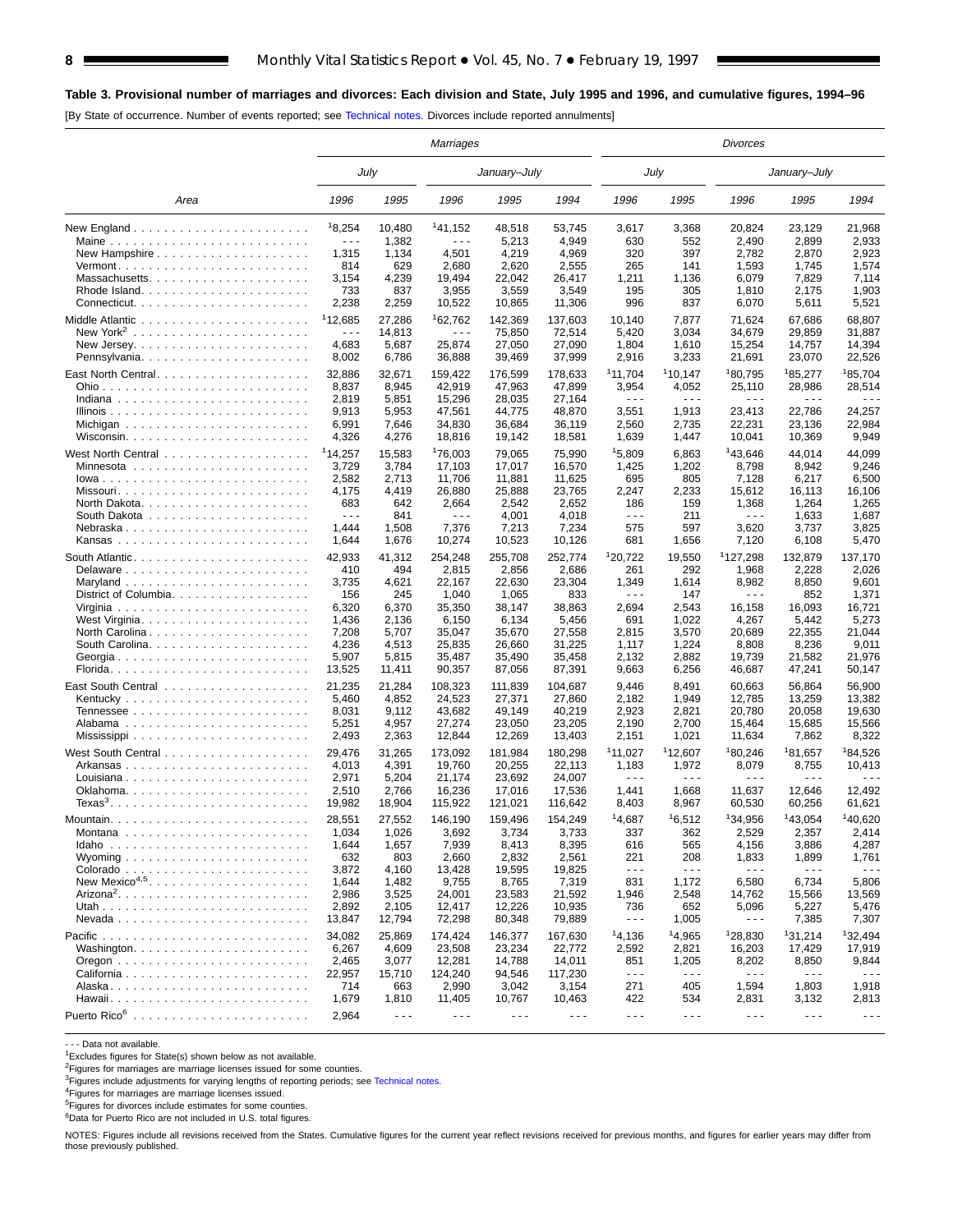#### <span id="page-8-0"></span>**Table 4. Provisional number of deaths under 1 year and infant mortality rates: Each division and State, 12 months ending with July 1995 and 1996**

[Data are estimates by State of residence. Figures should be interpreted with caution because of conversion to place of residence; see [Technical notes.](#page-16-0) Infant mortality rates are deaths under 1 year per 1,000 live births in specified area]

|                                                                                               |                      |                      | 12 months ending with July |            |
|-----------------------------------------------------------------------------------------------|----------------------|----------------------|----------------------------|------------|
|                                                                                               | 1996                 |                      | 1995                       |            |
| Area                                                                                          | Number               | Rate                 | Number                     | Rate       |
|                                                                                               | 868                  | 4.9                  | 1,018                      | 5.7        |
|                                                                                               | 61                   | 4.4                  | 93                         | 6.6        |
|                                                                                               | 66                   | 4.5                  | 87                         | 6.0        |
|                                                                                               | 58                   | 8.5                  | 45                         | 6.3        |
|                                                                                               | 392                  | 4.4                  | 462                        | 5.6        |
|                                                                                               | 84                   | 6.6                  | 80                         | 6.2        |
|                                                                                               | 207                  | 5.4                  | 251                        | 5.5        |
| Middle Atlantic                                                                               | 3,922                | 7.3                  | 4,086                      | 7.6        |
|                                                                                               | 1,983                | 7.4                  | 2,097                      | 7.8        |
|                                                                                               | 795                  | 6.9                  | 810                        | 7.1        |
|                                                                                               | 1,144                | 7.6                  | 1,179                      | 7.6        |
|                                                                                               | 5,099                | 8.2                  | 5,450                      | 8.7        |
|                                                                                               | 1,249                | 8.1                  | 1,314                      | 8.6        |
|                                                                                               | 666                  | 8.1                  | 774                        | 9.6        |
|                                                                                               | 1,584                | 8.6                  | 1,686                      | 9.0        |
|                                                                                               | 1,097<br>503         | 8.0<br>7.5           | 1,169<br>507               | 8.5<br>7.5 |
|                                                                                               |                      |                      |                            |            |
| West North Central                                                                            | 1,764                | 7.1                  | 1,921                      | 7.6        |
|                                                                                               | 391                  | 6.2                  | 416                        | 6.6        |
|                                                                                               | 209<br>557           | 5.7<br>7.5           | 266<br>605                 | 7.6<br>8.1 |
|                                                                                               | 37                   | 4.4                  | 52                         | 6.0        |
|                                                                                               | 64                   | 6.5                  | 120                        | 11.1       |
|                                                                                               | 185                  | 8.0                  | 186                        | 7.9        |
|                                                                                               | 321                  | 9.3                  | 276                        | 7.6        |
| South Atlantic $\ldots \ldots \ldots \ldots \ldots \ldots \ldots \ldots \ldots \ldots \ldots$ | 5,517                | 8.5                  | 5,748                      | 8.6        |
|                                                                                               | 63                   | 6.3                  | 76                         | 7.3        |
|                                                                                               | 591                  | 8.4                  | 661                        | 8.9        |
|                                                                                               | 136                  | 16.2                 | 171                        | 18.6       |
|                                                                                               | 676                  | 7.9                  | 713                        | 7.5        |
|                                                                                               | 167                  | 8.6                  | 153                        | 7.2        |
|                                                                                               | 942                  | 9.3                  | 1,006                      | 9.6        |
|                                                                                               | 414                  | 8.2                  | 451                        | 9.2        |
|                                                                                               | 1,086                | 9.5                  | 1,047                      | 9.4        |
|                                                                                               | 1,442                | 7.7                  | 1,470                      | 7.8        |
|                                                                                               | 2,095                | 9.3                  | 2,136                      | 9.4        |
|                                                                                               | 411                  | 7.9                  | 372                        | 7.3        |
|                                                                                               | 657                  | 9.0                  | 727                        | 9.8        |
|                                                                                               | 626                  | 10.3                 | 616                        | 10.1       |
|                                                                                               | 401                  | 10.5                 | 421                        | 10.1       |
| West South Central                                                                            | 3,414                | 7.2                  | 3,594                      | 7.4        |
|                                                                                               | 313                  | 8.9                  | 272                        | 8.0        |
|                                                                                               | 559                  | 8.4                  | 653                        | 9.6        |
|                                                                                               | 412                  | 9.3<br>6.5           | 393                        | 8.6<br>6.8 |
|                                                                                               | 2,130                |                      | 2,276                      |            |
|                                                                                               | 1,705                | 6.9                  | 1,721                      | 7.1        |
|                                                                                               | 83                   | 7.5                  | 95                         | 8.5        |
|                                                                                               | 124<br>50            | 6.6<br>8.1           | 116                        | 6.7<br>7.9 |
|                                                                                               | 341                  | 7.1                  | 51<br>361                  | 6.9        |
|                                                                                               | 170                  | 6.2                  | 221                        | 8.1        |
|                                                                                               | 573                  | 7.9                  | 517                        | 7.4        |
|                                                                                               | 226                  | 5.7                  | 228                        | 5.9        |
|                                                                                               | 138                  | 6.0                  | 132                        | 6.8        |
|                                                                                               | 4,056                | 5.8                  | 4,559                      | 6.3        |
|                                                                                               | 245                  | 3.2                  | 404                        | 5.1        |
|                                                                                               | 232                  | 5.3                  | 274                        | 6.3        |
| California <sup>1</sup>                                                                       | 3,397                | 6.2                  | 3,689                      | 6.4        |
|                                                                                               | 76                   | 7.9                  | 70                         | 6.8        |
|                                                                                               | 106                  | 5.7                  | 122                        | 6.6        |
| Puerto Rico <sup>2</sup>                                                                      | $\sim$ $\sim$ $\sim$ | $\sim$ $\sim$ $\sim$ | $\sim$ $\sim$ $\sim$       | $- - -$    |

- - - Data not available.

<sup>1</sup>Figures include adjustments for varying lengths of reporting periods; see [Technical notes.](#page-16-0)

2Data for Puerto Rico are not included in U.S. total figures.

NOTES: Figures include all revisions received from the States. Figures for the current year reflect revisions received for previous months, and figures for earlier years may differ from those previously published.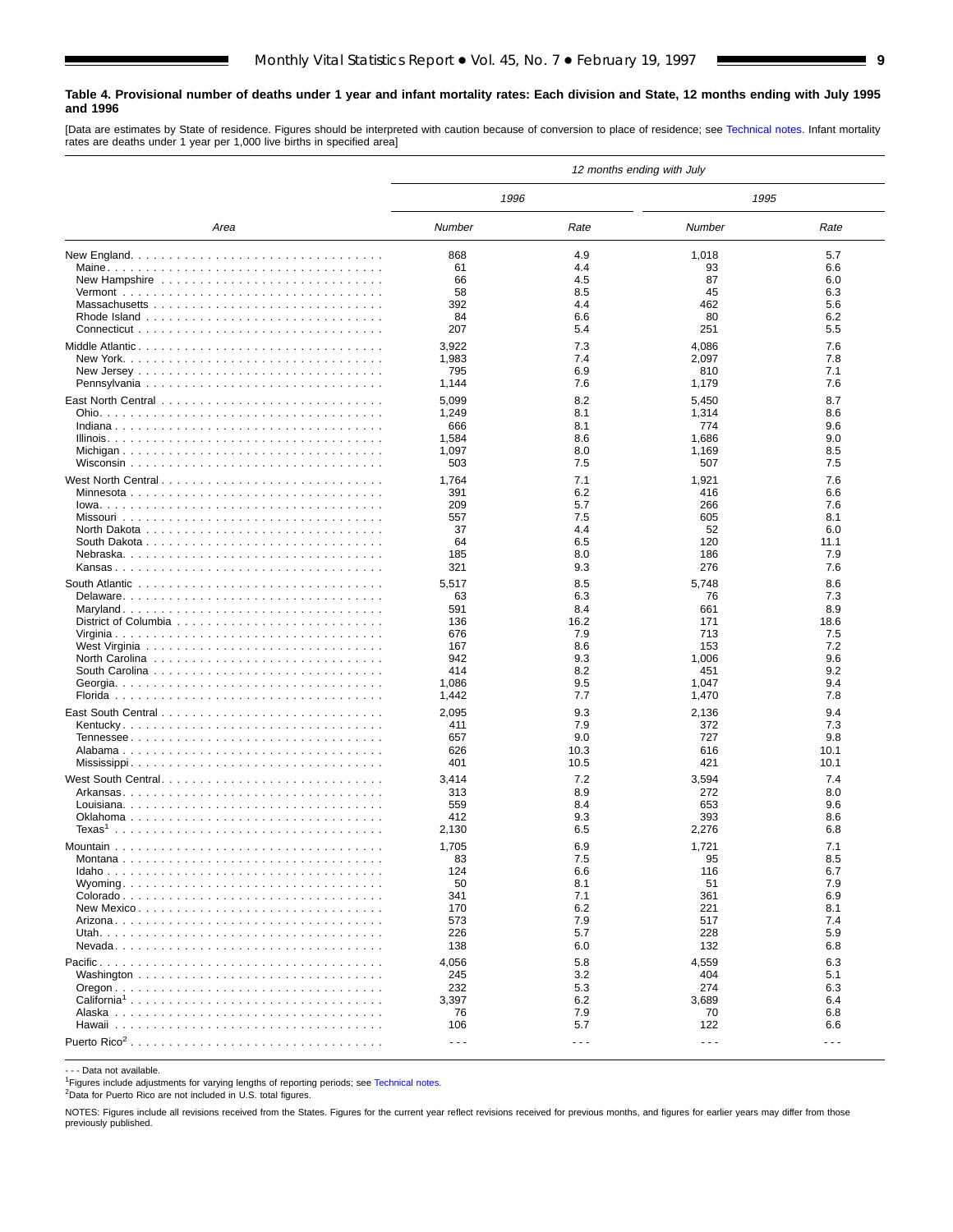#### <span id="page-9-0"></span>**Table 5. Provisional number of deaths and death rates, by age, race, and sex, and age-adjusted death rates by race and sex: United States, June 1995 and 1996, cumulative figures 1995 and 1996, and 12 months ending with June 1995 and 1996**

[Data are provisional, estimated from a 10-percent sample of deaths. Age-specific rates on an annual basis per 100,000 population in specified group; age-adjusted rates per<br>100,000 U.S. standard million population; see Tec

|                                           |                  |                     | June             |                     |                    |                           | January-June         |                      |                     |                             | 12 months ending with June |                             |
|-------------------------------------------|------------------|---------------------|------------------|---------------------|--------------------|---------------------------|----------------------|----------------------|---------------------|-----------------------------|----------------------------|-----------------------------|
|                                           |                  | 1996                |                  | 1995                | 1996               |                           | 1995                 |                      | 1996                |                             | 1995                       |                             |
| Age, race, and sex                        | Number           | Rate                | Number           | Rate                | Number             | Rate                      | Number               | Rate                 | Number              | Rate                        | Number                     | Rate                        |
| All races, both sexes <sup>1</sup>        |                  |                     |                  |                     |                    |                           |                      |                      |                     |                             |                            |                             |
| All ages                                  | 179,000          | 822.5               | 180,000          | 834.9               | 1,191,000          | 905.7                     | 1,185,000            | 912.1                | 2,315,000           | 876.7                       | 2,299,000                  | 878.6                       |
| Under 1 year $\ldots \ldots$              |                  |                     |                  |                     | 14,200             | <sup>2</sup> 739.7        | 15,000               | <sup>2</sup> 785.2   | 28,500              | 2740.0                      | 30,500                     | 2794.6                      |
| $1-4$ years $\ldots$ $\ldots$ .           | 3,550            | 74.6                | 3,690            | 77.8                | 3,230              | 41.6                      | 3,880                | 49.4                 | 6,090               | 38.9                        | 7,250                      | 45.8                        |
| $5 - 14$ years                            |                  |                     |                  |                     | 4,250              | 22.2                      | 3,820                | 20.2                 | 8,660               | 22.6                        | 8,370                      | 22.1                        |
| $15 - 24$ years.                          | 2,820            | 95.8                | 2,980            | 100.9               | 16,280             | 91.1                      | 16,320               | 91.7                 | 34,500              | 96.0                        | 35,320                     | 98.3                        |
| 25-34 years.                              | 4,170            | 125.8               | 4,590            | 136.6               | 26,910             | 133.5                     | 28,950               | 142.4                | 56,230              | 138.6                       | 59,000                     | 143.5                       |
| 35-44 years.<br>45–54 years.              | 7,450<br>10,680  | 210.4<br>404.3      | 8,270<br>11,170  | 237.0<br>438.7      | 49,410<br>71,070   | 230.7<br>446.5            | 50,710<br>71,790     | 241.8<br>470.8       | 101,350<br>142,440  | 236.1<br>447.6              | 102,060<br>140,820         | 242.3<br>461.6              |
| 55-64 years.                              | 18,600           | 1,064.5             | 18,580           | 1,070.3             | 120,270            | 1,137.5                   | 119,060              | 1,138.3              | 235,650             | 1,110.1                     | 237.280                    | 1.126.5                     |
| 65–74 years.                              | 37,300           | 2,434.6             | 38,260           | 2,482.4             | 245,500            | 2,637.8                   | 249,400              | 2,682.5              | 475,050             | 2,533.9                     | 482,740                    | 2,575.2                     |
| 75-84 years.                              | 50,560           | 5,410.8             | 50,300           | 5,502.0             | 342,360            | 6,073.0                   | 336,360              | 6,126.8              | 657,570             | 5,823.8                     | 648,450                    | 5,876.8                     |
| 85 years and over                         | 43,430           | 14,224.1            | 42,170           | 14,169.2            | 297,140            | 16,145.7                  | 289,400              | 16,227.1             | 566,000             | 15,355.4                    | 545,940                    | 15,245.5                    |
| Not stated                                | 70               | $\sim$ .            | 90               | $\sim$ $\sim$       | 520                | $\sim$ $\sim$             | 570                  | $\sim$ $\sim$        | 970                 | $\ldots$                    | 920                        | $\sim$ $\sim$               |
| Age-adjusted rate <sup>3</sup> $\ldots$ . | $\cdots$         | 468.8               | $\cdots$         | 484.1               | $\cdots$           | 509.6                     | $\sim$ $\sim$ $\sim$ | 519.8                | $\ldots$            | 498.4                       | $\cdots$                   | 507.2                       |
| All races, male <sup>1</sup>              |                  |                     |                  |                     |                    |                           |                      |                      |                     |                             |                            |                             |
| All ages $\dots \dots \dots$              | 91,680           | 864.2               | 92,330           | 876.3               | 601,850<br>7,610   | 937.0<br>2775.4           | 599,130<br>8,290     | 944.3<br>2849.1      | 1,174,490<br>15,640 | 910.8<br>2793.5             | 1,168,550<br>16,810        | 914.9<br>2855.9             |
| Under 1 year<br>$1-4$ years               | 2,070            | 85.0                | 1,950            | 80.3                | 1,840              | 46.3                      | 2,200                | 55.3                 | 3,490               | 43.6                        | 4,220                      | 52.1                        |
| $5 - 14$ years                            |                  |                     |                  |                     | 2,480              | 25.3                      | 2,310                | 24.0                 | 5,200               | 26.5                        | 5,030                      | 25.9                        |
| 15-24 years.                              | 2,200            | 146.4               | 2,250            | 149.2               | 12,280             | 134.9                     | 12,460               | 137.1                | 26,260              | 143.2                       | 27,020                     | 147.4                       |
| 25-34 years.                              | 3,090            | 186.6               | 3,260            | 194.1               | 19,160             | 190.5                     | 21,220               | 208.8                | 40,330              | 198.9                       | 43,440                     | 211.4                       |
| 35-44 years.                              | 5,280            | 300.5               | 5,560            | 321.2               | 33,840             | 318.4                     | 35,090               | 337.4                | 69,650              | 327.0                       | 70,720                     | 338.6                       |
| 45-54 years.                              | 6,810            | 527.8               | 7,050            | 566.8               | 45,190             | 581.2                     | 45,300               | 608.1                | 90,700              | 583.3                       | 88,910                     | 596.7                       |
| 55-64 years.                              | 11,230           | 1,350.7             | 11,140           | 1,350.5<br>3.210.0  | 72,230             | 1,435.9                   | 71,150               | 1,432.0              | 141,550             | 1,401.9                     | 143,070                    | 1,429.7                     |
| 65-74 years.<br>75-84 years.              | 20,510<br>25,520 | 3,004.2<br>6,966.7  | 21,980<br>25,140 | 7,093.5             | 138,780<br>169,510 | 3,348.1<br>7,686.2        | 142,050<br>164,730   | 3,440.8<br>7,753.6   | 270,710<br>323,920  | 3,242.8<br>7,345.1          | 274,410<br>316,230         | 3,298.2<br>7,416.3          |
| 85 years and over                         | 14,920           | 17,319.1            | 13,930           | 16,747.2            | 98,530             | 19,024.8                  | 93,990               | 18,865.5             | 186,350             | 17,987.5                    | 178,080                    | 17,825.8                    |
| Not stated $\ldots$                       | 60               | $\ldots$            | 60               | $\cdots$            | 390                | $\sim$ $\sim$ $\sim$      | 350                  | $\sim$ $\sim$ $\sim$ | 690                 | $\ldots$                    | 600                        | $\sim$ $\sim$               |
| Age-adjusted rate <sup>3</sup>            | $\sim$ .         | 603.6               | $\sim 10$        | 622.0               | $\cdots$           | 650.5                     | $\ldots$             | 666.1                | $\ldots$            | 638.5                       | $\sim$ $\sim$              | 651.6                       |
| All races, female <sup>1</sup>            |                  |                     |                  |                     |                    |                           |                      |                      |                     |                             |                            |                             |
| All ages                                  | 86,950           | 782.7               | 87,790           | 794.9               | 589,240            | 875.9                     | 586,060              | 881.2                | 1,138,490           | 842.9                       | 1,130,060                  | 843.9                       |
| Under 1 year                              |                  |                     |                  |                     | 6,550              | <sup>2</sup> 699.0        | 6,650                | 2715.0               | 12,840              | 2683.3                      | 13,650                     | <sup>2</sup> 728.8          |
| $1-4$ years                               | 1,480            | 63.7                | 1,740            | 75.2                | 1,390              | 36.7                      | 1,670                | 43.9                 | 2,600               | 34.0                        | 3,030                      | 39.2                        |
| $5-14$ years $\ldots$ .                   |                  |                     |                  |                     | 1,770              | 19.0                      | 1,510                | 16.5                 | 3,460               | 18.5                        | 3,340                      | 18.1                        |
| $15 - 24$ years.                          | 620              | 43.0                | 730              | 50.5                | 3,990              | 45.8                      | 3,860                | 44.2                 | 8,240               | 46.9                        | 8,290                      | 47.1                        |
| 25-34 years.                              | 1,080            | 65.1                | 1,330            | 79.1                | 7,740              | 76.8                      | 7,730                | 76.0                 | 15,900              | 78.3                        | 15,560                     | 75.7                        |
| 35-44 years.                              | 2,170            | 121.6               | 2,710            | 154.1               | 15,570             | 144.2                     | 15,620               | 147.8                | 31,690              | 146.5                       | 31,340                     | 147.6                       |
| 45-54 years.<br>55-64 years.              | 3,870<br>7,370   | 286.4<br>804.6      | 4,120<br>7,440   | 316.3<br>816.7      | 25,880<br>48,030   | 317.8<br>866.5            | 26,490<br>47,900     | 339.5<br>872.8       | 51,740<br>94,100    | 317.9<br>845.5              | 51,910<br>94,210           | 332.6<br>852.0              |
| 65-74 years.                              | 16,790           | 1,976.8             | 16,290           | 1,902.1             | 106,720            | 2.067.4                   | 107,350              | 2,077.2              | 204,340             | 1,964.8                     | 208,320                    | 1,997.9                     |
| 75-84 years.                              | 25,040           | 4,407.6             | 25,170           | 4,496.8             | 172,850            | 5,036.6                   | 171,630              | 5,100.0              | 333,650             | 4,848.9                     | 332,220                    | 4,907.2                     |
| 85 years and over                         | 28,510           | 13,012.4            | 28,230           | 13,169.7            | 198,610            | 15,018.9                  | 195,410              | 15,198.8             | 379,650             | 14,326.4                    | 367,860                    | 14,247.1                    |
| Not stated $\ldots$                       | 10               |                     | 30               |                     | 130                | .                         | 220                  |                      | 280                 |                             | 320                        |                             |
| Age-adjusted rate <sup>3</sup> $\ldots$ . | $\cdots$         | 356.9               | $\cdots$         | 370.4               | $\cdots$           | 393.0                     | $\cdots$             | 398.6                | $\cdots$            | 381.5                       | $\cdots$                   | 386.9                       |
| White                                     |                  |                     |                  |                     |                    |                           |                      |                      |                     |                             |                            |                             |
| All ages<br>Under 1 year $\ldots \ldots$  | 153,900          | 855.3               | 154,780          | 864.1               | 1,027,080<br>9,340 | 942.3<br>2623.7           | 1,019,670<br>9,760   | 944.9<br>2655.3      | 1,989,460<br>19,000 | 908.8<br><sup>2</sup> 632.1 | 1,974,480<br>19,820        | 908.5<br><sup>2</sup> 659.1 |
| $1-4$ years<br>$5 - 14$ years $\ldots$    | 2,280            | 60.6                | 2,560            | 68.1                | 2,210<br>2,950     | 36.1<br>19.5              | 2,610<br>2,750       | 42.1<br>18.4         | 4,240<br>6,290      | 34.4<br>20.7                | 4,830<br>5,960             | 38.6<br>19.8                |
| 15-24 years.                              | 2,070            | 88.3                | 2,060            | 87.4                | 11,500             | 80.8                      | 11,340               | 79.8                 | 24,680              | 86.2                        | 24,600                     | 85.7                        |
| 25–34 years                               | 2,900            | 107.5               | 3,210            | 116.9               | 18,720             | 114.0                     | 20,580               | 123.7                | 38,970              | 117.8                       | 41,860                     | 124.5                       |
| 35-44 years.                              | 5,370            | 182.2               | 5,930            | 204.0               | 35,540             | 199.3                     | 35,580               | 203.7                | 72,930              | 204.0                       | 72,680                     | 207.1                       |
| 45–54 years                               | 8,160            | 362.0               | 8,480            | 389.4               | 53,990             | 397.3                     | 55,080               | 422.0                | 108,890             | 400.5                       | 107,910                    | 413.1                       |
| 55–64 years                               | 15,360           | 1,018.7             | 15,140           | 1,009.0             | 97,910             | 1,072.6                   | 96,570               | 1,067.7              | 191,480             | 1,044.9                     | 193,250                    | 1,060.3                     |
| 65–74 years                               | 32,400           | 2,389.3             | 33,260           | 2,432.3             | 213,560            | 2,590.8                   | 215,130              | 2,606.8              | 411,880             | 2,479.3                     | 416,560                    | 2,502.5                     |
| 75-84 years.<br>85 years and over         | 45,630<br>39,680 | 5,385.4<br>14,284.3 | 45,420<br>38,640 | 5,479.0<br>14,272.0 | 307,780<br>273,220 | 6,021.0                   | 302,920<br>266,900   | 6,084.8<br>16,440.9  | 590,540<br>519,830  | 5,768.1<br>15,494.2         | 583,800<br>502,520         | 5,833.9<br>15,419.5         |
| Not stated                                | 40               | $\sim$              | 70               | $\sim$ $\sim$       | 370                | 16,314.3<br>$\sim$ $\sim$ | 440                  | $\ldots$             | 730                 | $\sim$ $\sim$               | 680                        | $\ldots$                    |
| Age-adjusted rate <sup>3</sup> $\ldots$ . |                  | 446.2               |                  | 458.4               |                    | 483.9                     |                      | 491.3                |                     | 472.5                       |                            | 479.2                       |
|                                           | $\sim$ $\sim$    |                     | $\sim$           |                     | $\sim$ $\sim$      |                           | $\sim$ $\sim$ $\sim$ |                      | $\sim$              |                             | $\sim$ $\sim$              |                             |

See footnotes at end of table.

 $\overline{a}$ 

 $\overline{a}$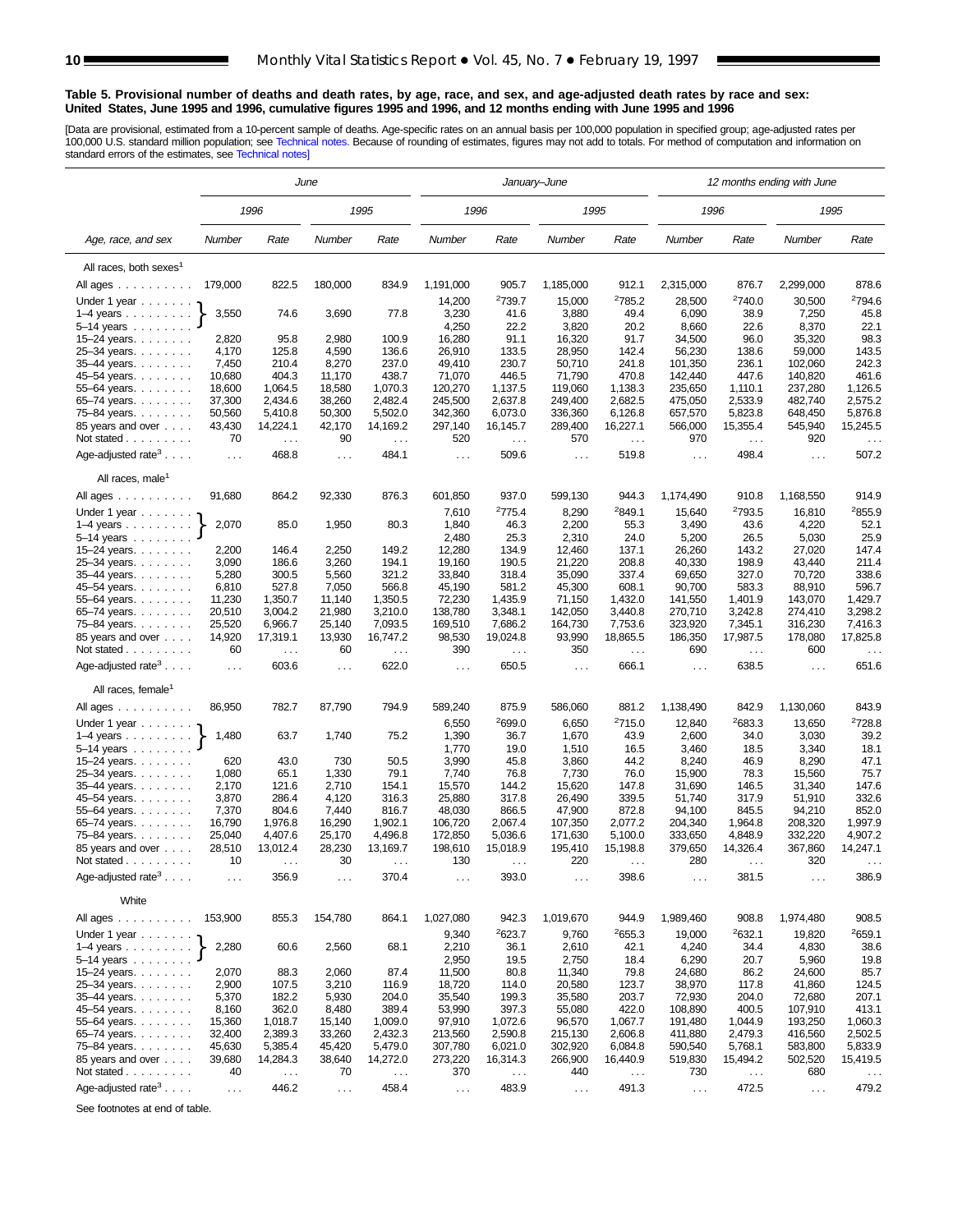#### **Table 5. Provisional number of deaths and death rates, by age, race, and sex, and age-adjusted death rates by race and sex: United States, June 1995 and 1996, cumulative figures 1995 and 1996, and 12 months ending with June 1995 and 1996—Con.**

[Data are provisional, estimated from a 10-percent sample of deaths. Age-specific rates on an annual basis per 100,000 population in specified group; age-adjusted rates per<br>100,000 U.S. standard million population; see Tec

|                                                |                |                  | June                          |                  |                  |                 | January–June                        |                      |                  | 12 months ending with June |                  |                             |
|------------------------------------------------|----------------|------------------|-------------------------------|------------------|------------------|-----------------|-------------------------------------|----------------------|------------------|----------------------------|------------------|-----------------------------|
|                                                |                | 1996             |                               | 1995             |                  | 1996            |                                     | 1995                 |                  | 1996                       |                  | 1995                        |
| Age, race, and sex                             | Number         | Rate             | Number                        | Rate             | Number           | Rate            | Number                              | Rate                 | Number           | Rate                       | Number           | Rate                        |
| White male                                     |                |                  |                               |                  |                  |                 |                                     |                      |                  |                            |                  |                             |
| All ages                                       | 78,460         | 888.4            | 78,730                        | 896.1            | 513,560          | 960.1           | 509,970                             | 963.5                | 999,650          | 930.5                      | 992,970          | 931.6                       |
| Under 1 year                                   |                |                  |                               |                  | 5,040            | 2655.1          | 5,450                               | 2712.0               | 10,590           | 2686.3                     | 10,860           | 2704.3                      |
| $1-4$ years $\ldots$                           | 1,380          | 71.5             | 1,330                         | 69.0             | 1,290            | 41.1            | 1,570                               | 49.4                 | 2,540            | 40.1                       | 2,870            | 44.7                        |
| $5-14$ years $\ldots$                          |                |                  |                               |                  | 1,700            | 21.8            | 1,630                               | 21.4                 | 3,760            | 24.1                       | 3,550            | 23.0                        |
| 15-24 years.                                   | 1,640          | 136.3            | 1,500                         | 124.1            | 8,570            | 117.4           | 8,540                               | 116.9                | 18,520           | 126.1                      | 18,560           | 126.1                       |
| 25-34 years.                                   | 2,180          | 160.1            | 2,330                         | 168.0            | 13,650           | 164.7           | 15,330                              | 182.6                | 28,610           | 171.3                      | 31,320           | 184.4                       |
| 35-44 years.                                   | 3,850          | 260.4            | 4,070                         | 279.3            | 24,700           | 276.1           | 25,070                              | 286.2                | 50,810           | 283.4                      | 51,220           | 291.1                       |
| 45-54 years.                                   | 5,240          | 470.7            | 5,410                         | 503.1            | 34,530           | 514.4           | 35,090                              | 544.9                | 69,820           | 520.0                      | 68,680           | 532.7                       |
| 55-64 years.                                   | 9,450          | 1,302.6          | 9,150                         | 1,268.9          | 59,030           | 1,344.4         | 58.690                              | 1,350.4              | 115,840          | 1,314.3                    | 118,190          | 1,349.8                     |
| 65-74 years.                                   | 18,000         | 2,956.4          | 19,330                        | 3,158.5          | 121,560          | 3,286.5         | 123,700                             | 3,351.3              | 236,030          | 3,167.3                    | 239,240          | 3,215.6                     |
| 75-84 years.                                   | 23,210         | 6,962.4          | 22,940                        | 7,112.7          | 153,000          | 7,623.4         | 149,030                             | 7,709.3              | 292,550          | 7,290.1                    | 285,760          | 7,366.8                     |
| 85 years and over                              | 13,490         | 17,324.0         | 12,620                        | 16,817.4         | 90,210           | 19,262.4        | 85,600                              | 19,045.7             | 170,030          | 18,146.2                   | 162,260          | 18,008.9                    |
| Not stated                                     | 30             | $\sim$ $\sim$    | 50                            | $\sim$ .         | 290              | $\sim$ .        | 280                                 | $\sim$ .             | 550              | $\sim$ $\sim$              | 450              | $\sim$ $\sim$               |
|                                                |                |                  |                               |                  |                  |                 |                                     |                      |                  |                            |                  |                             |
| Age-adjusted rate <sup>3</sup><br>White female | $\cdots$       | 575.9            | $\cdots$                      | 588.8            | $\ldots$ .       | 615.9           | $\ldots$                            | 629.5                | $\sim$ .         | 603.9                      | $\cdots$         | 615.1                       |
|                                                |                |                  |                               |                  |                  |                 |                                     |                      |                  |                            |                  |                             |
| All ages                                       | 75,440         | 823.4            | 76,050                        | 833.3            | 513,520<br>4,300 | 925.2<br>2590.6 | 927.0<br>509,710<br>2594.2<br>4,320 |                      | 989,800<br>8,420 | 887.8<br>2575.5            | 981,510<br>8,960 | 886.3<br><sup>2</sup> 611.6 |
| Under 1 year                                   | 900            | 49.2             | 1,230                         | 67.2             | 910              | 30.5            |                                     |                      | 1,700            | 28.3                       | 1,960            | 32.1                        |
| $1-4$ years<br>$5-14$ years                    |                |                  |                               |                  | 1,250            | 16.9            | 1,050<br>34.8<br>15.4               |                      | 2,530            | 17.1                       | 2,410            | 16.4                        |
|                                                | 430            | 37.7             | 560                           | 48.8             | 2,930            | 42.3            | 1,120                               |                      | 6,150            | 44.1                       | 6,040            | 43.2                        |
| 15–24 years. $\ldots$<br>25-34 years.          | 720            | 53.9             | 880                           | 64.7             | 5,070            | 62.2            | 2,800<br>40.3<br>5,240<br>63.8      |                      | 10,350           | 63.2                       | 10,540           | 63.3                        |
| 35-44 years.                                   | 1,530          | 104.2            | 1,860                         | 128.3            | 10,850           | 122.2           | 10,510                              | 120.7                | 22,120           | 124.1                      | 21,460           | 122.6                       |
| 45-54 years.                                   | 2,930          | 256.8            | 3,080                         | 279.3            | 19,460           | 282.9           | 19,980                              | 302.7                | 39,070           | 283.9                      | 39,230           | 296.5                       |
| 55–64 years.                                   | 5,920          | 756.7            | 5,980                         | 767.2            | 38,890           | 821.3           | 37,880                              | 806.1                | 75,640           | 795.3                      | 75,060           | 792.6                       |
| 65-74 years.                                   | 14.400         | 1,927.2          | 13,930                        | 1,844.0          | 91,990           | 2.024.3         | 91.440                              | 2,004.7              | 175,850          | 1.919.6                    | 177.320          | 1,926.1                     |
| 75–84 years                                    | 22,420         | 4,362.4          | 22,480                        | 4,438.6          | 154,780          | 4,985.4         | 153,900                             | 5,053.2              | 297,990          | 4,787.0                    | 298,040          | 4,863.6                     |
| 85 years and over                              | 26,190         | 13,100.4         | 26,030                        | 13,301.1         | 183,010          | 15,170.0        | 181,310                             | 15,444.5             | 349,800          | 14,466.5                   | 340,260          | 14,430.0                    |
| Not stated                                     | 10             | $\sim$ .         | 20                            | $\ldots$         | 80               | $\sim$ $\sim$   | 160                                 | $\sim$ $\sim$ $\sim$ | 180              | $\sim$ $\sim$              | 230              | $\sim$ $\sim$ $\sim$        |
| Age-adjusted rate <sup>3</sup> $\ldots$ .      | $\sim$ .       | 337.9            | $\cdots$                      | 350.6            | $\ldots$ .       | 374.3           | $\sim$ .                            | 376.1                | $\ldots$         | 362.3                      | $\cdots$         | 365.4                       |
| <b>Black</b>                                   |                |                  |                               |                  |                  |                 |                                     |                      |                  |                            |                  |                             |
| All ages                                       | 21,780         | 791.4            | 22,070                        | 810.9            | 144,710          | 869.3           | 145,950                             | 891.5                | 285,800          | 856.0                      | 285,530          | 867.2                       |
|                                                |                |                  |                               |                  | 4,400            | 21,405.3        | 4,650                               | 21,505.4             | 8,700            | 21,389.8                   | 9,600            | 21,550.9                    |
| Under 1 year                                   |                | 154.3            | 920                           | 124.3            | 880              | 72.7            |                                     | 91.6                 |                  | 64.5                       |                  |                             |
| $1-4$ years $\ldots$ $\ldots$ .                | 1,150          |                  |                               |                  | 1,110            | 37.4            | 1,130<br>910                        | 30.9                 | 1,590<br>1,970   | 33.2                       | 2,110<br>1,980   | 84.6<br>33.8                |
| $5-14$ years<br>15-24 years.                   | 660            | 147.1            | 860                           | 192.0            | 4,100            | 150.7           | 4,370                               | 162.1                | 8,330            | 152.3                      | 9,360            | 172.6                       |
| 25-34 years.                                   | 1,160          | 261.4            | 1,280                         | 287.2            | 7,420            | 275.3           | 7,670                               | 285.0                | 15,600           | 288.5                      | 15,480           | 284.2                       |
| 35-44 years.                                   | 1,830          | 421.6            | 2,190                         | 514.8            | 12,630           | 481.3           | 13,870                              | 543.7                | 25,900           | 493.1                      | 26,850           | 524.2                       |
| 45–54 years.                                   | 2,150          | 772.6            | 2,370                         | 894.4            | 15,110           | 902.6           | 14,680                              | 927.5                | 29,970           | 897.6                      | 28,900           | 915.7                       |
| 55-64 years.                                   | 2,810          | 1,592.3          | 2,890                         | 1,656.2          | 19,770           | 1,851.5         | 19,680                              | 1,876.4              | 39,060           | 1,821.8                    | 38,590           | 1,829.8                     |
| 65-74 years.                                   | 4,180          | 3,126.7          | 4,410                         | 3,324.3          | 27,890           | 3,447.6         | 30,320                              | 3,799.0              | 55,240           | 3,397.3                    | 58,380           | 3,632.9                     |
| 75–84 years                                    | 4,450          | 6,440.1          | 4,210                         | 6,193.7          | 30,230           | 7,246.9         | 29,070                              | 7,118.8              | 58,580           | 6,998.8                    | 56,440           | 6,866.2                     |
| 85 years and over                              | 3,360          | 14,536.2         | 2,940                         | 13,054.7         | 21,030           | 15,096.6        | 19,470                              | 14,403.4             | 40,640           | 14,514.3                   | 37,630           | 13,834.6                    |
| Not stated.<br>and a series and                | 30             |                  | 10                            |                  | 150              |                 | 120                                 |                      | 230              |                            | 220              |                             |
| Age-adjusted rate <sup>3</sup>                 | $\cdots$       | 685.8            | $\cdots$                      | 724.0            | $\cdots$         | 760.8           | $\cdots$                            | 792.6                | $\cdots$         | 752.1                      | $\cdots$         | 773.3                       |
| Black male                                     |                |                  |                               |                  |                  |                 |                                     |                      |                  |                            |                  |                             |
| All ages                                       | 11,560         | 885.2            | 11,830                        | 916.5            | 77,510           | 981.3           | 78,020                              | 1,004.9              | 153,650          | 969.9                      | 153,470          | 982.9                       |
|                                                |                |                  |                               |                  |                  |                 |                                     |                      |                  |                            |                  |                             |
| Under 1 year                                   |                |                  |                               |                  | 2,330            | 21,479.5        | 2,510                               | 21,598.1             | 4,580            | <sup>2</sup> 1,444.8       | 5,320            | 21,694.3                    |
| $1-4$ years $\ldots$ $\ldots$ .                | 620            | 164.0            | 540                           | 143.8            | 470              | 75.7            | 580                                 | 92.7                 | 820              | 65.6                       | 1,140            | 90.2                        |
| 5–14 years                                     |                |                  |                               |                  | 650              | 43.8            | 590                                 | 40.6                 | 1,200            | 39.8                       | 1,260            | 42.4                        |
| 15–24 years. $\ldots$<br>25–34 years.          | 480<br>860     | 213.8<br>409.4   | 700<br>840                    | 312.8            | 3,240            | 238.0           | 3,480                               | 259.1<br>420.6       | 6,600            | 241.1                      | 7,450            | 274.9                       |
|                                                |                |                  | 1,390                         | 398.4            | 5,060            | 397.1<br>673.1  | 5,360                               |                      | 10,720<br>17,120 | 418.8                      | 10,840           | 420.8<br>743.8              |
| 35-44 years.                                   | 1,240<br>1,400 | 611.7<br>1,110.5 | 1,450                         | 700.3<br>1,207.5 | 8,250<br>9,620   | 1,269.5         | 9,150<br>9,090                      | 767.4<br>1,264.5     | 18,890           | 698.5<br>1,248.5           | 17,770<br>18,060 | 1,262.9                     |
| 45–54 years.<br>55–64 years                    | 1,560          | 2,033.3          | 1,720                         | 2,269.7          | 11,660           | 2,514.3         | 10,890                              | 2,388.7              | 22,780           | 2,444.2                    | 21,690           | 2,367.9                     |
| 65–74 years.                                   | 2,090          | 3,744.2          | 2,320                         | 4,200.4          | 14,900           | 4,412.6         | 16,060                              | 4,837.1              | 30,000           | 4,424.8                    | 30,800           | 4,610.8                     |
| 75–84 years                                    | 2,060          | 8,133.3          | 1,880                         | 7,599.1          | 14,230           | 9,302.1         | 13,470                              | 9,070.3              | 27,090           | 8,852.9                    | 26,180           | 8,785.2                     |
| 85 years and over                              | 1,210          | 18,224.7         | 970                           | 14,938.8         | 7,000            | 17,443.8        | 6,760                               | 17,255.7             | 13,730           | 16,950.6                   | 12,820           | 16,227.8                    |
| Not stated                                     | 30             | $\sim$ $\sim$    | 10                            | $\sim$ $\sim$    | 100              | $\sim$ $\sim$   | 70                                  | $\sim$ $\sim$        | 130              | $\sim$ $\sim$              | 140              | $\sim$ $\sim$               |
|                                                |                |                  |                               |                  |                  |                 |                                     |                      |                  |                            |                  |                             |
| Age-adjusted rate <sup>3</sup>                 | $\sim$ .       | 896.2            | $\epsilon \rightarrow \infty$ | 952.0            | $\sim$ $\sim$    | 1,010.8         | $\sim$ $\sim$                       | 1,039.3              | $\sim$ $\sim$    | 999.9                      | $\sim$ $\sim$    | 1,019.9                     |

See footnotes at end of table.

 $\overline{\phantom{a}}$ 

Ē,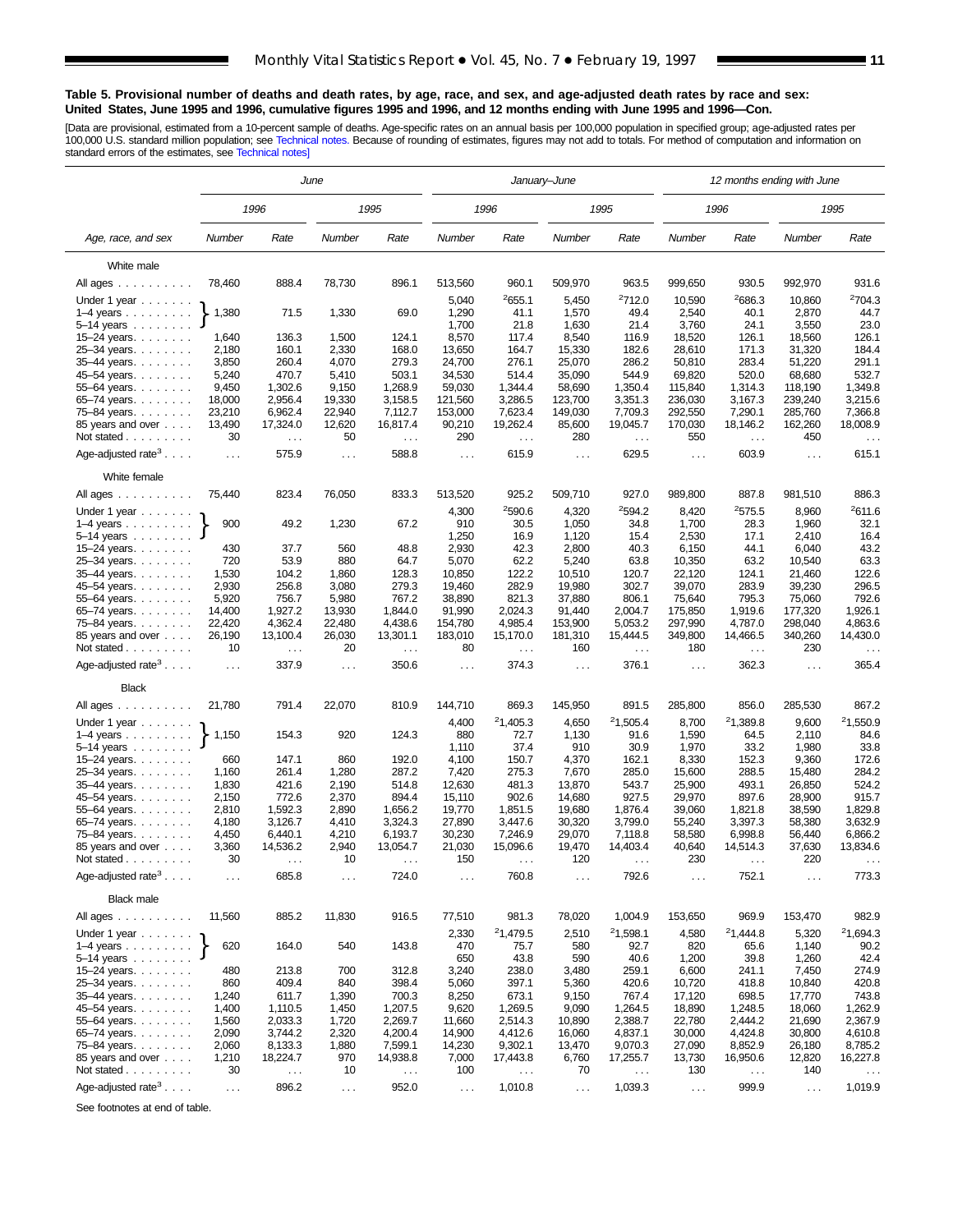#### **Table 5. Provisional number of deaths and death rates, by age, race, and sex, and age-adjusted death rates by race and sex: United States, June 1995 and 1996, cumulative figures 1995 and 1996, and 12 months ending with June 1995 and 1996—Con.**

[Data are provisional, estimated from a 10-percent sample of deaths. Age-specific rates on an annual basis per 100,000 population in specified group; age-adjusted rates per 100,000 U.S. standard million population; see [Technical notes.](#page-16-0) Because of rounding of estimates, figures may not add to totals. For method of computation and information on standard errors of the estimates, see [Technical notes\]](#page-16-0)

|                                                                                                                                                                                      |                                                   |                                                               | June                                              |                                                                |                                                                                   |                                                                                   | January-June                                                             |                                                                                   |                                                                              | 12 months ending with June                                                        |                                                                              |                                                                                   |
|--------------------------------------------------------------------------------------------------------------------------------------------------------------------------------------|---------------------------------------------------|---------------------------------------------------------------|---------------------------------------------------|----------------------------------------------------------------|-----------------------------------------------------------------------------------|-----------------------------------------------------------------------------------|--------------------------------------------------------------------------|-----------------------------------------------------------------------------------|------------------------------------------------------------------------------|-----------------------------------------------------------------------------------|------------------------------------------------------------------------------|-----------------------------------------------------------------------------------|
|                                                                                                                                                                                      |                                                   | 1996                                                          |                                                   | 1995                                                           |                                                                                   | 1996                                                                              |                                                                          | 1995                                                                              |                                                                              | 1996                                                                              |                                                                              | 1995                                                                              |
| Age, race, and sex                                                                                                                                                                   | Number                                            | Rate                                                          | Number                                            | Rate                                                           | Number                                                                            | Rate                                                                              | Number                                                                   | Rate                                                                              | Number                                                                       | Rate                                                                              | Number                                                                       | Rate                                                                              |
| <b>Black female</b>                                                                                                                                                                  |                                                   |                                                               |                                                   |                                                                |                                                                                   |                                                                                   |                                                                          |                                                                                   |                                                                              |                                                                                   |                                                                              |                                                                                   |
| All ages                                                                                                                                                                             | 10,230                                            | 707.4                                                         | 10,240                                            | 715.7                                                          | 67,200                                                                            | 768.3                                                                             | 67,930                                                                   | 789.3                                                                             | 132,150                                                                      | 753.1                                                                             | 132,060                                                                      | 762.9                                                                             |
| Under 1 year $\ldots$ ,<br>1–4 years $\}$<br>$5 - 14$ years $\ldots \ldots$<br>15-24 years. $\ldots$<br>25-34 years.<br>35-44 years.<br>45-54 years.<br>55-64 years.<br>65-74 years. | 520<br>180<br>310<br>590<br>750<br>1,250<br>2,090 | 141.6<br>80.3<br>132.7<br>255.1<br>492.7<br>.253.1<br>2,684.0 | 380<br>160<br>440<br>790<br>920<br>1,170<br>2,090 | 104.2<br>71.4<br>187.3<br>348.1<br>634.9<br>1,185.3<br>2,699.4 | 2,070<br>410<br>460<br>860<br>2,360<br>4.390<br>5,490<br>8.110<br>12,990          | 21,342.2<br>67.9<br>31.4<br>64.0<br>166.5<br>314.0<br>598.6<br>1,341.8<br>2,754.6 | 2,130<br>560<br>320<br>890<br>2,310<br>4,720<br>5,590<br>8,790<br>14,260 | 21,403.5<br>92.1<br>22.3<br>66.7<br>163.3<br>346.5<br>645.8<br>1,481.1<br>3,057.8 | 4,120<br>780<br>770<br>1,720<br>4,880<br>8.780<br>11,080<br>16,280<br>25,250 | 21,333.3<br>64.1<br>26.3<br>62.9<br>171.3<br>313.5<br>606.8<br>1,343.2<br>2,663.5 | 4,280<br>970<br>720<br>1,910<br>4,640<br>9,080<br>10,840<br>16,890<br>27,580 | 21,403.3<br>78.9<br>25.0<br>70.4<br>161.6<br>332.2<br>628.0<br>1,415.8<br>2,937.2 |
| 75-84 years.                                                                                                                                                                         | 2,390                                             | 5,460.3                                                       | 2,320                                             | 5,366.3                                                        | 16,000                                                                            | 6,054.2                                                                           | 15,610<br>12,710                                                         | 5,994.5<br>13,248.5                                                               | 31,490                                                                       | 5,930.3                                                                           | 30,260                                                                       | 5,774.8                                                                           |
| 85 years and over<br>Not stated<br>Age-adjusted rate <sup>3</sup> $\ldots$ .                                                                                                         | 2,150<br>-<br>$\cdots$                            | 13,049.7<br>$\cdots$<br>524.1                                 | 1,970<br>-<br>$\cdots$                            | 12,291.4<br>$\cdots$<br>542.2                                  | 14,030<br>14,146.2<br>50<br>$\sim$ $\sim$ $\sim$<br>568.3<br>$\sim$ $\sim$ $\sim$ |                                                                                   | 50<br>$\cdots$<br>601.6<br>$\cdots$                                      |                                                                                   | 26,910<br>100<br>$\cdots$                                                    | 13,522.6<br>$\cdots$<br>560.3                                                     | 24,810<br>80<br>$\sim$ $\sim$ $\sim$                                         | 12,854.9<br>$\cdots$<br>581.6                                                     |

. . . Category not applicable.

– Quantity zero.

1Includes races other than white and black.

<sup>2</sup>Death rates for "Under 1 year" (based on population estimates) differ from infant mortality rates (based on live births); see table 9 for infant mortality rates.

<sup>3</sup>For method of computation, see [Technical notes.](#page-16-0)

NOTES: Figures include all revisions received from the States. Cumulative and 12-month figures for the current year reflect revisions received for previous months, and figures for earlier years may differ from those previously published.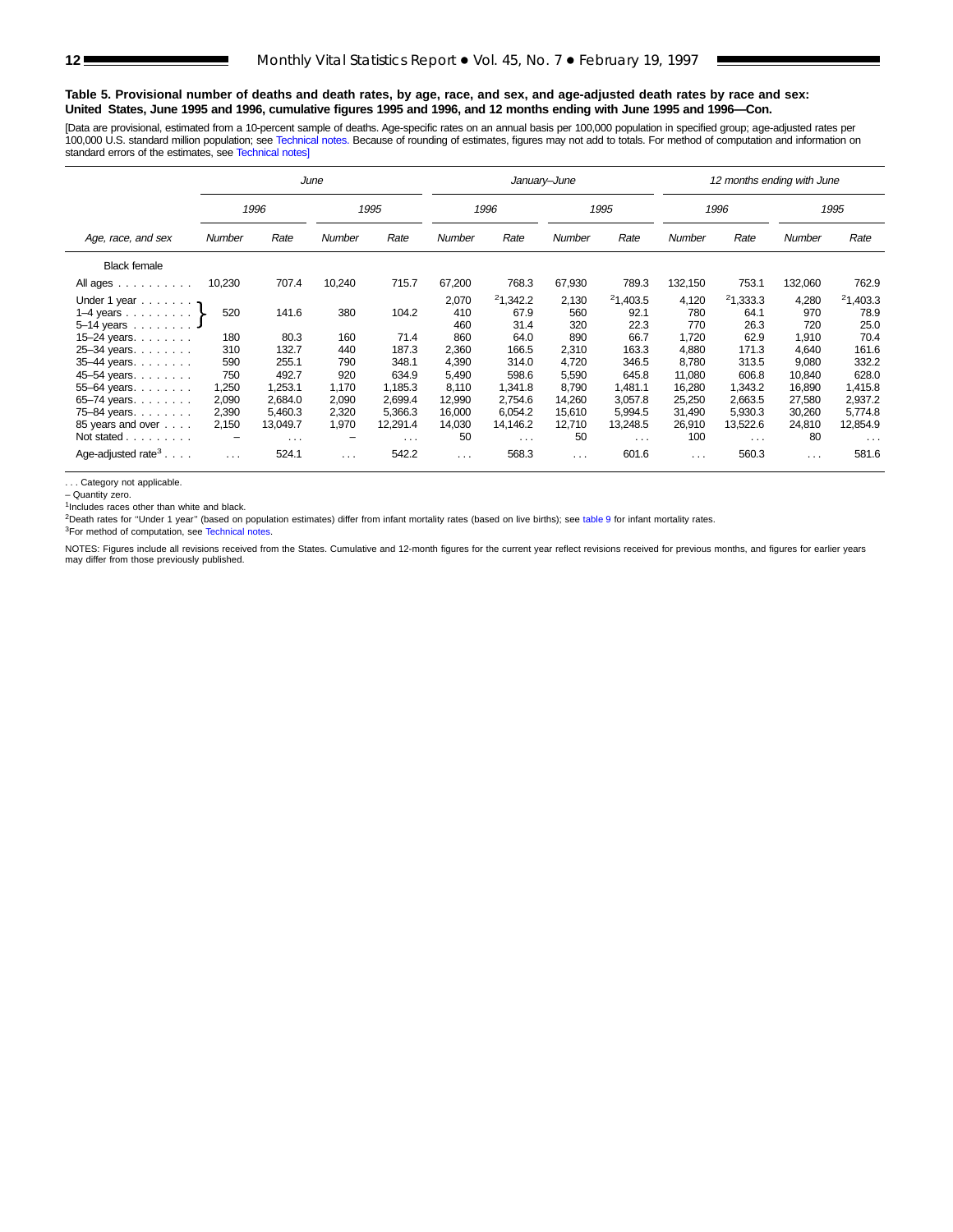#### <span id="page-12-0"></span>Table 6. Provisional number of deaths and death rates for 72 selected causes, Human immunodeficiency virus infection, and Alzheimer's disease: United States, June 1995 and 1996, cumulative figures 1995 and 1996, and 12 months ending with June 1995 and 1996

[Data are provisional, estimated from <sup>a</sup> 10-percent sample of deaths. Rates on an annual basis per 100,000 estimated population. Because of rounding of estimates, figures may not add to totals. For method of computation and information on standard errors of the estimates, see [Technical](#page-16-0) notes. For explanation of asterisks preceding cause-of-death categories, see [Technical](#page-16-0) notes]

|                                                                                                 |                          |              | June          |            |                          |              | January-June   |              |                |              | 12 months ending with June |              |
|-------------------------------------------------------------------------------------------------|--------------------------|--------------|---------------|------------|--------------------------|--------------|----------------|--------------|----------------|--------------|----------------------------|--------------|
|                                                                                                 | 1996                     |              | 1995          |            | 1996                     |              | 1995           |              | 1996           |              | 1995                       |              |
| Cause of death (Based on the Ninth Revision, International Classification of Diseases, 1975)    | Number                   | Rate         | Number        | Rate       | Number                   | Rate         | <b>Number</b>  | Rate         | Number         | Rate         | <b>Number</b>              | Rate         |
|                                                                                                 | 179,000                  | 822.5        | 180,000       | 834.9      | 1,191,000                | 905.7        | 1,185,000      | 912.1        | 2,315,000      | 876.7        | 2,299,000                  | 878.6        |
|                                                                                                 | $\overline{\phantom{0}}$ |              |               |            | $\overline{\phantom{0}}$ |              |                |              |                |              |                            |              |
|                                                                                                 | 50                       |              | 80            |            | 410                      | 0.3          | 320            | 0.2          | 720            | 0.3          | 660                        | 0.3          |
|                                                                                                 | 50                       |              | 40            |            | 500                      | 0.4          | 720            | 0.5          | 1,150          | 0.4          | 1,390                      | 0.5          |
|                                                                                                 | 50                       |              | 30            |            | 410                      | 0.3          | 530            | 0.4          | 950            | 0.4          | 1,000                      | 0.4          |
|                                                                                                 | $\equiv$                 |              | 10            |            | 90                       |              | 190            | 0.1          | 200            | 0.1          | 390                        | 0.1          |
|                                                                                                 |                          |              |               |            | 10                       |              |                |              | 20             |              |                            |              |
|                                                                                                 | $\overline{\phantom{a}}$ |              |               |            |                          |              | 10             |              |                |              | 10                         |              |
|                                                                                                 | 40                       |              | 50            |            | 170                      | 0.1          | 230            | 0.2          | 240            | 0.1          | 360                        | 0.1          |
|                                                                                                 | 1,610                    | 7.4          | 1,600         | 7.4        | 11,310                   | 8.6          | 11,200         | 8.6          | 21,300         | 8.1          | 20,550                     | 7.9          |
|                                                                                                 |                          |              |               |            |                          |              |                |              |                |              |                            |              |
|                                                                                                 | $\overline{\phantom{0}}$ |              |               |            |                          |              |                |              |                |              |                            |              |
|                                                                                                 | 350                      | 1.6          | 280           | 1.3        | 1,880                    | 1.4          | 1,720          | 1.3          | 3,680          | 1.4          | 3,220                      | 1.2          |
|                                                                                                 |                          |              | 20            |            |                          |              | 100            |              | 30             |              | 130                        | 0.0          |
| All other infectious and parasitic                                                              |                          |              |               |            |                          |              |                |              |                |              |                            |              |
| diseases <sup>1</sup> 001–003,005,020–032,037,039–041,*042–*044,046–054,056–066,071–088,098–139 | 3.150                    | 14.5         | 4,130         | 19.1       | 21,290                   | 16.2         | 25.020         | 19.2         | 45,280         | 17.2         | 49.320                     | 18.9         |
|                                                                                                 | 42,460                   | 195.5        | 43,410        | 201.1      | 270,730                  | 205.9        | 267,610        | 205.9        | 539,560        | 204.4        | 540,280                    | 206.5        |
| 140–208. 140–208 Malignant neoplasms of lymphatic and hematopoietic tissues 140–208             |                          |              |               |            |                          |              |                |              |                |              |                            |              |
|                                                                                                 | 590                      | 2.7          | 690           | 3.2        | 3.870                    | 2.9          | 4,170          | 3.2          | 7,680          | 2.9          | 8.150                      | 3.1          |
| Malignant neoplasms of digestive organs and peritoneum150–159                                   | 10,000                   | 46.0         | 10,280        | 47.6       | 63,230                   | 48.1         | 62,180         | 47.8         | 126,310        | 47.8         | 127,050                    | 48.6         |
|                                                                                                 | 12,420                   | 57.2         | 12,440        | 57.6       | 79,740                   | 60.6         | 77,040         | 59.3         | 157,630        | 59.7         | 155,550                    | 59.5         |
|                                                                                                 | 3.550                    | 16.3         | 3,560         | 16.5       | 21,980                   | 16.7         | 21,960         | 16.9         | 44,030         | 16.7         | 44,220                     | 16.9         |
|                                                                                                 | 4.750                    | 21.9         | 4.850         | 22.5       | 29.980                   | 22.8         | 30,370         | 23.4         | 60,420         | 22.9         | 61,710                     | 23.6         |
|                                                                                                 | 1,510                    | 6.9          | 1,800         | 8.3        | 11,350                   | 8.6          | 11,860         | 9.1          | 22,570         | 8.5          | 22,530                     | 8.6          |
|                                                                                                 | 5,210                    | 24.0         | 5,180         | 24.0       | 32,850                   | 25.0         | 32,490         | 25.0         | 65,950         | 25.0         | 66,160                     | 25.3         |
|                                                                                                 | 1.790                    | 8.2          | 1,590         | 7.4        | 10,550                   | 8.0          | 9,830          | 7.6          | 20,340         | 7.7          | 19,850                     | 7.6          |
|                                                                                                 | 2,630                    | 12.1         | 3,020         | 14.0       | 17,180                   | 13.1         | 17,700         | 13.6         | 34,630         | 13.1         | 35,070                     | 13.4         |
| Benign neoplasms, carcinoma in situ, and neoplasms of uncertain behavior and                    | 740                      | 3.4          | 750           | 3.5        | 4.130                    | 3.1          | 4,690          | 3.6          | 7,840          | 3.0          | 8.490                      | 3.2          |
|                                                                                                 | 4,800                    | 22.1         | 4,530         | 21.0       | 31,340                   | 23.8         | 30,450         | 23.4         | 59,220         | 22.4         | 57,370                     | 21.9         |
|                                                                                                 | 260                      | 1.2          | 190           | 0.9        |                          |              |                | 1.4          |                |              | 3.410                      |              |
|                                                                                                 | 330                      | 1.5          | 350           | 1.6        | 2,000<br>1.930           | 1.5<br>1.5   | 1,840<br>2,250 | 1.7          | 3,990<br>3,970 | 1.5<br>1.5   | 4,420                      | 1.3<br>1.7   |
|                                                                                                 | 30                       |              | 40            |            | 350                      | 0.3          | 460            | 0.4          | 670            | 0.3          | 860                        | 0.3          |
|                                                                                                 | 72,800                   | 335.2        | 72,300        | 335.0      | 490,680                  | 373.1        | 489,110        | 376.4        | 944,090        | 357.6        | 939,110                    | 358.9        |
|                                                                                                 |                          |              |               | 259.0      |                          |              |                |              |                |              | 729.290                    |              |
|                                                                                                 | 57,170<br>310            | 263.2<br>1.4 | 55,890<br>350 |            | 381.490                  | 290.1<br>2.0 | 379,470        | 292.0<br>2.1 | 732,890        | 277.6<br>1.9 |                            | 278.7<br>2.0 |
|                                                                                                 |                          | 9.9          | 2.000         | 1.6<br>9.3 | 2,600                    | 10.3         | 2,690          | 9.6          | 4,940          | 9.7          | 5,200                      | 9.2          |
|                                                                                                 | 2.150                    |              |               |            | 13,550                   |              | 12.420         |              | 25.620         |              | 24.160                     |              |
|                                                                                                 | 140                      | 0.6          | 130           | 0.6        | 1,110                    | 0.8          | 1,290          | 1.0          | 2,160          | 0.8          | 2,450                      | 0.9          |
|                                                                                                 | 36,840                   | 169.6        | 36,660        | 169.9      | 246.480                  | 187.4        | 248,930        | 191.5        | 474,960        | 179.9        | 478,850                    | 183.0        |
|                                                                                                 | 16,650                   | 76.7         | 16,720        | 77.5       | 111,880                  | 85.1         | 113,470        | 87.3         | 215,600        | 81.7         | 220,410                    | 84.2         |
| 0ther acute and subacute forms of ischemic heart disease 411                                    | 170                      | 0.8          | 180           | 0.8        | 1,300                    | 1.0          | 1,330          | 1.0          | 2,570          | 1.0          | 2,730                      | 1.0          |
| Angina pectoris                                                                                 | 100                      |              | 50            |            | 420                      | 0.3          | 360            | 0.3          | 790            | 0.3          | 800                        | 0.3          |
| Old myocardial infarction and other forms of                                                    |                          |              |               |            |                          |              |                |              |                |              |                            |              |
|                                                                                                 | 19.920                   | 91.7         | 19,720        | 91.4       | 132,880                  | 101.0        | 133,780        | 102.9        | 255,990        | 97.0         | 254,910                    | 97.4         |
|                                                                                                 | 1.310                    | 6.0          | 1.300         | 6.0        | 8.640                    | 6.6          | 8.150          | 6.3          | 16,020         | 6.1          | 15,480                     | 5.9          |
|                                                                                                 | 16,430                   | 75.6         | 15,460        | 71.6       | 109,110                  | 83.0         | 105,980        | 81.5         | 209,190        | 79.2         | 203,160                    | 77.6         |
|                                                                                                 | 940                      | 4.3          | 1,050         | 4.9        | 6,410                    | 4.9          | 6,590          | 5.1          | 12,300         | 4.7          | 11,720                     | 4.5          |
|                                                                                                 | 11,510                   | 53.0         | 12,080        | 56.0       | 81,620                   | 62.1         | 80,910         | 62.2         | 157,470        | 59.6         | 155,420                    | 59.4         |
|                                                                                                 | 1,610                    | 7.4          | 1,670         | 7.7        | 11,710                   | 8.9          | 11,110         | 8.5          | 22,310         | 8.5          | 21,570                     | 8.2          |
| Cerebral thrombosis and unspecified occlusion of cerebral arteries 434.0,434.9                  | 740                      | 3.4          | 950           | 4.4        | 6,120                    | 4.6          | 7,110          | 5.5          | 12,420         | 4.7          | 14,250                     | 5.4          |
|                                                                                                 | 30                       |              | 50            |            | 320                      | 0.2          | 290            | 0.2          | 670            | 0.3          | 720                        | 0.3          |
| All other and late effects of cerebrovascular diseases 430,433,435–438                          | 9,130                    | 42.0         | 9,400         | 43.6       | 63,470                   | 48.3         | 62,400         | 48.0         | 122,080        | 46.2         | 118,880                    | 45.4         |

**13**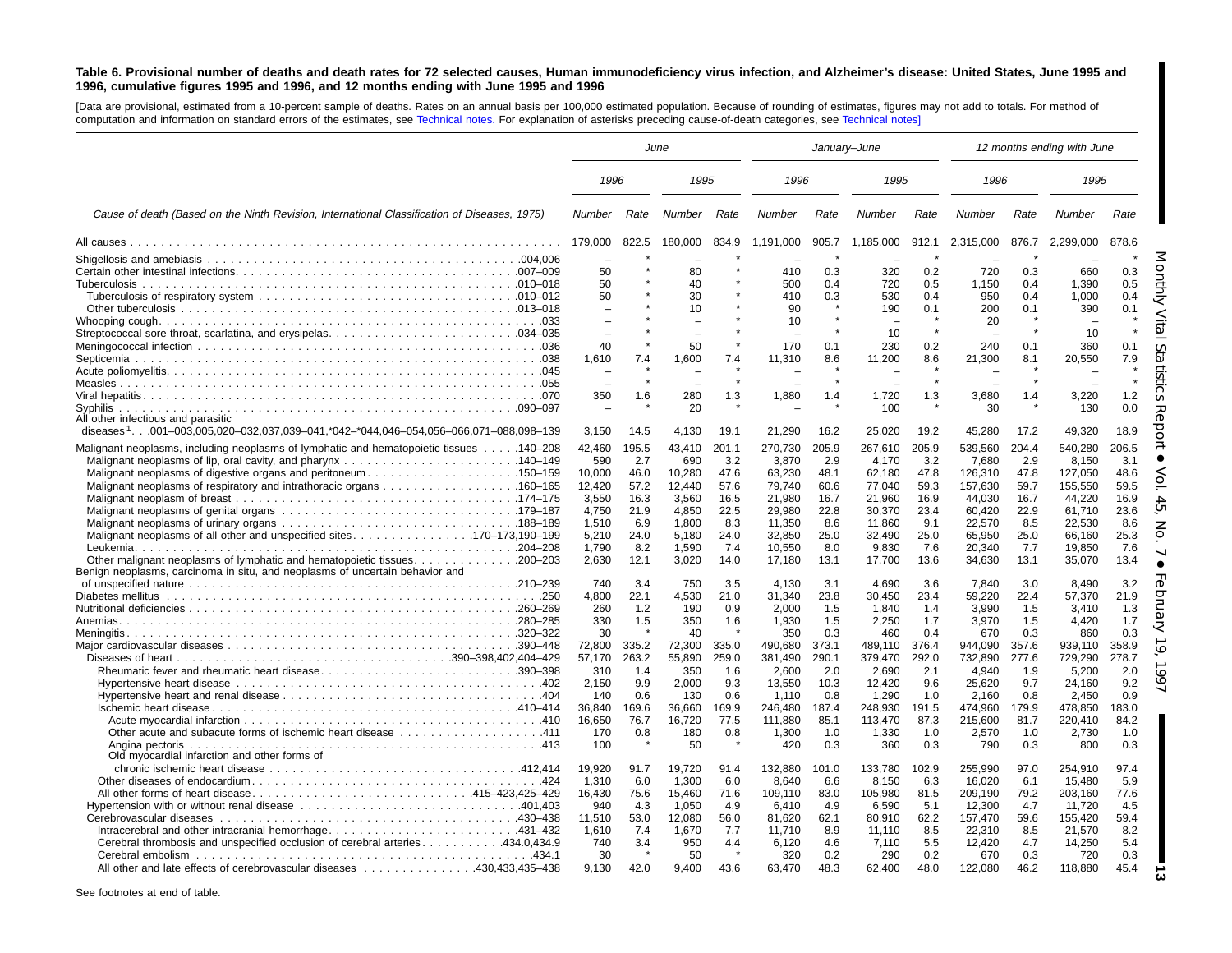#### Table 6. Provisional number of deaths and death rates for 72 selected causes, Human immunodeficiency virus infection, and Alzheimer's disease: United States, June 1995 and 1996, cumulative figures 1995 and 1996, and 12 months ending with June 1995 and 1996-Con.

**14**

I

[Data are provisional, estimated from <sup>a</sup> 10-percent sample of deaths. Rates on an annual basis per 100,000 estimated population. Because of rounding of estimates, figures may not add to totals. For method of computation and information on standard errors of the estimates, see [Technical](#page-16-0) notes. For explanation of asterisks preceding cause-of-death categories, see [Technical](#page-16-0) notes]

|                                                                                                                                   | June                              |              |                                |                |                  |                      | January-June     |              |                  |              | 12 months ending with June |              |
|-----------------------------------------------------------------------------------------------------------------------------------|-----------------------------------|--------------|--------------------------------|----------------|------------------|----------------------|------------------|--------------|------------------|--------------|----------------------------|--------------|
|                                                                                                                                   | 1996                              |              | 1995                           |                | 1996             |                      | 1995             |              | 1996             |              | 1995                       |              |
| Cause of death (Based on the Ninth Revision, International Classification of Diseases, 1975)                                      | Number                            | Rate         | Number                         | Rate           | Number           | Rate                 | Number           | Rate         | Number           | Rate         | Number                     | Rate         |
| Cerebrovascular diseases-Con.<br>Atherosclerosis                                                                                  | 1.110                             | 5.1          | 1,370                          | 6.3            | 7.970            | 6.0                  | 8.840            | 6.8          | 15,520           | 5.9          | 16,910                     | 6.5          |
|                                                                                                                                   | 2.080                             | 9.6          | 1,910                          | 8.8            | 13,190           | 10.0                 | 13,300           | 10.2         | 25,900           | 9.8          | 25,770                     | 9.8          |
|                                                                                                                                   | 40                                | $\star$      | 40                             | $\star$        | 290              | 0.2                  | 370              | 0.3          | 460              | 0.2          | 490                        | 0.2          |
|                                                                                                                                   | 5.860<br>5,860                    | 27.0<br>27.0 | 5,390<br>5,390                 | 25.0<br>25.0   | 45.440<br>44,980 | 34.5<br>34.2         | 45.130<br>44,740 | 34.7<br>34.4 | 80,470<br>79,940 | 30.5<br>30.3 | 79.180<br>78,760           | 30.3<br>30.1 |
| Chronic obstructive pulmonary diseases and allied conditions490-496                                                               | $\overline{\phantom{a}}$<br>8,080 | 37.2         | 8,020                          | 37.2           | 460<br>57,600    | 0.3<br>43.8          | 400<br>57,030    | 0.3<br>43.9  | 540<br>104,120   | 0.2<br>39.4  | 420<br>102,610             | 0.2<br>39.2  |
|                                                                                                                                   | 230                               | 1.0          | 220                            | 1.0            | 1.870            | 1.4                  | 1.710            | 1.3          | 3.130            | 1.2          | 3.310                      | 1.3          |
|                                                                                                                                   | 1,220                             | 5.6          | 1,440                          | 6.7            | 9,380            | 7.1                  | 9,950            | 7.6          | 16,850           | 6.4          | 17,910                     | 6.8          |
|                                                                                                                                   | 430                               | 2.0          | 430                            | 2.0            | 2.510            | 1.9                  | 3.010            | 2.3          | 5.010            | 1.9          | 5.400                      | 2.1          |
| 0ther chronic obstructive pulmonary diseases and allied conditions494–496                                                         | 6,200                             | 28.5         | 5,930                          | 27.5           | 43,840           | 33.3                 | 42,360           | 32.6         | 79,120           | 30.0         | 75,990                     | 29.0         |
|                                                                                                                                   | 310<br>50                         | 1.4          | 370<br>40                      | 1.7            | 2.680<br>250     | 2.0<br>0.2           | 3.060<br>230     | 2.3<br>0.2   | 5.510<br>420     | 2.1<br>0.2   | 5.740<br>400               | 2.2<br>0.2   |
| Hernia of abdominal cavity and intestinal obstruction without                                                                     |                                   |              |                                |                |                  |                      |                  |              |                  |              |                            |              |
|                                                                                                                                   | 560                               | 2.6          | 570                            | 2.6            | 3,290            | 2.5                  | 3.320            | 2.5          | 5,940            | 2.2          | 6,320                      | 2.4          |
|                                                                                                                                   | 1,950                             | 9.0          | 2,060                          | 9.5            | 12.350           | 9.4                  | 12,970           | 10.0         | 24,470           | 9.3          | 25.790                     | 9.9          |
|                                                                                                                                   | 190                               | 0.9          | 170                            | 0.8            | 1.280            | 1.0                  | 1.370            | 1.0          | 2,600            | 1.0          | 2.610                      | 1.0          |
| Acute glomerulonephritis and nephrotic syndrome580–581<br>Chronic glomerulonephritis, nephritis and nephropathy, not specified as | 2.040<br>10                       | 9.4          | 1.880<br>10                    | 8.7<br>$\star$ | 13,920<br>100    | 10.6<br>$\pmb{\ast}$ | 13,380<br>130    | 10.3<br>0.1  | 26,170<br>250    | 9.9<br>0.1   | 25,350<br>220              | 9.7<br>0.1   |
| Renal failure, disorders resulting from impaired renal function, and                                                              | 160                               | 0.7          | 80                             | $\star$        | 900              | 0.7                  | 610              | 0.5          | 1,620            | 0.6          | 1,420                      | 0.5          |
|                                                                                                                                   | 1.870                             | 8.6          | 1.790                          | 8.3            | 12.920           | 9.8                  | 12,630           | 9.7          | 24,300           | 9.2          | 23.710                     | 9.1          |
|                                                                                                                                   | 80<br>20                          |              | 100<br>20                      |                | 520<br>240       | 0.4<br>0.2           | 400<br>200       | 0.3<br>0.1   | 850<br>470       | 0.3<br>0.2   | 880<br>410                 | 0.3<br>0.2   |
|                                                                                                                                   |                                   |              |                                | $\star$        |                  |                      |                  |              |                  |              |                            |              |
|                                                                                                                                   | 20<br>$\equiv$                    |              | 20<br>$\overline{\phantom{0}}$ | $\star$        | 160<br>10        | 0.1<br>$\star$       | 110              | 0.1          | 370<br>30        | 0.1          | 280<br>10                  | 0.1          |
| Other complications of pregnancy, childbirth, and the puerperium 640–676                                                          | 20                                | $\star$      | 20                             | $\star$        | 150              | 0.1                  | 110              | 0.1          | 340              | 0.1          | 270                        | 0.1          |
|                                                                                                                                   | 1,090                             | 5.0          | 1.050                          | 4.9            | 5,890            | 4.5                  | 5,850            | 4.5          | 11,590           | 4.4          | 11,950                     | 4.6          |
| Birth trauma, intrauterine hypoxia, birth asphyxia, and                                                                           | 1,070                             | 4.9          | 1,170                          | 5.4            | 6,380            | 4.8                  | 6,670            | 5.1          | 13,120           | 5.0          | 13,820                     | 5.3          |
|                                                                                                                                   | 160<br>910                        | 0.7<br>4.2   | 210<br>960                     | 1.0<br>4.4     | 980<br>5.410     | 0.7<br>4.1           | 950<br>5.720     | 0.7<br>4.4   | 2,010<br>11.110  | 0.8<br>4.2   | 2,120<br>11.710            | 0.8<br>4.5   |
|                                                                                                                                   | 3,020                             | 13.9         | 3,140                          | 14.5           | 21,000           | 16.0                 | 20,970           | 16.1         | 42,250           | 16.0         | 40,920                     | 15.6         |
|                                                                                                                                   | 15,590                            | 71.8         | 16,250                         | 75.3           | 112,470          | 85.5                 | 109,000          | 83.9         | 216,930          | 82.2         | 207,770                    | 79.4         |
|                                                                                                                                   | 7,590                             | 34.9         | 7,280                          | 33.7           | 44,230           | 33.6                 | 41,960           | 32.3         | 92,070           | 34.9         | 88,200                     | 33.7         |
|                                                                                                                                   | 3.740                             | 17.2         | 3.470                          | 16.1           | 21.050           | 16.0                 | 19.670           | 15.1         | 45.150           | 17.1         | 42.470                     | 16.2         |
|                                                                                                                                   | 3,860                             | 17.8         | 3,810                          | 17.7           | 23,180           | 17.6                 | 22,290           | 17.1         | 46,920           | 17.8         | 45,730                     | 17.5         |
|                                                                                                                                   | 2.660                             | 12.2         | 2.620                          | 12.1           | 14.830           | 11.3                 | 15.300           | 11.8         | 29,360           | 11.1         | 30.580                     | 11.7         |
|                                                                                                                                   | 1,570<br>190                      | 7.2<br>0.9   | 1,890<br>260                   | 8.7<br>1.2     | 10,350<br>1,190  | 7.9<br>0.9           | 11,070<br>1,080  | 8.5<br>0.8   | 21,650<br>2,390  | 8.2<br>0.9   | 23,300<br>2,420            | 8.9<br>0.9   |
|                                                                                                                                   |                                   |              |                                |                |                  |                      |                  |              |                  |              |                            |              |
|                                                                                                                                   | 2.580<br>1.470                    | 11.9<br>6.8  | 3.610<br>1.430                 | 16.7<br>6.6    | 18.190<br>11,290 | 13.8<br>8.6          | 21,550<br>10,350 | 16.6<br>8.0  | 39.010<br>21,410 | 14.8<br>8.1  | 42.770<br>19,470           | 16.3<br>7.4  |

- Quantity zero. \* Figure does not meet standards of reliability or precision; see [Technical](#page-16-0) notes. 0.0 Quantity more than zero but less than 0.05.

1Includes data for deaths due to Human immunodeficiency virus infection (categories \*042–\*044) shown separately below; see [Technical](#page-16-0) notes.

<sup>2</sup>Included in All other infectious and parasitic diseases shown above.

NOTES: Figures include all revisions received from the States. Cumulative and 12-month figures for the current year reflect revisions received for previous months, and figures for earlier years may differ from those previo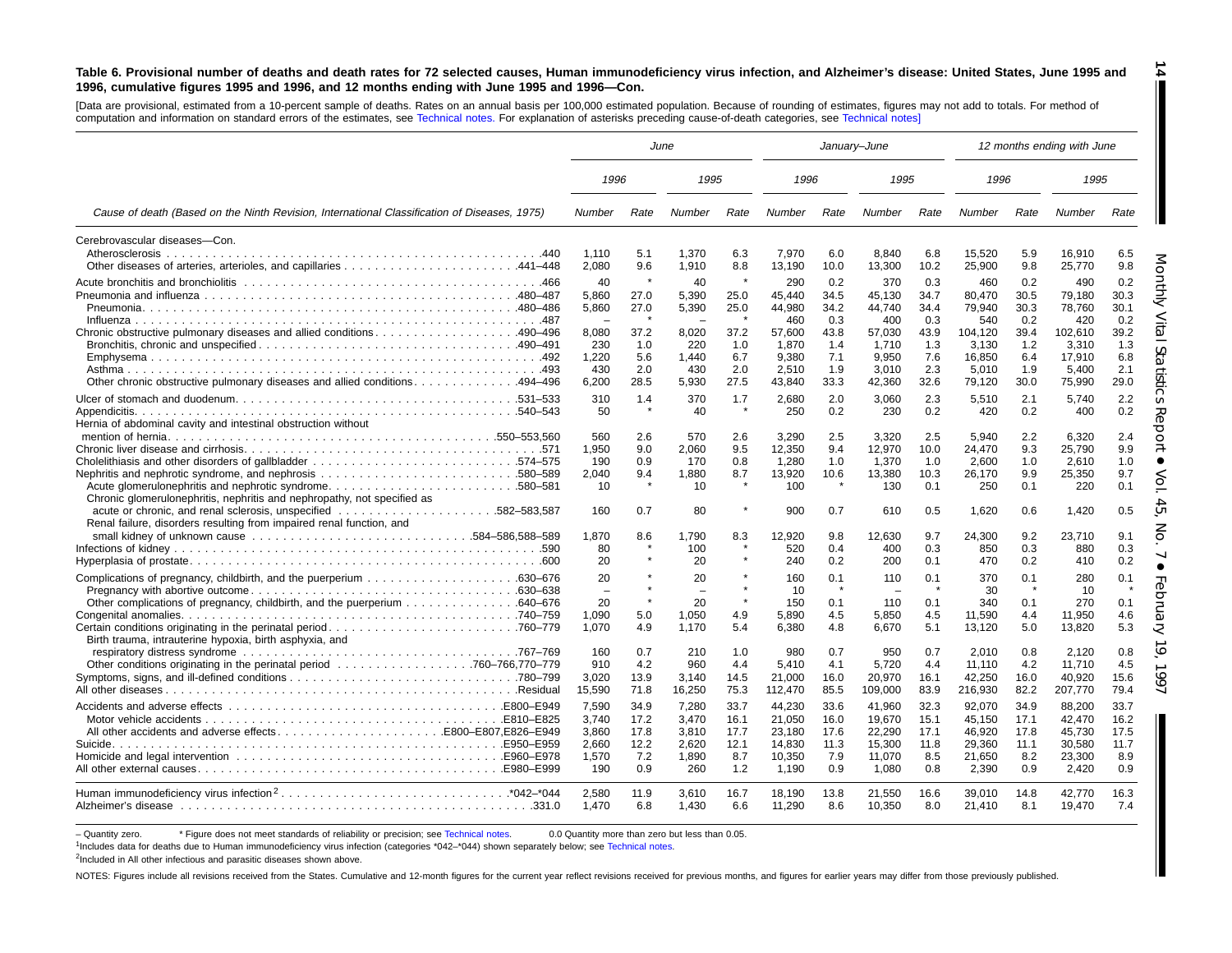#### Table 7. Provisional number of deaths and death rates for 16 selected subcategories of Malignant neoplasms, including neoplasms of lymphatic and hematopoietic tissues: United States, June 1995 and 1996, cumulative figures 1995 and 1996, and 12 months ending with June 1995 and 1996

[Data are provisional, estimated from a 10-percent sample of deaths. Rates on an annual basis per 100,000 estimated population. Because of rounding of estimates, figures may not add to totals. For method of computation and information on standard errors of the estimates, see [Technical](#page-16-0) notes]

|                                                                                                                                                                      |                                                                                        |                                                                              | June                                                                                 |                                                                               |                                                                                                     | January-June                                                                  |                                                                                                     |                                                                               |                                                                                                          | 12 months ending with June                                                    |                                                                                                          |                                                                               |
|----------------------------------------------------------------------------------------------------------------------------------------------------------------------|----------------------------------------------------------------------------------------|------------------------------------------------------------------------------|--------------------------------------------------------------------------------------|-------------------------------------------------------------------------------|-----------------------------------------------------------------------------------------------------|-------------------------------------------------------------------------------|-----------------------------------------------------------------------------------------------------|-------------------------------------------------------------------------------|----------------------------------------------------------------------------------------------------------|-------------------------------------------------------------------------------|----------------------------------------------------------------------------------------------------------|-------------------------------------------------------------------------------|
|                                                                                                                                                                      | 1996                                                                                   |                                                                              | 1995                                                                                 |                                                                               | 1996                                                                                                |                                                                               | 1995                                                                                                |                                                                               | 1996                                                                                                     |                                                                               | 1995                                                                                                     |                                                                               |
| Cause of death (Based on the Ninth Revision, International Classification of Diseases, 1975)                                                                         | Number                                                                                 | Rate                                                                         | Number                                                                               | Rate                                                                          | Number                                                                                              | Rate                                                                          | Number                                                                                              | Rate                                                                          | Numbei                                                                                                   | Rate                                                                          | Number                                                                                                   | Rate                                                                          |
| Malignant neoplasms, including neoplasms of lymphatic and hematopoietic tissues 1. 140–208                                                                           | 42,460                                                                                 | 195.5                                                                        | 43,410                                                                               | 201.1                                                                         | 270,730                                                                                             | 205.9                                                                         | 267,610                                                                                             | 205.9                                                                         | 539,560                                                                                                  | 204.4                                                                         | 540,280                                                                                                  | 206.5                                                                         |
| Malignant neoplasms of colon, rectum, rectosigmoid junction, and anus 153,154<br>Malignant neoplasms of trachea, bronchus, and lung 162                              | 940<br>1,090<br>4,430<br>2,160<br>12,000<br>690<br>320<br>400<br>1,170<br>2,680<br>700 | 4.3<br>5.0<br>20.4<br>9.9<br>55.2<br>3.2<br>1.5<br>1.8<br>5.4<br>12.3<br>3.2 | 880<br>1,040<br>4,670<br>2,350<br>12,090<br>670<br>410<br>470<br>980<br>2,890<br>880 | 4.1<br>4.8<br>21.6<br>10.9<br>56.0<br>3.1<br>1.9<br>2.2<br>4.5<br>13.4<br>4.1 | 5,690<br>6,520<br>28,350<br>13,940<br>77,120<br>3,400<br>2,100<br>2,890<br>6,750<br>17,290<br>5,660 | 4.3<br>4.9<br>21.6<br>10.6<br>58.6<br>2.6<br>1.6<br>2.2<br>5.1<br>13.1<br>4.3 | 5,270<br>6,860<br>28,060<br>13,650<br>74,400<br>3,710<br>2,140<br>2,880<br>6,880<br>17,560<br>6,080 | 4.1<br>5.3<br>21.6<br>10.5<br>57.2<br>2.8<br>1.6<br>2.2<br>5.3<br>13.5<br>4.7 | 10.780<br>13,470<br>56,110<br>27,660<br>152,370<br>6,710<br>4,720<br>6,120<br>13,460<br>34,270<br>11.120 | 4.1<br>5.1<br>21.3<br>10.5<br>57.7<br>2.5<br>1.8<br>2.3<br>5.1<br>13.0<br>4.2 | 10,630<br>13,870<br>58,250<br>27,230<br>150,180<br>7,150<br>4,470<br>5,760<br>13,980<br>35,580<br>11,120 | 4.1<br>5.3<br>22.3<br>10.4<br>57.4<br>2.7<br>1.7<br>2.2<br>5.3<br>13.6<br>4.3 |
| Malignant neoplasms of kidney and other and unspecified urinary organs 189<br>Malignant neoplasms of brain and other and unspecified parts of nervous system 191,192 | 810<br>840<br>100<br>1,760<br>770                                                      | 3.7<br>3.9<br>8.1<br>3.5                                                     | 920<br>860<br>80<br>1,850<br>1,090                                                   | 4.3<br>4.0<br>$\star$<br>8.6<br>5.0                                           | 5,680<br>5,800<br>790<br>11,050<br>5,330                                                            | 4.3<br>4.4<br>0.6<br>8.4<br>4.0                                               | 5,790<br>5,460<br>750<br>11,580<br>5,370                                                            | 4.4<br>4.2<br>0.6<br>8.9<br>4.1                                               | 11,450<br>11,870<br>1.570<br>22,740<br>10,330                                                            | 4.3<br>4.5<br>0.6<br>8.6<br>3.9                                               | 11,420<br>11,770<br>1,550<br>22,860<br>10,650                                                            | 4.4<br>4.5<br>0.6<br>8.7<br>4.1                                               |

\* Figure does not meet standards of reliability or precision; see [Technical](#page-16-0) notes.

<sup>1</sup>Includes figures for subcategories not shown below.

NOTES: Figures include all revisions received from the States. Cumulative and 12-month figures for the current year reflect revisions received for previous months, and figures for earlier years may differ from those previo

#### Table 8. Provisional number of deaths and death rates for firearm mortality: United States, June 1995 and 1996, cumulative figures 1995 and 1996, and 12 months ending **with June 1995 and 1996**

[Data are provisional, estimated from a 10-percent sample of deaths. Rates on an annual basis per 100,000 estimated population. Because of rounding of estimates, figures may not add to totals. For method of computation and information on standard errors of the estimates, see [Technical](#page-16-0) notes]

|                                                                                                                                                               |                            |            | June                      |            |                              |                          | January-June                 |                          |                                  |                          | 12 months ending with June       |                          |
|---------------------------------------------------------------------------------------------------------------------------------------------------------------|----------------------------|------------|---------------------------|------------|------------------------------|--------------------------|------------------------------|--------------------------|----------------------------------|--------------------------|----------------------------------|--------------------------|
|                                                                                                                                                               | 1996                       |            | 1995                      |            | 1996                         |                          | 1995                         |                          | 1996                             |                          | 1995                             |                          |
| Cause of death (Based on the Ninth Revision, International Classification of Diseases, 1975)                                                                  | Number                     | Rate       | Number                    | Rate       | Number                       | Rate                     | Number                       | Rate                     | Number                           | Rate                     | Number                           | Rate                     |
|                                                                                                                                                               | 2.750                      | 12.7       | 2.900                     | 13.4       | 17.300                       | 13.1                     | 17.750                       | 13.7                     | 35.100                           | 13.3                     | 37,370                           | 14.3                     |
| Homicide and legal intervention by firearmsE965.0–E965.4, E970<br>Injury by firearms, undetermined whether accidentally or purposely inflicted. E985.0–E985.4 | 70<br>1.530<br>1.130<br>20 | 7.0<br>5.2 | 70<br>1.450<br>.350<br>20 | 6.7<br>6.3 | 600<br>9.270<br>7.300<br>130 | 0.5<br>7.0<br>5.5<br>0.1 | 610<br>9.150<br>7.850<br>140 | 0.5<br>7.0<br>6.0<br>0.1 | 1.350<br>18.100<br>15.400<br>240 | 0.5<br>6.9<br>5.8<br>0.1 | 1.450<br>18.780<br>16.810<br>320 | 0.6<br>7.2<br>6.4<br>0.1 |

\* Figure does not meet standards of reliability or precision; see [Technical](#page-16-0) notes.

NOTES: Figures include all revisions received from the States. Cumulative and 12-month figures for the current year reflect revisions received for previous months, and figures for earlier years may differ from those previo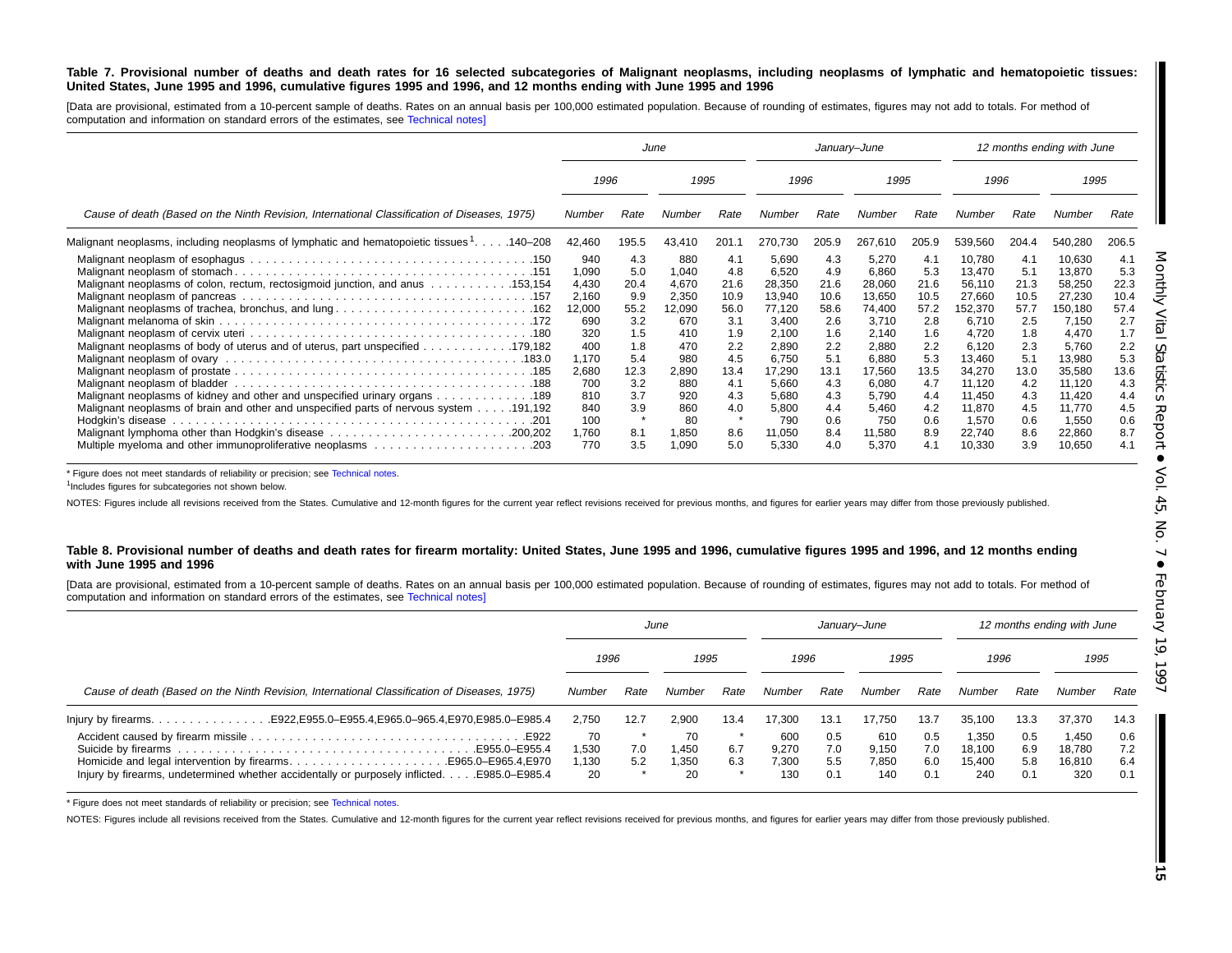#### Table 9. Provisional number of deaths under 1 year and infant mortality rates, by age and for 10 selected causes: United States, June 1995 and 1996, cumulative figures **1995 and 1996, and 12 months ending with June 1995 and 1996**

[Data are provisional, estimated from <sup>a</sup> 10-percent sample of deaths. Rates on an annual basis per 100,000 live births. Because of rounding of estimates, figures may not add to totals. For method of computation and information on standard errors of the estimates, see [Technical](#page-16-0) notes]

|                                                                                                      | June                                             |                         |                                                  |                                | January-June                                               |                                                       |                                                           |                                                       | 12 months ending with June                                   |                                                             |                                                              |                                                             |
|------------------------------------------------------------------------------------------------------|--------------------------------------------------|-------------------------|--------------------------------------------------|--------------------------------|------------------------------------------------------------|-------------------------------------------------------|-----------------------------------------------------------|-------------------------------------------------------|--------------------------------------------------------------|-------------------------------------------------------------|--------------------------------------------------------------|-------------------------------------------------------------|
|                                                                                                      | 1996                                             |                         | 1995                                             |                                | 1996                                                       |                                                       | 1995                                                      |                                                       | 1996                                                         |                                                             | 1995                                                         |                                                             |
| Age and cause of death (Based on the Ninth Revision, International Classification of Diseases, 1975) | Number                                           | Rate                    | Number                                           | Rate                           | Number                                                     | Rate                                                  | Number                                                    | Rate                                                  | Number                                                       | Rate                                                        | Number                                                       | Rate                                                        |
|                                                                                                      | 2,300                                            | 756.2                   | 2,400                                            | 747.                           | 14,200                                                     | 740.6                                                 | 15,000                                                    | 772.8                                                 | 28,500                                                       | 737.4                                                       | 30,500                                                       | 772.8                                                       |
|                                                                                                      | .630 ا<br>690                                    | 529.9<br>224.3          | 1,560<br>820                                     | 487.2<br>256.1                 | 9,130<br>5,020                                             | 477.5<br>262.6                                        | 9,360<br>5,580                                            | 483.2<br>288.1                                        | 18,450<br>10,030                                             | 477.6<br>259.7                                              | 19,460<br>11,000                                             | 493.2<br>278.8                                              |
| .480–487<br>Birth trauma                                                                             | 20<br>20<br>560<br>370<br>20<br>40<br>100<br>540 | 182.1<br>120.3<br>175.6 | 20<br>20<br>440<br>270<br>10<br>70<br>130<br>680 | 137.4<br>84.3<br>40.6<br>212.4 | 100<br>190<br>3,220<br>1,980<br>110<br>280<br>560<br>3,390 | 9.9<br>168.4<br>103.6<br>5.8<br>14.6<br>29.3<br>177.3 | 120<br>210<br>3.200<br>1,880<br>70<br>250<br>590<br>3,760 | 6.2<br>10.8<br>165.2<br>97.1<br>12.9<br>30.5<br>194.1 | 170<br>340<br>6,190<br>3,660<br>240<br>500<br>1,190<br>7,380 | 4.4<br>8.8<br>160.2<br>94.8<br>6.2<br>12.9<br>30.8<br>191.1 | 270<br>350<br>6,800<br>3,770<br>150<br>590<br>1,310<br>7,790 | 6.8<br>8.9<br>172.3<br>95.5<br>3.8<br>15.0<br>33.2<br>197.4 |
| .Residual                                                                                            | 240<br>420                                       | 78.0<br>136.6           | 280<br>460                                       | 87.4<br>143.7                  | 1,510<br>2,810                                             | 79.0<br>147.0                                         | 1,690<br>3,180                                            | 87.3<br>164.2                                         | 2.740<br>6.070                                               | 70.9<br>157.1                                               | 3,380<br>6,050                                               | 85.7<br>153.3                                               |

\* Figure does not meet standards of reliability or precision; see [Technical](#page-16-0) notes.

NOTES: Figures include all revisions received from the States. Cumulative and 12-month figures for the current year reflect revisions received for previous months, and figures for earlier years may differ from those previo

**16**

 $\blacksquare$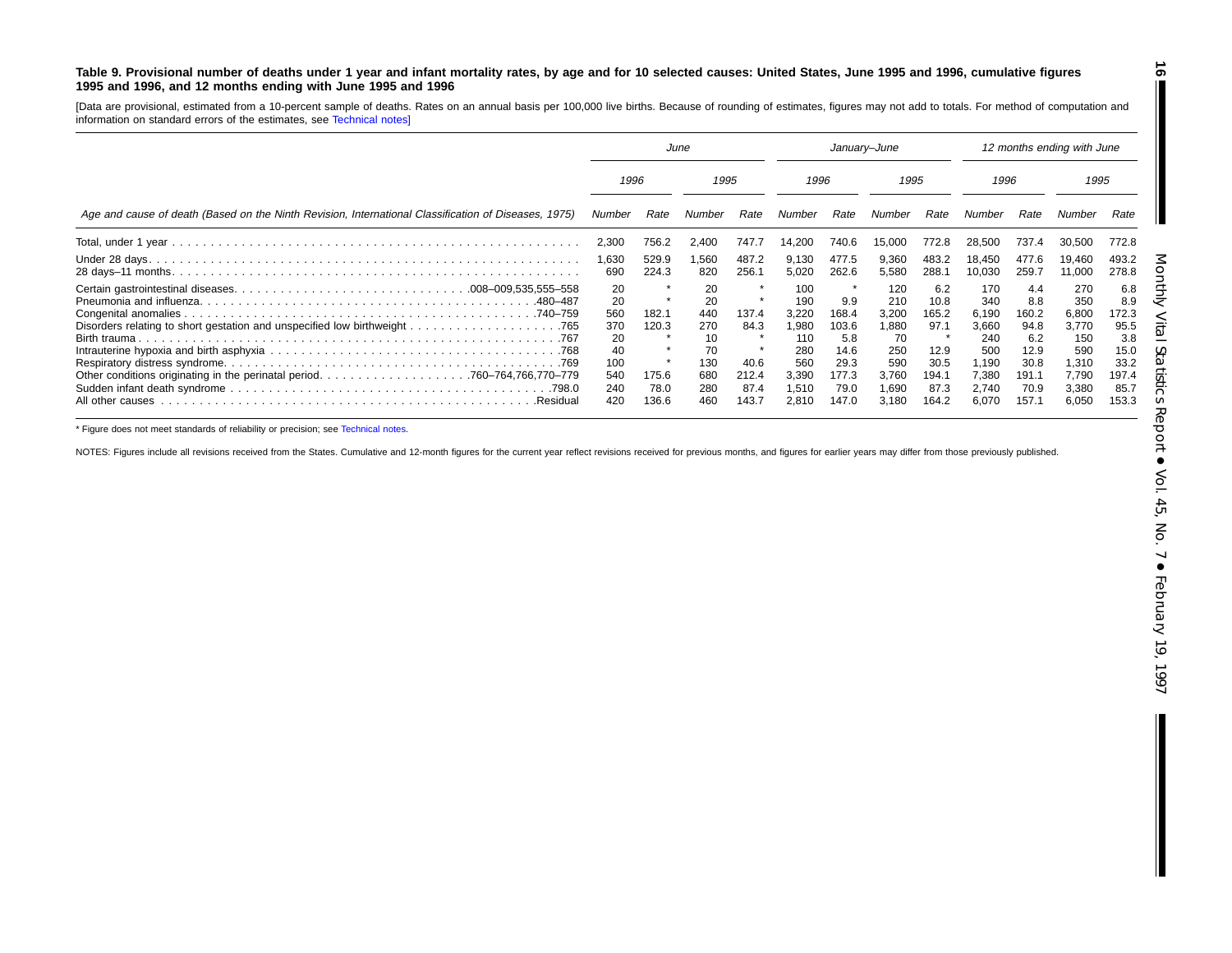## <span id="page-16-0"></span>**Technical notes**

## **Nature and sources of data**

Data in this report are provisional unless otherwise specified and include only events occurring within the United States (50 States and the District of Columbia). Mortality data exclude fetal deaths. Data for the Commonwealth of Puerto Rico are not included in the U.S. totals.

Birth, death, and infant death figures in [tables 2](#page-6-0) and [4](#page-8-0) for each State are estimates by State of residence. These estimates are derived by applying adjustment ratios to the actual counts of certificates for all events occurring in the State and received in registration offices during a 1-month period regardless of date of the event. The adjustment ratios for each data year represent the observed relationship between final State occurrence and residence figures for the three most recent years for which final data were available and are expressed as a single ratio for each State. As in previous years, monthly State marriage and divorce figures represent the actual count of all events occurring in the State (State of occurrence) that were received in the registration offices during the 1-month period. Delay in the receipt of certificates in a registration office may result in a low State figure for a given month followed by a high figure for the month(s) in which the delayed records are received. Data for previous months and cumulative data include revised figures received from the States.

Figures for births, deaths, and infant deaths for California in [tables 2](#page-6-0) and [4](#page-8-0) contain adjustments for varying lengths of State reporting periods. Figures for Texas for all events shown in [tables 2–4](#page-6-0) also are adjusted for varying lengths of State reporting periods. The figures for both States are adjusted by the ratio between the number of days in the data month and the number of days in the State reporting period. The adjusted figures are included in the U.S. totals shown elsewhere in this report.

U.S. totals for births, deaths, and infant deaths are based on the State estimates by State of residence and, therefore, in effect, exclude events to nonresidents of the United States. Events to nonresidents of the United States are included in all

marriage and divorce figures. The effect of excluding events to nonresidents from the U.S. totals is small.

Provisional totals for the United States include estimates for State data shown as not available. Provisional totals for births and marriages for the entire United States include adjustments for observed differences between provisional and final monthly figures.

Divorce figures include reported annulments. The monthly national divorce estimate is obtained by multiplying the total for the reporting areas by the ratio observed between the most recent final annual divorce total for the United States and the provisional total for the reporting areas combined.

*Random variation*—Although the counts in this report are not subject to sampling variability (except the Current Mortality Sample), they may be affected by random variation. When the number of events is small and the probability of such an event is small, considerable caution must be observed in interpreting the data. Such infrequent events may be assumed to follow a Poisson probability distribution. For this distribution a simple approximation may be used to estimate the random variation as follows:

If *N* is the number of events in the population and *R* is the corresponding rate, the chances are 19 in 20 that

1. 
$$
N - 2\sqrt{N}
$$
 and  $N + 2\sqrt{N}$ 

covers the ''true'' number of events.

2. 
$$
R-2
$$
  $\frac{R}{\sqrt{N}}$  and  $R+2$   $\frac{R}{\sqrt{N}}$ 

covers the ''true'' rate.

If the rate  $R_1$  corresponding to  $N_1$ events is compared with the rate  $R_2$  corresponding to  $N_2$  events, the difference between the two rates may be regarded as statistically significant at the 0.05 level if it exceeds

$$
2\sqrt{\frac{R_1^2}{N_1} + \frac{R_2^2}{N_2}}
$$

Additional information on random variation in numbers of events, rates, and ratios may be found in the technical appendixes of *Vital Statistics of the United States, 1990, Volumes I and II.*

## **Rates**

Rates are on an annual basis and, except for infant mortality rates, are per 1,000 or 100,000 estimated population residing in the United States. The populations used for computing these rates are furnished by the U.S. Bureau of the Census. Rates shown in this report beginning with 1992 were computed using populations based on the 1990 Census enumeration comparable to those used for final data. Monthly rates are based on populations estimated for the specific month. Year-to-date rates are averages of monthly rates that have been weighted by the number of days in the corresponding months. Rates for 12-month periods are the sum of events for the period per population estimated at the midpoint of the period.

Infant mortality rates are deaths under 1 year of age for the specified period (monthly, year-to-date, or 12-month period) per 1,000 or 100,000 live births. Births used for computing monthly and year-to-date infant mortality rates are adjusted for monthly variation in the number of births. Births used to compute 12-month rates do not contain this adjustment. Births used for computing infant mortality rates are not corrected for observed differences between provisional and final monthly figures as described earlier in ''Nature and sources of data.'' Because monthly infant mortality rates are based on relatively few events, they are highly variable. Therefore, comparisons of monthly infant mortality rates should be interpreted cautiously; see ''Random variation.''

Age-adjusted death rates are used to compare relative mortality risks across groups and over time. However, they should be viewed as constructs or indexes rather than as direct or actual measures of mortality risk. Statistically, they are weighted averages of the age-specific death rates, where the weights represent the fixed population proportions by age. See chapter 5 of an earlier report (1). The age-adjusted death rates presented in this report were computed by the direct method, that is, by applying age-specific death rates to the U.S. standard million population (2). See also chapter 10 of an earlier report (1). Age groups in [table 5](#page-9-0) were used to compute the age-adjusted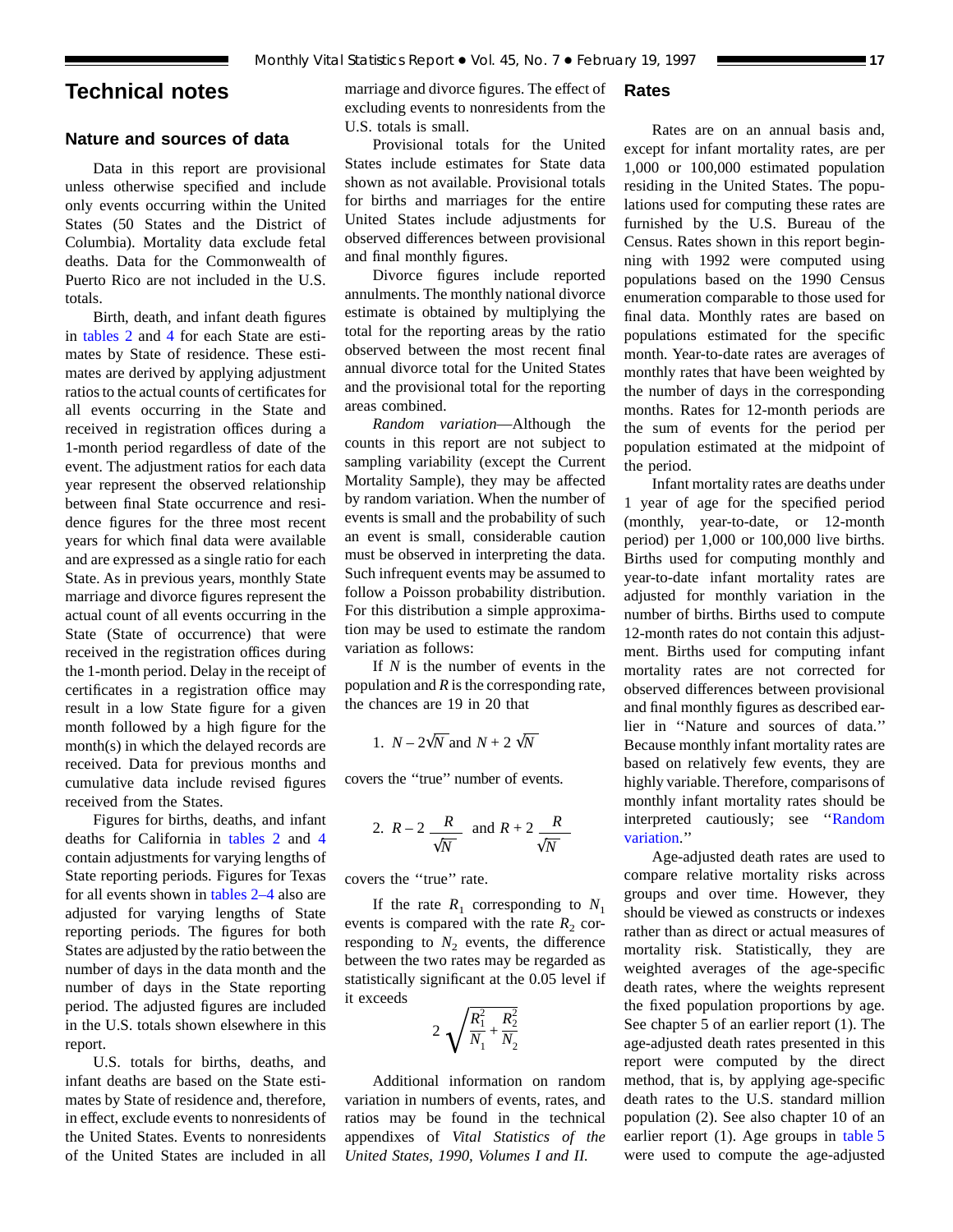rates shown in that table. It is important not to compare age-adjusted rates with crude rates.

## **Current Mortality Sample**

The Current Mortality Sample (CMS) is a 10-percent systematic sample of death certificates drawn each month after the certificates are counted in the State registration offices. Deaths and death rates for the United States by age, race, sex, and cause are estimated based on the sample. Because of the additional time required to select and process the certificates, data based on the CMS are published 1 month after publication of the U.S. and State counts. Complete information concerning the underlying cause of death sometimes is not available when the sample is drawn. As a result estimates based on sample counts for certain causes are biased. Correction for bias is not made in this report.

Estimated numbers of deaths based on the sample were proportionately adjusted to be consistent with estimates based on the count of death certificates received in State registration offices.

*HIV infection*—Beginning with data for 1987, the National Center for Health Statistics introduced categories \*042– \*044 for classifying and coding Human immunodeficiency virus (HIV) infection. The asterisks before the categories indicate that these codes are not part of the

*Ninth Revision, International Classification of Diseases.* Deaths classified to these categories are included in All other infectious and parasitic diseases in the List of 72 Selected Causes of Death and are also shown separately at the bottom of [table 6.](#page-12-0)

*Sampling variability*—Because the estimates of deaths and death rates presented in this report with the exception of total deaths and deaths under 1 year are based on a sample of death certificates, they are subject to sampling variability. The estimated relative standard error in the following table is a measure of the

**Relative standard errors for estimated numbers of deaths from the Current Mortality Sample expressed as a percent of the estimate**

|                                                                                                                                      | Relative standard error<br>of estimate (as percent)                                         |                                                                                                          |
|--------------------------------------------------------------------------------------------------------------------------------------|---------------------------------------------------------------------------------------------|----------------------------------------------------------------------------------------------------------|
| <b>Estimated number</b><br>of deaths                                                                                                 | 170,000<br>estimated<br>deaths<br>each month                                                | 2,000,000<br>estimated<br>deaths<br>each year                                                            |
| 10<br>20<br>50.<br>100<br>200<br>500<br>1.000<br>2,000<br>5,000<br>10,000<br>20,000<br>50.000<br>$100,000$<br>$200,000$<br>$500,000$ | 94.9<br>67.1<br>424<br>30.0<br>212<br>13.4<br>9.5<br>6.7<br>4.2<br>2.9<br>2.0<br>1.1<br>0.6 | 94.9<br>67.1<br>424<br>30.0<br>21.2<br>13.4<br>9.5<br>6.7<br>42<br>3.0<br>2.1<br>1.3<br>0.9<br>0.6<br>04 |
| $1,000,000$                                                                                                                          |                                                                                             | 0 2                                                                                                      |

sampling error of the estimated number of deaths (or of the estimated death rate) expressed as a percent of the estimate. The first column refers to monthly estimates; the second to annual; cumulative year-to-date totals fall between the two.

The chances are about 2 in 3 that the percent difference between an estimate and the result of a complete count is less than the percent shown. The chances are about 19 in 20 that the percent difference is less than twice the percent shown. A figure based on 100 or fewer estimated deaths has a relative standard error of 30 percent or more and is, therefore, considered unreliable. A rate based on 100 or fewer estimated deaths has been replaced by an asterisk.

Unless otherwise specified comparisons made in the text between death rates based on the CMS were statistically significant at the 0.05 level of significance. Lack of comment in the text about any two rates does not mean that the difference was tested and found not to be significant at this level.

## **References**

1. Feinleib M, Zarate AO, eds. Reconsidering age adjustment procedures: Workshop proceedings. National Center for Health Statistics. Vital Health Stat 4(29). 1992.

2. Grove RD, Hetzel AM. Vital statistics rates in the United States, 1940–1960. Public Health Service. Washington: National Center for Health Statistics. 1968.